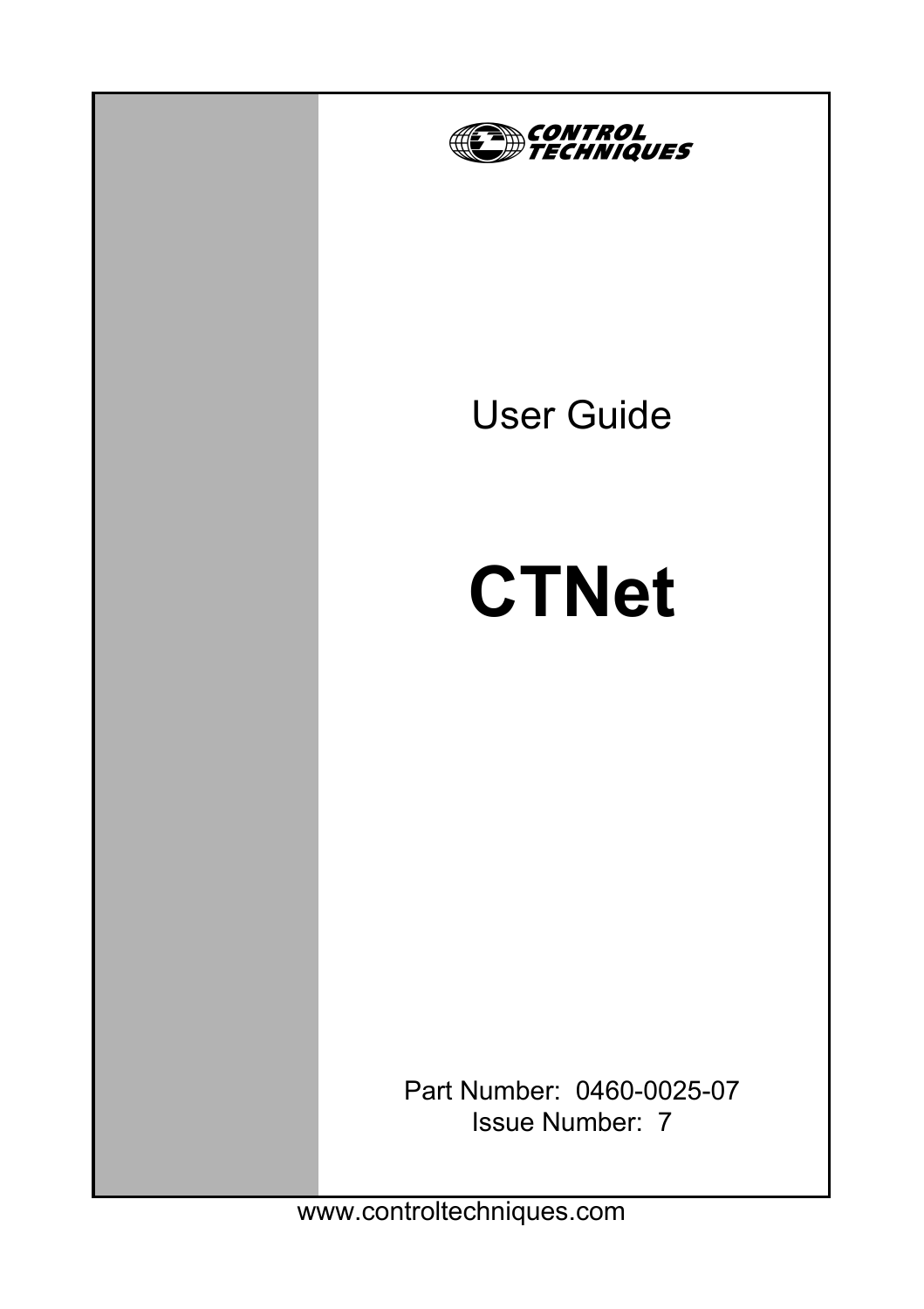#### **General Information**

The manufacturer accepts no liability for any consequences resulting from inappropriate, negligent or incorrect installation or adjustment of the optional operating parameters of the equipment or from mismatching the variable speed drive (Drive) with the motor.

The contents of this guide are believed to be correct at the time of printing. In the interests of a commitment to a policy of continuous development and improvement, the manufacturer reserves the right to change the specification of the product or its performance, or the contents of this guide, without notice.

All rights reserved. No parts of this guide may be reproduced or transmitted in any form or by any means, electrical or mechanical including photocopying, recording or by an information storage or retrieval system, without permission in writing from the publisher.

#### **Drive software version**

This product is supplied with the latest version of user-interface and machine control software. If this product is to be used in a new or existing system with other Drives, there may be some differences between their software and the software in this product. These differences may cause this product to function differently. This may also apply to Drives returned from a Control Techniques Service Centre.

If there is any doubt, contact a Control Techniques Drive Centre.

Copyright © 24 March 2005 Control Techniques Drives Ltd. Issue Code: 7 Hardware: Rev C and Rev D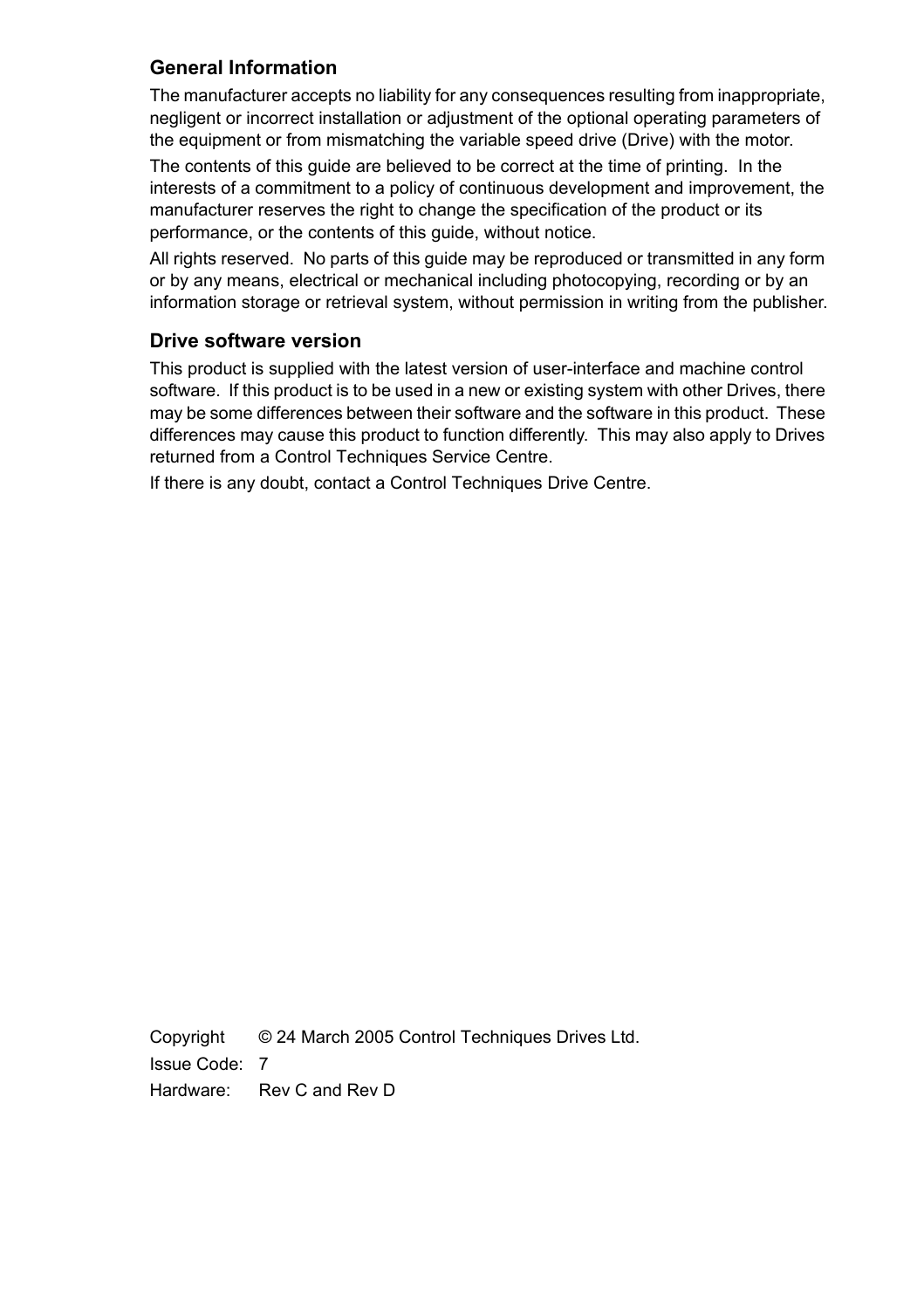# **Contents**

| 1           | <b>Electrical Installation</b>              | 5              |
|-------------|---------------------------------------------|----------------|
| 1.1         | CTNet network overview                      | 5              |
| 1.2         | CTNet hardware revision                     | 6              |
| 1.3         | CTNet segment design                        | $\overline{7}$ |
| 1.4         | CTNet wiring practices                      | 14             |
| 1.5         | CTNet device connections                    | 15             |
| 1.6         | <b>CTNet cable</b>                          | 30             |
| 1.7         | CTNet segment termination                   | 30             |
| 1.8         | <b>CTNet shield connections</b>             | 31             |
| 1.9         | Joining CTNet cables together               | 33             |
| 1.10        | Other wiring tips                           | 35             |
| $\mathbf 2$ | <b>Getting Started</b>                      | 36             |
| 2.1         | Unidrive                                    | 36             |
| 2.2         | Unidrive SP                                 | 37             |
| 2.3         | Mentor II                                   | 37             |
| 2.4         | CTNet I/O coupler                           | 38             |
| 2.5         | CTNet HMI (CTIU200)                         | 39             |
| 2.6         | <b>CTNet Hub</b>                            | 39             |
| 2.7         | <b>CTNet PC cards</b>                       | 39             |
| 2.8         | Installing PCI and PCMCIA card drivers      | 40             |
| 2.9         | Installing the PC ISA card                  | 41             |
| 3           | <b>Cyclic Data</b>                          | 42             |
| 3.1         | What is cyclic data?                        | 42             |
| 3.2         | Cyclic data rate                            | 43             |
| 3.3         | Configuring cyclic data links               | 43             |
| 3.4         | "Easy mode" cyclic data                     | 44             |
| 3.5         | Mapping conflicts                           | 46             |
| 4           | <b>Non-Cyclic Data</b>                      | 48             |
| 4.1         | Non-cyclic message handling                 | 48             |
| 4.2         | Non-cyclic message delays                   | 49             |
| 4.3         | Reading parameters over CTNet               | 49             |
| 4.4         | Writing parameters over CTNet               | 49             |
| 4.5         | Check if node exists                        | 49             |
| 5           | <b>Diagnostics</b>                          | 50             |
| 5.1         | CTNet status indication                     | 50             |
| 5.2         | CTNet configuration errors                  | 52             |
| 5.3         | CTNet advanced diagnostics                  | 53             |
| 5.4         | Solving network reconfiguration problems    | 59             |
| 5.5         | Viewing CTNet signals using an oscilloscope | 61             |
| 5.6         | Overloading a node                          | 63             |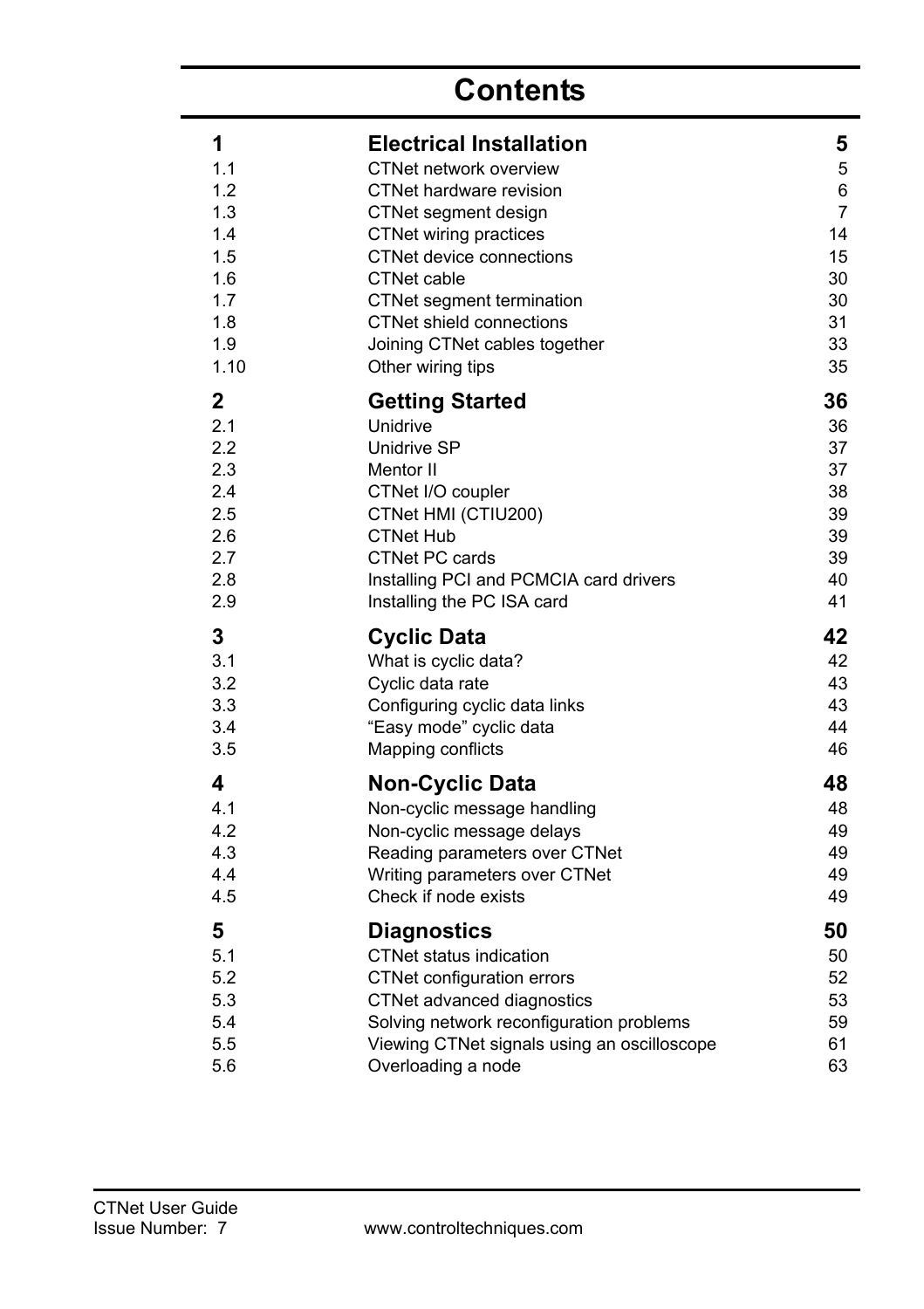| 6   | <b>Advanced Features</b>                     | 65 |
|-----|----------------------------------------------|----|
| 6.1 | Automatic sync node assignment               | 65 |
| 6.2 | Editing cyclic data links                    | 65 |
| 6.3 | Enabling and disabling cyclic data links     | 65 |
| 6.4 | EVENT task trigger on UD70                   | 66 |
| 6.5 | <b>EVENT task trigger on SM-Applications</b> | 67 |
| 6.6 | CTNet priority level on SM-Applications      | 67 |
|     | <b>Legacy CTNet Hardware</b>                 | 68 |
| 7.1 | <b>Basic segment limitations</b>             | 68 |
| 7.2 | CTNet wiring practices                       | 69 |
| 7.3 | Mixing CTNet hardware                        | 69 |
| 7.4 | CTNet drivers for Windows 95                 | 70 |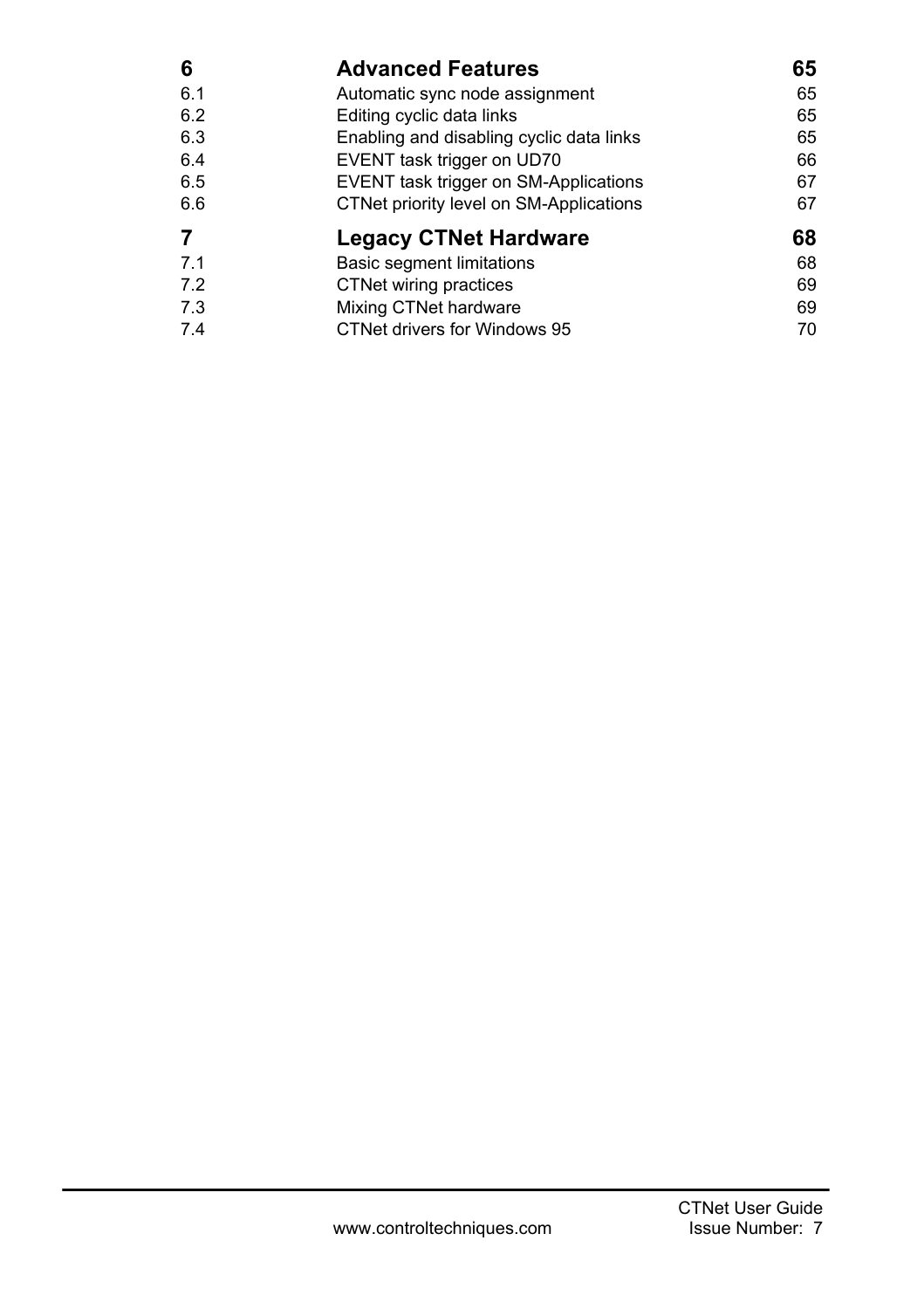# <span id="page-4-2"></span><span id="page-4-0"></span>**1 Electrical Installation**

## <span id="page-4-1"></span>**1.1 CTNet network overview**

A CTNet network comprises of one or more segments that are linked together by a hub. A typical layout of a CTNet network is shown in Figure 1-1. Each segment has a termination resistor fitted at each end, and each segment meets the limits specified in section 1.3 *[CTNet segment design](#page-6-0)* on page 7.





#### **Table 1.1 CTNet network terminology**

| Term                    | <b>Definition</b>                                                                                                                                                                                                                                  |
|-------------------------|----------------------------------------------------------------------------------------------------------------------------------------------------------------------------------------------------------------------------------------------------|
| network                 | One or more segments joined together using hubs to extend the total cable length<br>and/or increase the total number of nodes on the network.                                                                                                      |
| segment                 | Two or more nodes connected to a length of CTNet cable, with an $82\Omega$ 1% 0.25W<br>termination resistor fitted at each end. The cable must run from node to node as<br>drop lengths are not permitted on CTNet.                                |
| trunk cable             | The length of cable that connects nodes together to create a segment. The trunk<br>cable must run from node-to-node-to-node; drop lengths of cable are not allowed<br>on a CTNet segment.                                                          |
| termination<br>resistor | $82\Omega$ 1% 0.25W resistors that must be connected between the data lines ("A" and<br>"B") at the end of each segment to prevent pulse reflections. A termination resistor<br>should be fitted if there is only one CTNet cable going to a node. |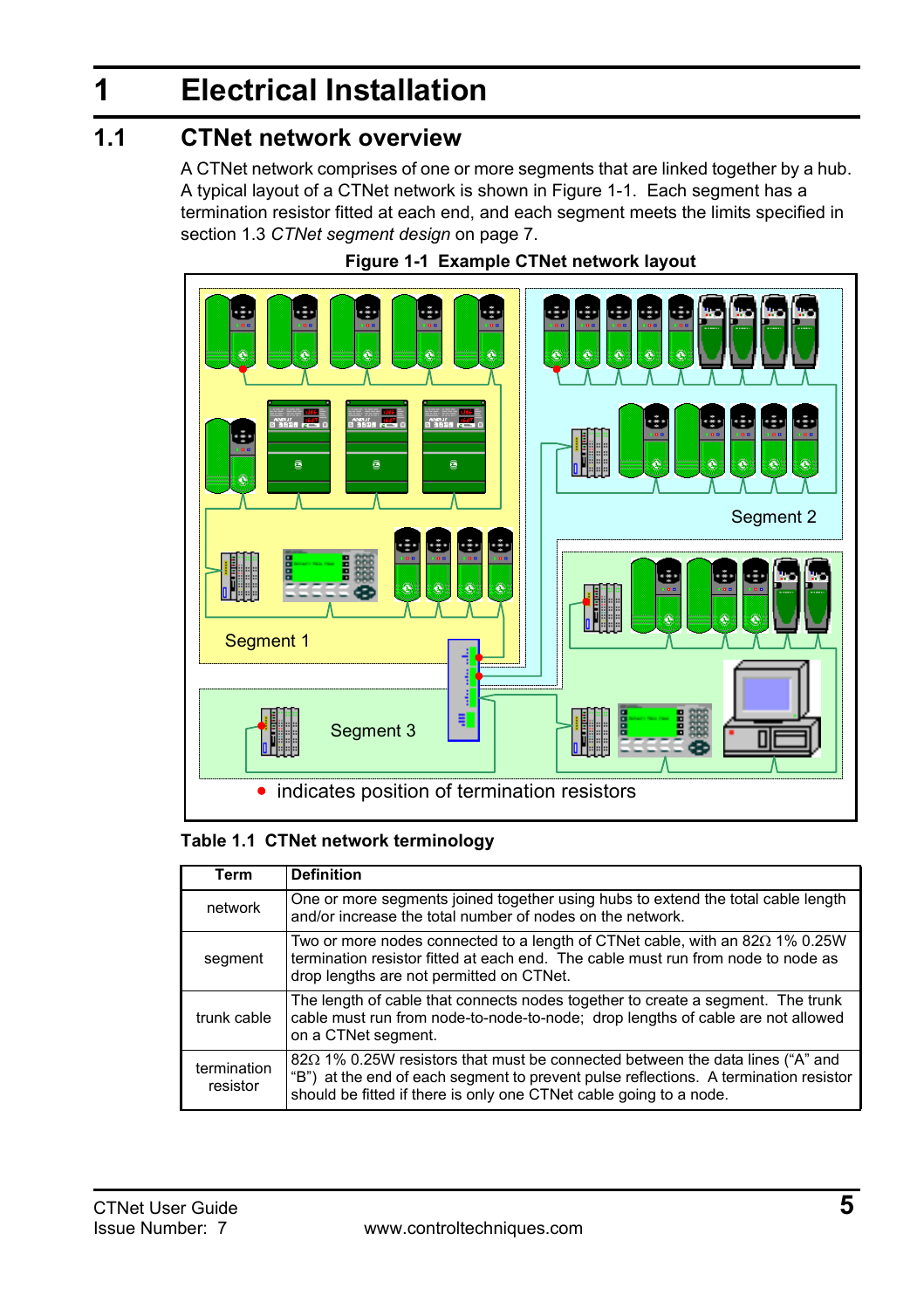#### **Table 1.1 CTNet network terminology**

| Term         | <b>Definition</b>                                                                                                                                                                                                                                                        |
|--------------|--------------------------------------------------------------------------------------------------------------------------------------------------------------------------------------------------------------------------------------------------------------------------|
| active node  | Active nodes produce an electrical load on the segment, and require a node<br>address to be assigned, as they take part in the token ring bus arbitration system.<br>The maximum number of active nodes that can be connected on a CTNet network<br>is 255.              |
| passive node | Passive nodes produce an electrical load on the segment, but do not require a node<br>address to be assigned as they do not take part in the token ring bus arbitration<br>system. They must be included when considering the number of nodes connected<br>to a segment. |
| drop length  | A branch or spur of cable (terminated or unterminated) off the main trunk run, not<br>allowed on a CTNet network. A drop length is present if there are 3 or more CTNet<br>cables connected to a single node.                                                            |

## <span id="page-5-0"></span>**1.2 CTNet hardware revision**

All new CTNet devices are marked with a hardware revision level. Rev D is the up-todate hardware revision, but some devices have the intermediate Rev C hardware fitted. All Rev C devices will eventually be updated to incorporate the Rev D hardware.

| <b>Device</b>               | Reference code                                             | <b>Revision</b> |
|-----------------------------|------------------------------------------------------------|-----------------|
| Unidrive                    | CTNet, Unidrive, UD75, Rev D                               | 80700000005701  |
| Unidrive SP                 | SM-Applications (All modules have Rev<br>D CTNet hardware) | All             |
| Mentor II                   | CTNet, Mentor, MD29AN, Rev D                               | 80100000006201  |
| CTNet I/O Coupler           | CTNet, BK7200 I/O Coupler, Rev C                           | 4500-0089       |
| CTIU <sub>200</sub>         | CTNet, CTIU, SmartStack Rev C                              | 4500-0088       |
| Hub                         | CTNet, 3 Port Hub, Rev D                                   | 4500-0082       |
| PCI card                    | CTNet, PCI Card, Rev D                                     | 4500-0085       |
| PCI/PCIX card               | CTNet, PCI/PCIX Card, Rev D, replaces<br>4500-0085         | 4500-0085-1     |
| PCMCIA card                 | CTNet, PCMCIA Card+MAU, Rev D                              | 4500-0086       |
| PC ISA card                 | CTNet.ISA Card.Rev D                                       | 4500-0084       |
| Hybrid Hub                  | CTNet, 3 Port Hybrid Hub, Rev D                            | 4500-0083       |
| <b>Fibre Optic Repeater</b> | CTNet, Fib Optic Repeater, Rev D                           | 4500-0081       |
| CTNet MAU only              | CTNet, PCMCIA MAU only, Rev D                              | 4500-0090       |

**Table 1.2 CTNet Rev C and Rev D hardware devices**

**NOTE**

If a device and revision level is not listed in Table 1.2, refer to section 7 *[Legacy CTNet](#page-67-2)  Hardware* [on page 68](#page-67-2).

### **1.2.1 Revision D hardware**

CTNet Rev D hardware has been introduced to improve the overall performance of CTNet, and all Rev D devices are marked with the new CTNet conformance logo. Rev D hardware uses an improved output driver stage to give higher voltage pulses, and a higher impedance input stage to reduce the load applied to the network by each node. The overall effect is to increase the number of nodes and/or total length of cable that be used for a single network segment. The maximum permitted cable length can also be increased by reducing the number of nodes on a segment, and vice versa. **CINET**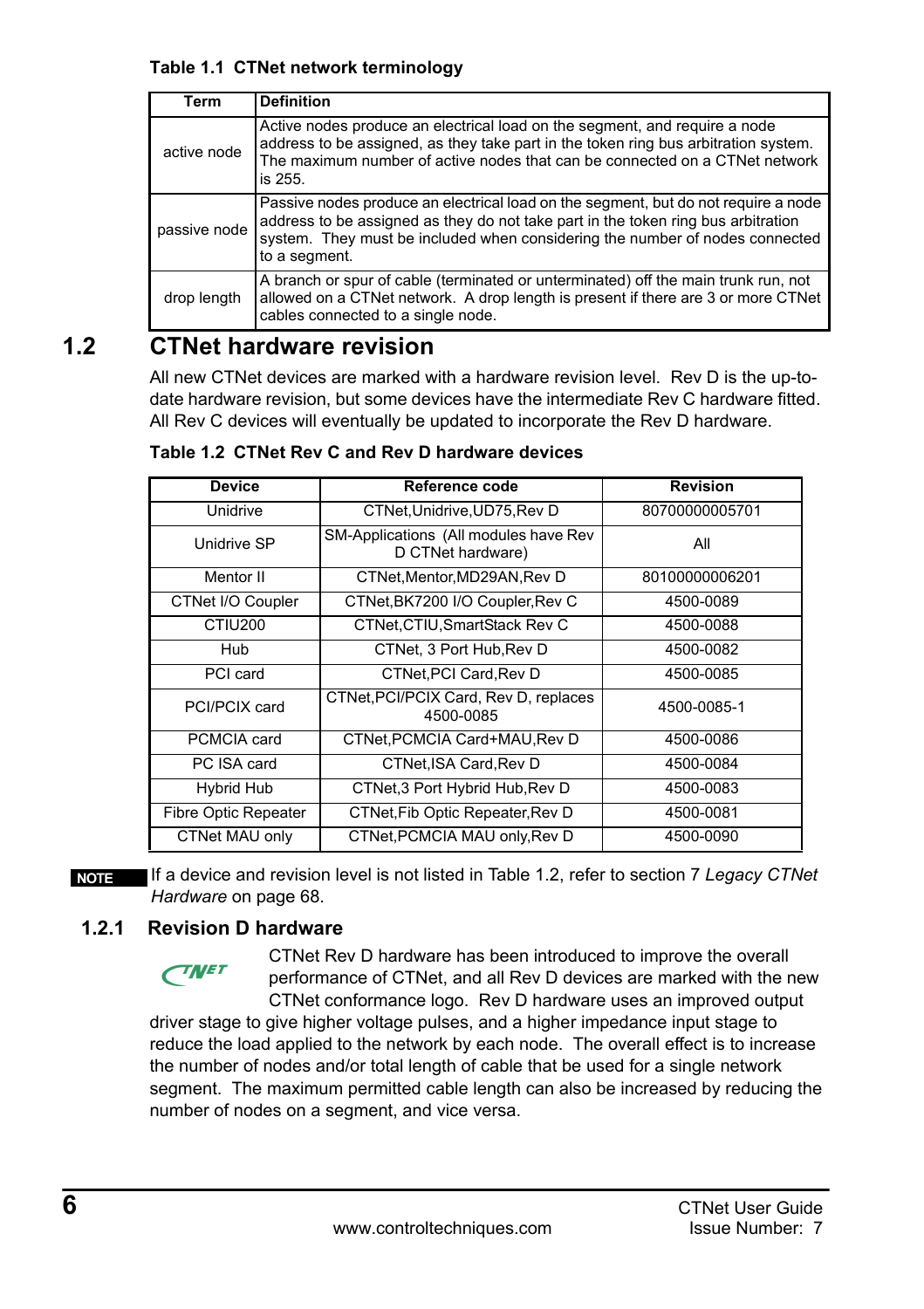Rev D hardware allows a mathematical model to be applied to a segment design to determine if the combination of nodes and cable length is within the CTNet specifications for the required data rate. The model covers data rates of 5.0 Mbit/s, 2.5 Mbit/s and 1.25 Mbit/s. The table below gives some example specifications that can be met with a segment consisting entirely of CTNet Rev D hardware devices.

|  |  |  | Table 1.3 Example segment specifications |
|--|--|--|------------------------------------------|
|--|--|--|------------------------------------------|

| Data rate (Mbit/s) | Total cable length (m) |          |          |          |
|--------------------|------------------------|----------|----------|----------|
|                    | 5 nodes                | 10 nodes | 15 nodes | 20 nodes |
| 5.0                | 140                    | 100      | 75       | 44       |
| 2.5                | 250                    | 200      | 150      | 100      |
| 1.25               | 340                    | 275      | 200      | 135      |

### **1.2.2 Revision C hardware**

**TNET** 

CTNet Rev C hardware uses identical output driver and input receiver stages as Rev D hardware, but it uses the old CTNet pulse transformer. The lower inductance of the old-style pulse transformer means that

fewer Rev C nodes can be connected to a CTNet segment than Rev D devices. Rev C and Rev D devices can be mixed on a network segment without problem, but the higher loading factor of Rev C hardware must be taken in to account when checking the overall design of the CTNet segment. (See [section 1.3.1](#page-7-0) for full details.)

## <span id="page-6-0"></span>**1.3 CTNet segment design**

In an ideal world, the CTNet transmitter stage would have zero output impedance, CTNet cable would have zero resistance, capacitance and inductance, and CTNet receiver stages would have infinite input impedance. This would allow any number of nodes to be connected to a segment of any length. Unfortunately, as with all real-world communication systems, this is not the case.

A CTNet segment has limitations on the number of nodes and total length of cable that can be connected. In general, more nodes means less cable and vice versa, so the arrangement of segment and placement of hubs needs to be carefully considered when designing the network.

The configuration of a CTNet network can be checked by calculating the Segment Load Factor ( $K_{SI}$ ) and Insertion Loss Factor ( $K_{II}$ ) for each segment. If both  $K_{SI}$  and  $K_{II}$  are within specifications for ALL segments, the CTNet network will run without problem.

It is possible that a network configuration that is outside the specified limits may work without any apparent problem. However, Control Techniques will not guarantee reliable operation of a CTNet network if it does not comply to all specifications listed in this manual. Such a network is also likely to be sensitive to electrical interference. **NOTE**

> All devices connected to a segment MUST be Rev C or Rev D hardware to use the Segment Loss Factor ( $K_{SI}$ ) and Insertion Loss Factor ( $K_{II}$ ) equations and graphs. All CTNet Rev C and Rev D devices are listed in Table 1.2.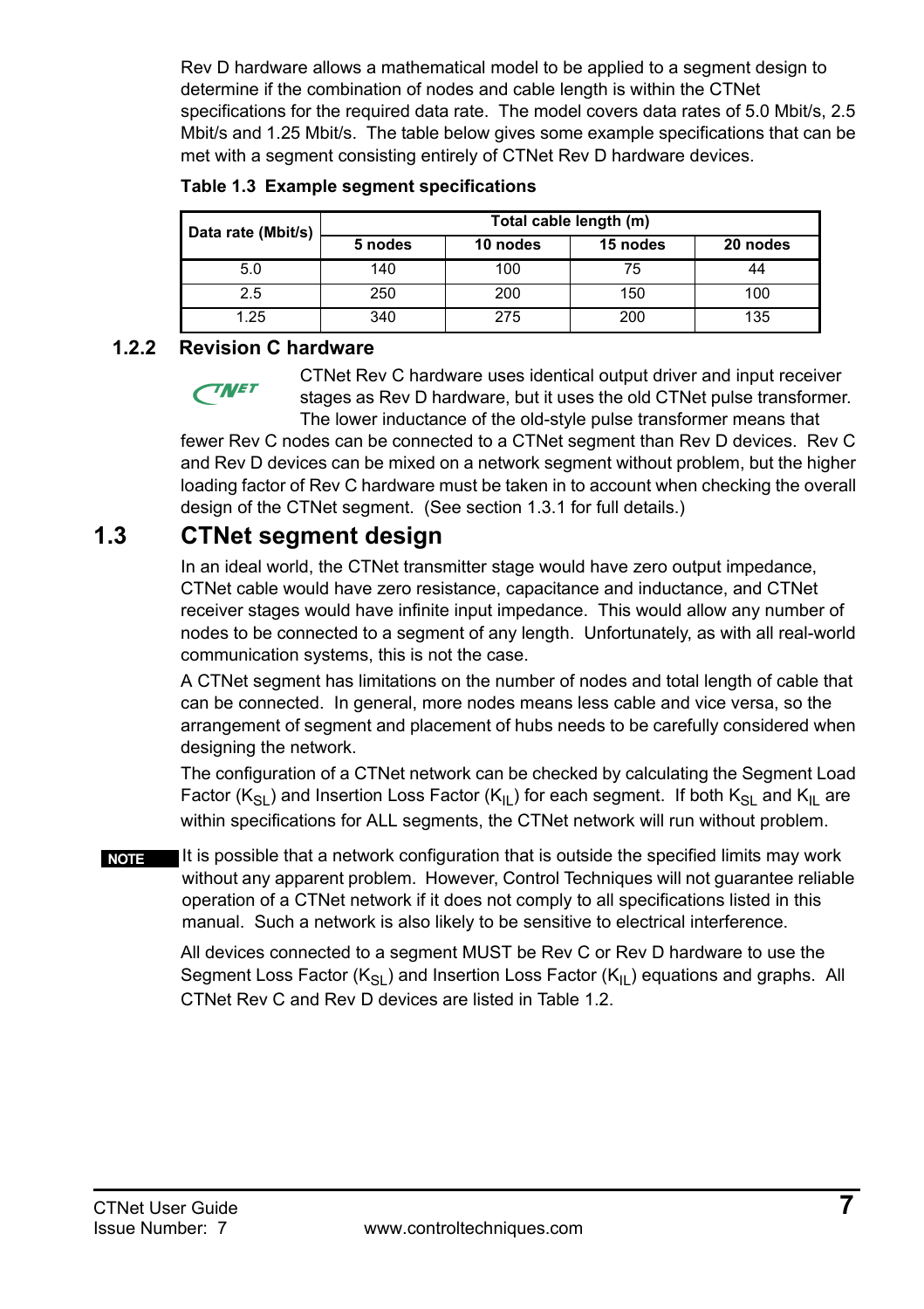### <span id="page-7-0"></span>**1.3.1 Segment Load Factor**

The Segment Load Factor determines the maximum number of nodes that can be connected on a single segment of network, irrespective of network length.

When calculating the Segment Load Factor and Insertion Loss Factors, each connected hub and repeater port must be counted as a node for that segment. **NOTE**

$$
\mathbf{K}_{\text{SL}} = (\mathbf{N}_{\text{RevD}} \times \mathbf{K}_{\text{RevD}}) + (\mathbf{N}_{\text{RevC}} \times \mathbf{K}_{\text{RevC}})
$$

where:

 $K_{SI}$  = Segment Load Factor.

 $N_{\text{Pevo}}$  =total number of Rev D devices on the network segment.

 $K_{\text{RevD}}$  =load factor for a single Rev D device for a given data rate.

 $N_{\text{ReV}C}$  =total number of Rev C devices on the network segment.

 $K_{\text{RevC}}$  = load factor for a single Rev C device for a given data rate.

The maximum permitted values of  $K_{SI}$  are given in [Figure 1.4.](#page-7-1)

| Data Rate<br>(Mbit/s) | <b>Maximum</b><br><b>Segment Load</b><br>Factor (Ksi) | <b>Rev D Device</b><br><b>Load Factor</b><br>$(K_{\text{ReVD}})$ | <b>Rev C Device</b><br><b>Load Factor</b><br>$(K_{\text{RavC}})$ |
|-----------------------|-------------------------------------------------------|------------------------------------------------------------------|------------------------------------------------------------------|
| 1.25                  | 100                                                   | 5.00                                                             | 9.09                                                             |
| 2.5                   | 100                                                   | 3.29                                                             | 6.09                                                             |
| 5.0                   | 100                                                   | 0.53                                                             | በ 97                                                             |

<span id="page-7-1"></span>**Table 1.4 Segment Load Factors**

To check that the Segment Load Factor  $(K_{\rm SI})$  is suitable for a given CTNet segment arrangement:

- 1. Specify the network data rate.
- 2. Determine the total number of Rev C ( $N_{\text{RevC}}$ ) and Rev D devices. ( $N_{\text{RevD}}$ )
- 3. Plot the point on the Segment Load Factor Graph ([Figure 1-2](#page-8-0)) where  $N_{\text{RevD}}$  and  $N_{\text{RevC}}$  intersect.
- 4. If the point of intersection is above the plotted line for the specified data rate, the Segment Load Factor is too high, and CTNet operation cannot be guaranteed. Split the segment (using a hub) and repeat steps 1 to 3 for each segment.
- 5. If the point of intersection is on or below the plotted line for the specified data rate, the Segment Load Factor is within the specified limits. Check the Insertion Loss Factor to see if segment arrangement is valid. (See [section 1.3.2](#page-9-0).)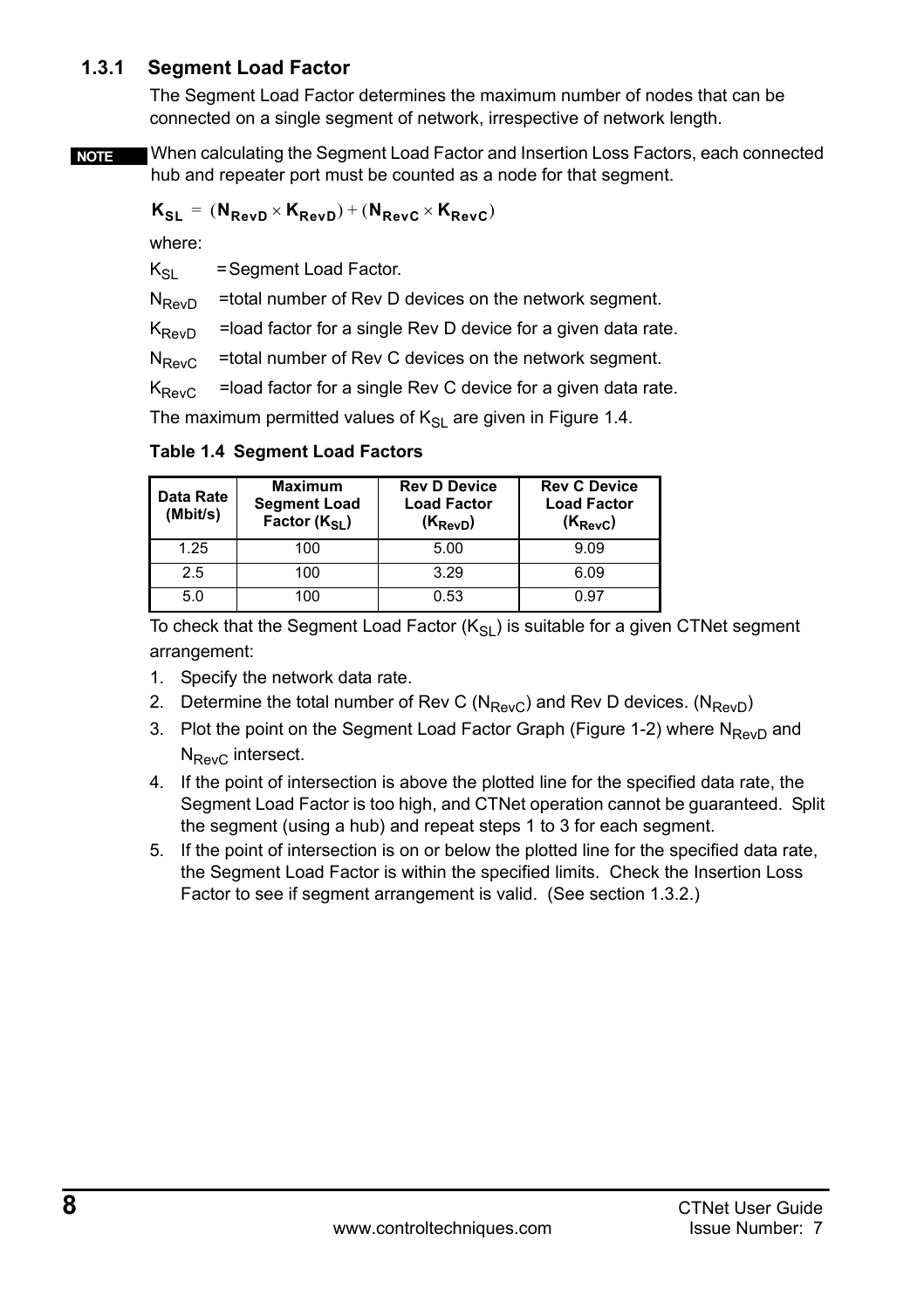<span id="page-8-0"></span>

At 5.0 Mbit/s, the calculation shows that 188 Rev D or 100 Rev C nodes could be connected to a single segment, but this will be limited by the Insertion Loss Factor. (See [section 1.3.2.](#page-9-0)) As the Segment Load Factor is not a limiting factor at 5.0 Mbit/s, this line is not plotted in [Figure 1-2,](#page-8-0) allowing a clearer scale to be used for the 2.5 Mbit/s and 1.25 Mbit/s data rates. **NOTE**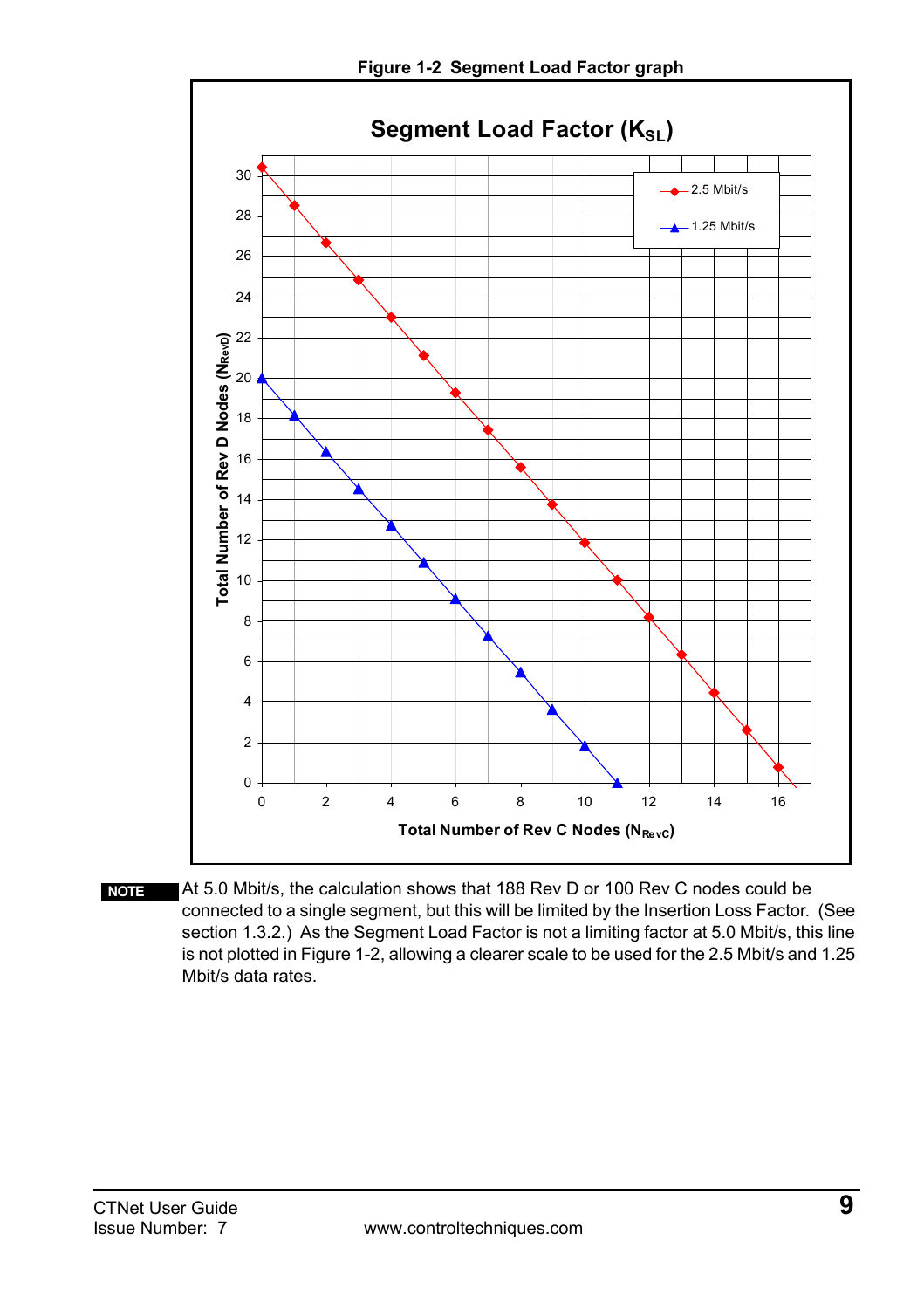### <span id="page-9-0"></span>**1.3.2 Insertion Loss Factor**

The Insertion Loss Factor  $(K_{II})$  determines the maximum length of cable that can be used on a network segment for a given number of nodes. Rev C and Rev D nodes have the same Insertion Loss Factor, so they can be considered to be identical for the purpose of calculating the Insertion Loss Factor.

$$
\boldsymbol{K}_{IL} = ((\boldsymbol{N}_{total} - 1) \times \boldsymbol{K_N}) + (\boldsymbol{L_{total}} \times \boldsymbol{K_C})
$$

where

 $K_{II}$  = insertion loss factor.

 $N_{total}$  = total number of nodes ( $N_{ReV}$  +  $N_{ReV}$ ) on the network segment.

 $K_N$  = insertion loss per node for network data rate.

 $L_{total}$  = total length of cable (in metres) on the network segment.

 $K<sub>C</sub>$  = insertion loss per metre of cable for network data rate.

The maximum permitted Insertion Loss values are given in [Table 1.5.](#page-9-1)

| Data rate<br>(Mbit/s) | <b>Maximum Insertion</b><br>Loss Factor $(K_{II})$ | <b>Node insertion</b><br>$loss (K_N)$ | <b>Cable insertion loss</b><br>per metre $(K_C)$ |
|-----------------------|----------------------------------------------------|---------------------------------------|--------------------------------------------------|
| 1.25                  | 1000                                               | 34.3                                  | 2.50                                             |
| 2.5                   | 1000                                               | 34.6                                  | 342                                              |
| 5.0                   | 1000                                               | 38.5                                  | 6.04                                             |

#### <span id="page-9-1"></span>**Table 1.5 Insertion Loss values**

To calculate the Insertion Loss Factor for a given CTNet segment:

- 1. Specify the network data rate.
- 2. Count the total number of nodes  $(N<sub>total</sub>)$  on the segment. Hub and repeater ports must be included.
- 3. Determine the total length of cable  $(L_{total})$  on the segment.
- 4. Plot the point on the Insertion Loss Factor Graph (Figure 1-3) where N<sub>total</sub> and L<sub>total</sub> intersect.
- 5. If the point of intersection is above the plotted line for the specified data rate, the Insertion Loss Factor is too high, and correct CTNet operation cannot be guaranteed. The segment will need to be split (using a hub) to bring the Insertion Loss Factor within the specified limits.
- 6. If the point of intersection is on or below the plotted line for the specified data rate, the Insertion Loss Factor is within the specified limits, and the segment arrangement is acceptable.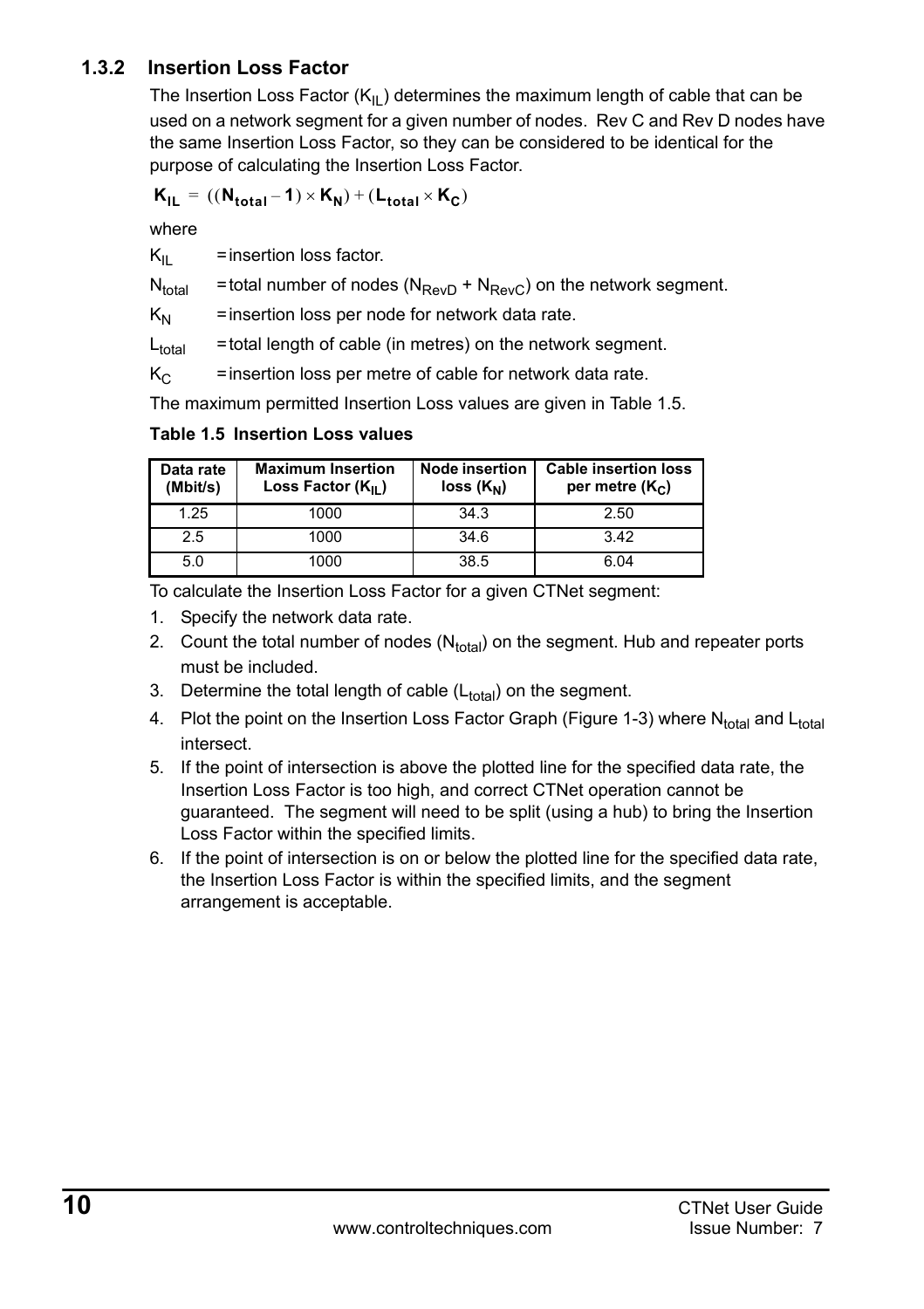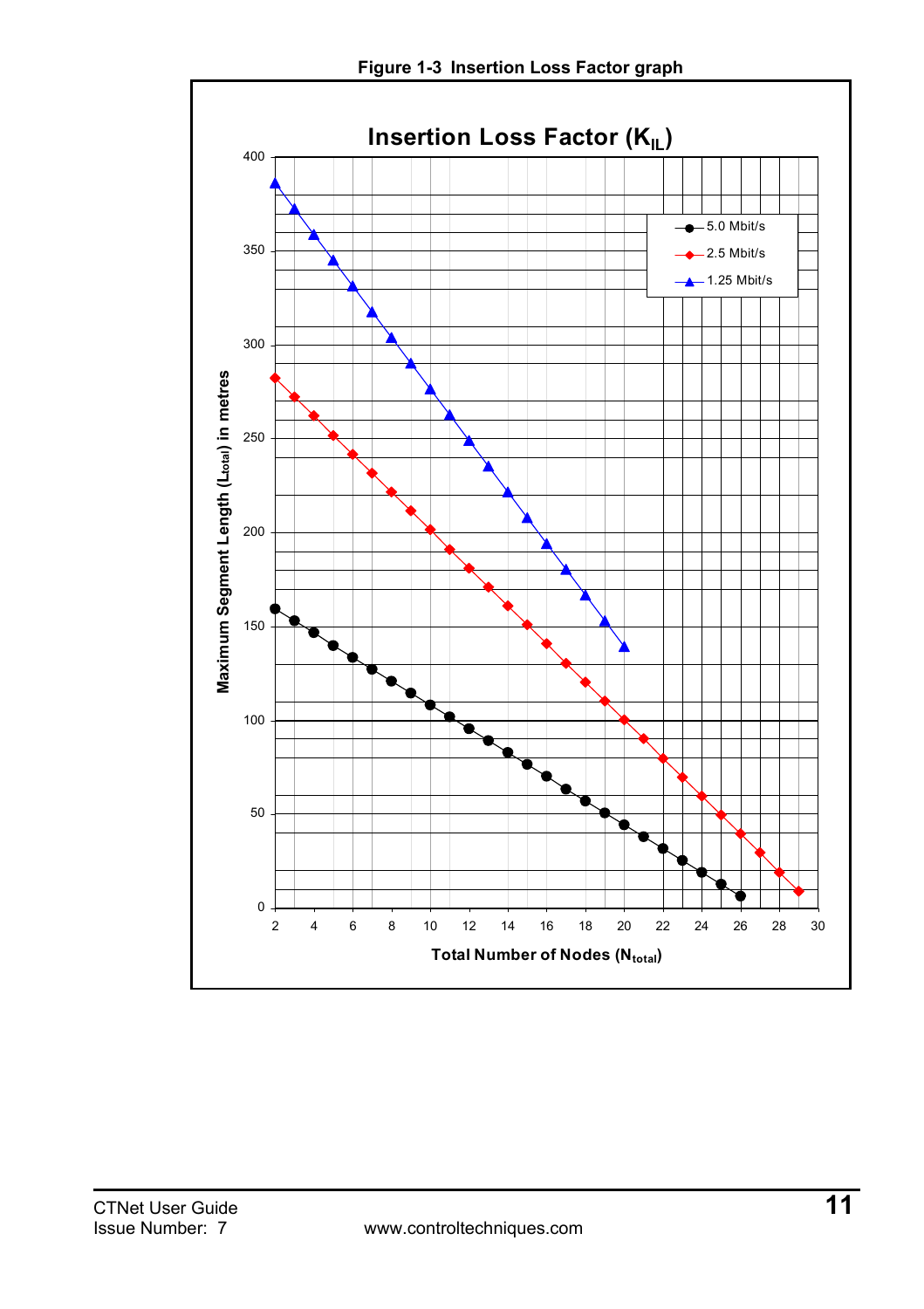### **1.3.3 Propagation Delay Factor**

Electrical pulses and light pulses in a glass fibre optic cable take approximately 5ns to travel along 1m of cable, and can take up to 320ns to travel through a hub or repeater. When Node A transmits a token, it will wait for a defined period of time (called "Response Time") to see some transmission activity on the network, indicating that Node B has received the token and taken control of the network.

The critical path is the longest possible path (in terms of cable length and number of hubs/repeaters in the path) between any 2 nodes on the network. If a fibre optic link is used on the CTNet network, the length of the fibre optic link must also be taken into account. The maximum propagation delay experienced on this critical path must be less than the Response Time, or there is a possibility that the Node A will start transmitting again, BEFORE the signals from the Node B have propagated back through the cable and hubs. In this case, there will be a collision, i.e. 2 nodes transmitting at the same time, and network errors will be seen.

In general, the Propagation Delay Factor only becomes a limiting factor when fibre optic links are used to extend the network to lengths that cannot be achieved using copper cable. However, all networks should be checked to ensure that the maximum Propagation Delay Factor is not exceeded.

 $K_{PD} = (64 \times N_{Ren}) + L_{Net}$ 

where

 $K_{\text{PD}}$  = maximum propagation delay factor.

 $N<sub>Ren</sub>$  = total number of hubs/repeaters in the network.

 $L_{\text{Net}}$  = total length of copper and fibre optic cable (in metres) in the critical path.

The maximum permitted propgation delay factors are given in [Table 1.6.](#page-11-0)

<span id="page-11-0"></span>**Table 1.6 Maximum Propagation Delay Factor**

| Data rate<br>(Mbit/s) | <b>Maximum Propagation</b><br>Delay Factor (K <sub>PD</sub> ) |
|-----------------------|---------------------------------------------------------------|
| 1.25                  | 12000                                                         |
| 25                    | 6000                                                          |
| 5.0                   | 3000                                                          |

To calculate the Propagation Delay Factor  $(K_{\text{PD}})$  for a given CTNet network:

- 1. Specify the network data rate.
- 2. Count the total number of hubs and repeaters  $(N_{\text{Ren}})$  on the network.
- 3. Determine the total length of copper and fibre optic cable  $(L_{Net})$  in the critical path.
- 4. Plot the point on the Propagation Delay Factor graph ([Figure 1-4](#page-12-0)) where N<sub>Rep</sub> and L<sub>Net</sub> intersect.
- 5. If the point of intersection is above the plotted line for the specified data rate, the Propagation Delay Factor is too high, and the CTNet network design is not possible at that data rate.
- 6. If the point of intersection is on or below the plotted line for the specified data rate, the Propagation Delay Factor is within the specified limits, and the network arrangement will be OK.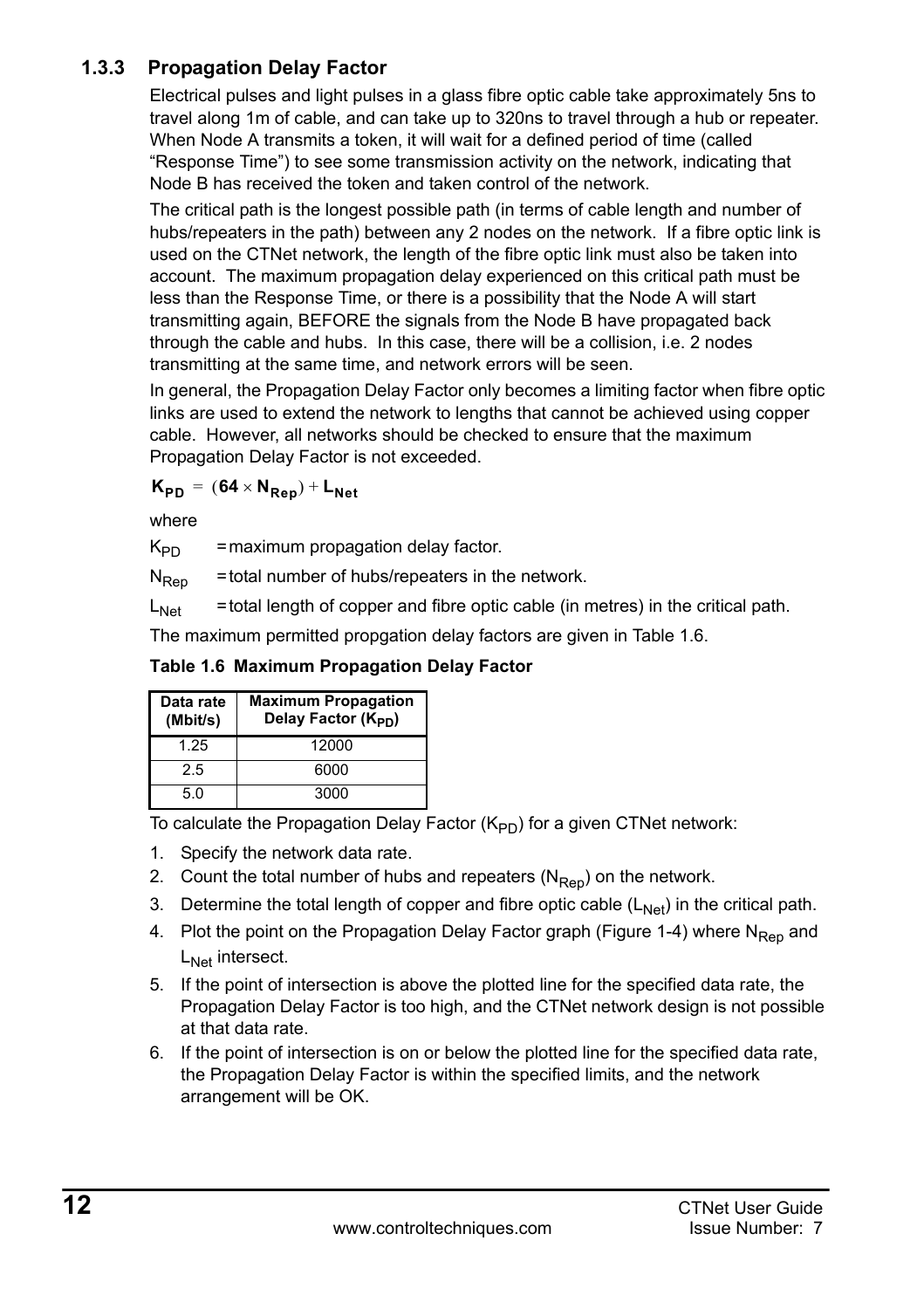<span id="page-12-0"></span>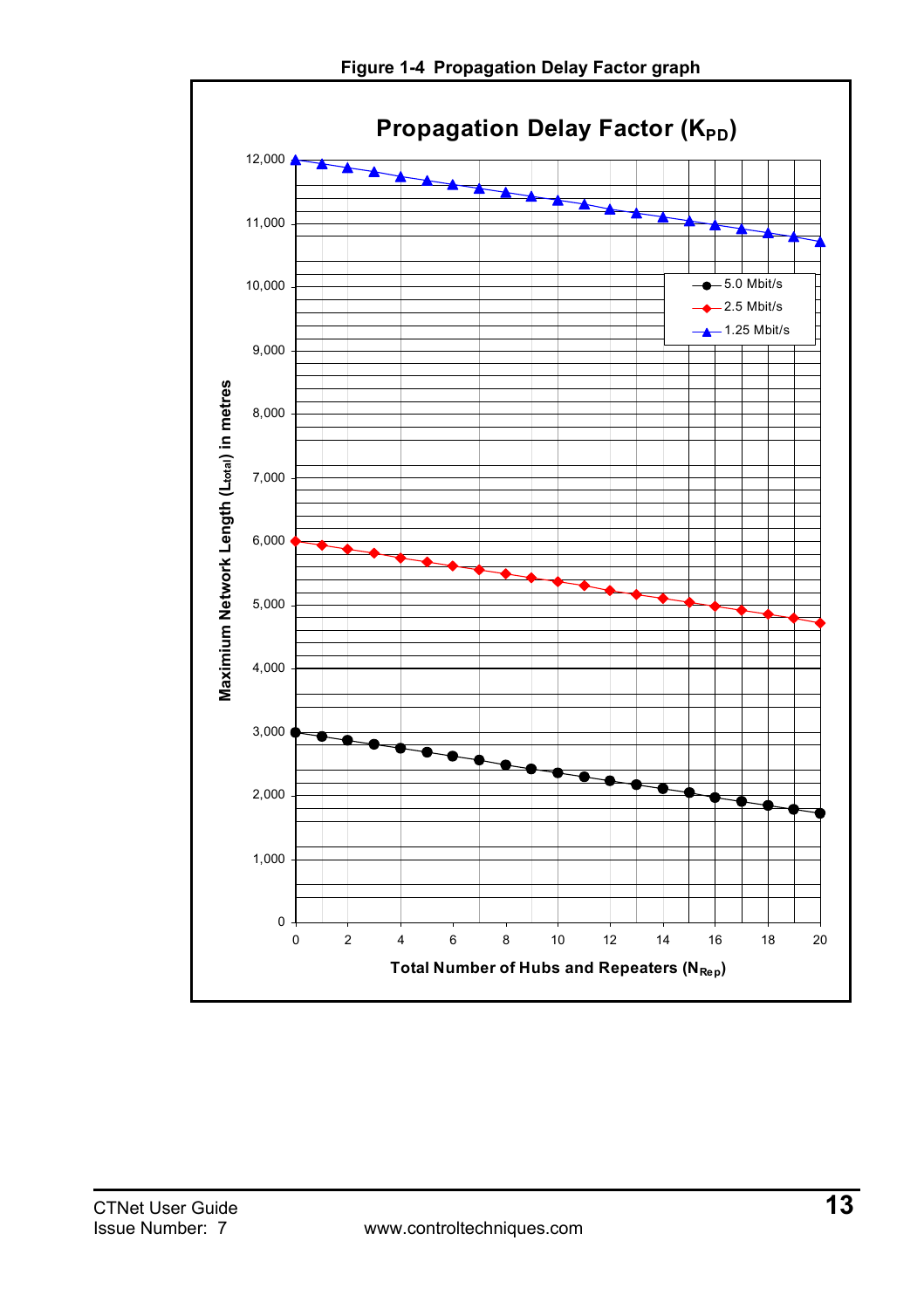## <span id="page-13-0"></span>**1.4 CTNet wiring practices**

<span id="page-13-1"></span>CTNet cable is designed for permanent installation, but repeated connecting and disconnecting of a cable can lead to the copper cores of the CTNet cable breaking. Bootlace ferrules should be used to terminate the end of CTNet cable cores. The ferrule takes the pressure of the clamp mechanism in the CTNet connector, providing superior mechanical strength and resistance to movement. Bootlace ferrules also ensure a good connection within the screw connector.

| <b>Ferrule type</b>                      | <b>Diagram</b> | Comment                                                                                                       |
|------------------------------------------|----------------|---------------------------------------------------------------------------------------------------------------|
| $0.75$ mm <sup>2</sup> Single<br>Ferrule |                | A termination resistor can also be crimped into the<br>ferrule to ensure a good electrical connection.        |
| $0.75$ mm <sup>2</sup> Dual<br>Ferrule   |                | No termination resistor required where this<br>connection is used, as it is not at the end of the<br>network. |



Do not attempt to put 2 single ferrule cables into one terminal of a CTNet connector. The plastic surrounds will prevent the ferrules from locating properly in the terminal, and a good electrical connection cannot be guaranteed. Over time, it is possible for 2 ferrules to become unsettled within a connector, leading to a loose connection. This is unlikely to happen to a tight connection onto a single ferrule.

The force required to tighten the terminal onto 2 ferrules can exceed the design limits of the connector, and cause distortion of the contact mechanism inside the connector. This leads to a bad connection, as the pin in the plug will not ride down beneath the contact mechanism. Bent pins on the CTNet plug are a sign that the CTNet connector has been over-tightened. Connectors showing this fault should be replaced, and the CTNet plug pins straightened using a pair of pliers.



#### **Table 1.8 CTNet connection methods**

\*\*Termination is only required on the first and last device on a network segment.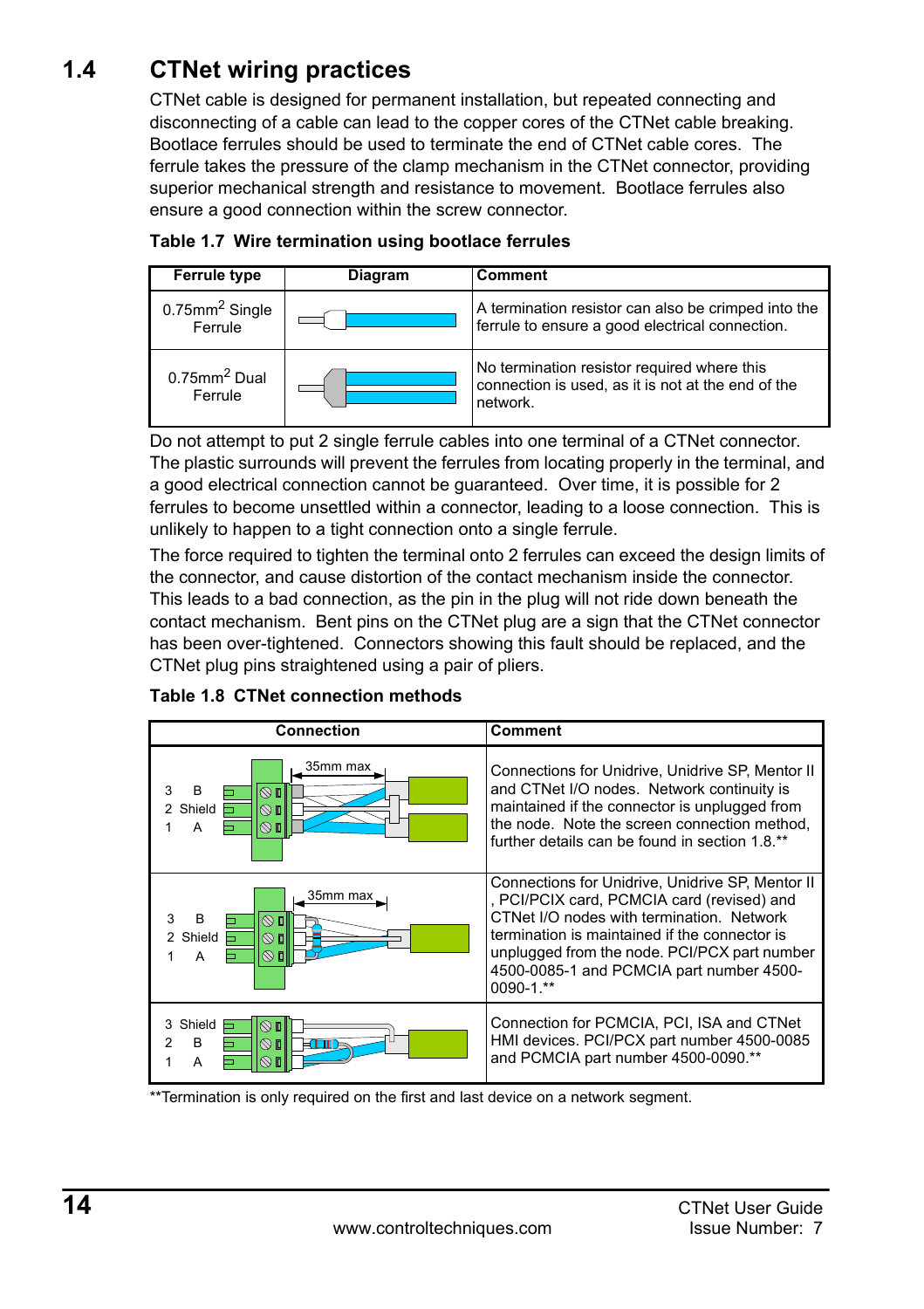Although CTNet data lines are marked "A and "B", it does not matter which way round the wires are connected, provided one wire from each cable goes to "A" and the other data wire goes to "B". This simplifies matters when wiring up a CTNet network.

## <span id="page-14-0"></span>**1.5 CTNet device connections**

## **1.5.1 Unidrive (UD75-CTNet)**

The UD75-CTNet module fits into the large option module slot under the Unidrive keypad. The D-type connectors are the UD70 RS232 programming port (Port C) and the UD70 general purpose RS485 communications port and high speed digital I/O. (Port D) CTNet connections are made using the 3-pin connector at Port A.



#### **Figure 1-5 UD75-CTNet module**

The cable screen should be connected to the CTNet Shield pin, but should also be clamped to earth before it gets to the Unidrive. (See [section 1.8](#page-30-0).)

The UD75-CTNet module does not have an internal CTNet termination resistor fitted.

| Pin            | <b>Function</b> | <b>Pin</b>     | <b>Function</b>        |
|----------------|-----------------|----------------|------------------------|
| A <sub>1</sub> | CTNet A         | D <sub>1</sub> | RS485 0V isolated      |
| A2             | CTNet shield    | D <sub>2</sub> | <b>RS485 /Tx (TxA)</b> |
| A <sub>3</sub> | <b>CTNet B</b>  | D <sub>3</sub> | RS485 /Rx (RxA)        |
| C <sub>2</sub> | <b>RS232 Rx</b> | D <sub>4</sub> | Digital input 0        |
| C <sub>3</sub> | <b>RS232 Tx</b> | D <sub>5</sub> | Digital input 1        |
| C <sub>5</sub> | Digital 0V      | D <sub>6</sub> | <b>RS485 Tx (TxB)</b>  |
|                |                 | D7             | <b>RS485 Rx (RxB)</b>  |
|                |                 | D <sub>8</sub> | Digital output 0       |
|                |                 | D <sub>9</sub> | Digital 0V             |

**Table 1.9 UD75-CTNet module connections**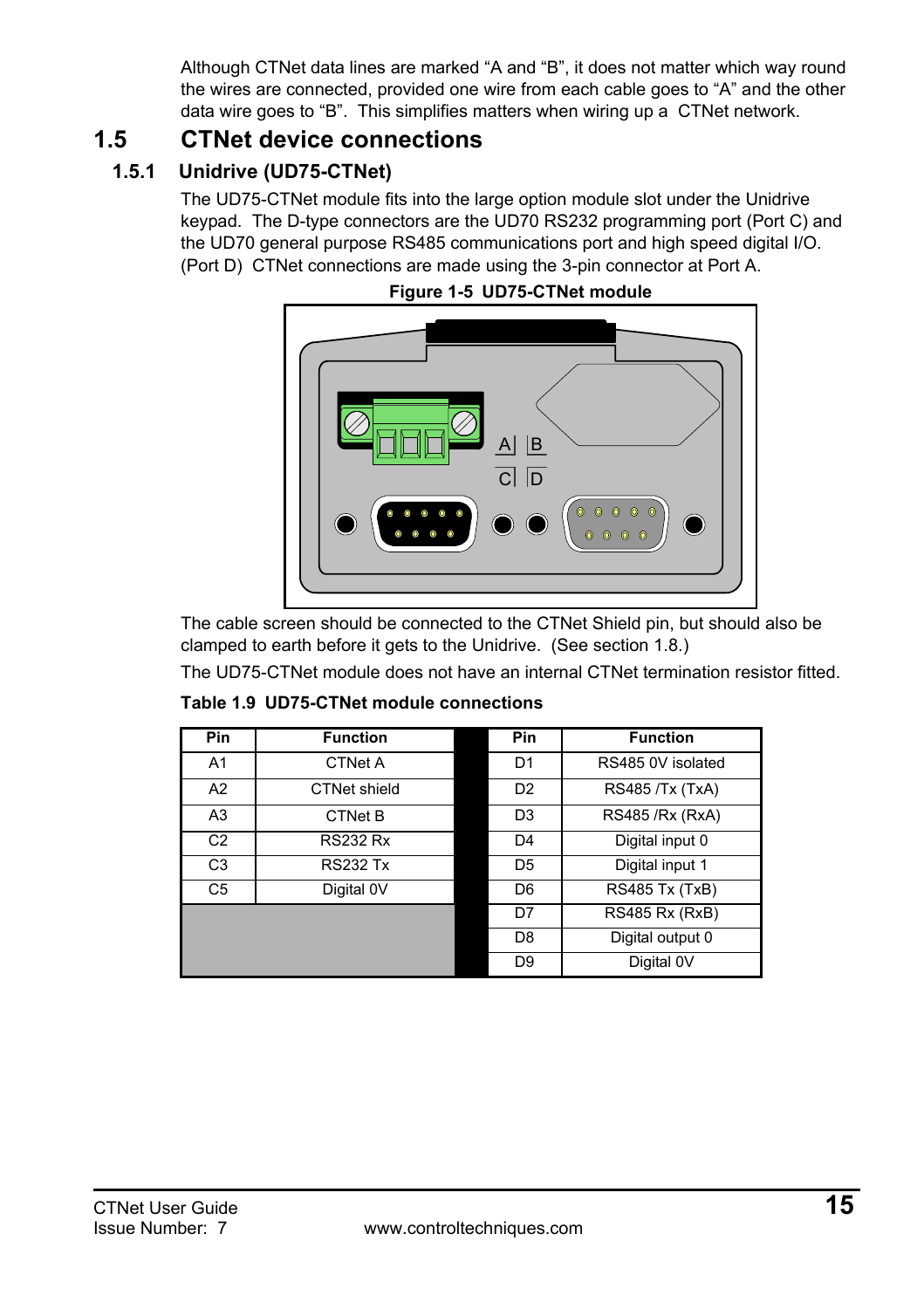### **1.5.2 Unidrive SP (SM-Applications)**

The CTNet module for the Unidrive SP is the SM-Applications. It can be fitted into any of the 3 expansion slots available on the Unidrive SP.





The additional terminals are the general purpose RS485 communications port (pins 1 to 5) and the high speed digital I/O terminals. (Pins 9 to 13)

The cable screen should be connected to the CTNet shield pin, but should also be clamped to earth before it gets to the Unidrive SP. The grounding backet on the Unidrive SP is provided for this purpose. (See [section 1.8](#page-30-0).) The SM-Applications does not have an internal termination resistor fitted.

| Pin | <b>Function</b>       | <b>Pin</b> | <b>Function</b>  |
|-----|-----------------------|------------|------------------|
|     | RS485 isolated 0V     | 9          | Digital 0V       |
| 2   | RS485 / Rx (RxA)      | 10         | Digital input 0  |
| 3   | <b>RS485 Rx (RxB)</b> | 11         | Digital input 1  |
| 4   | RS485 /Tx (TxA)       | 12         | Digital output 0 |
| 5   | RS485 Tx (TxA)        | 13         | Digital output 1 |
| 6   | <b>CTNet A</b>        |            |                  |
|     | <b>CTNet shield</b>   |            |                  |
| 8   | CTNet B               |            |                  |

#### **Table 1.10 SM-Applications connections**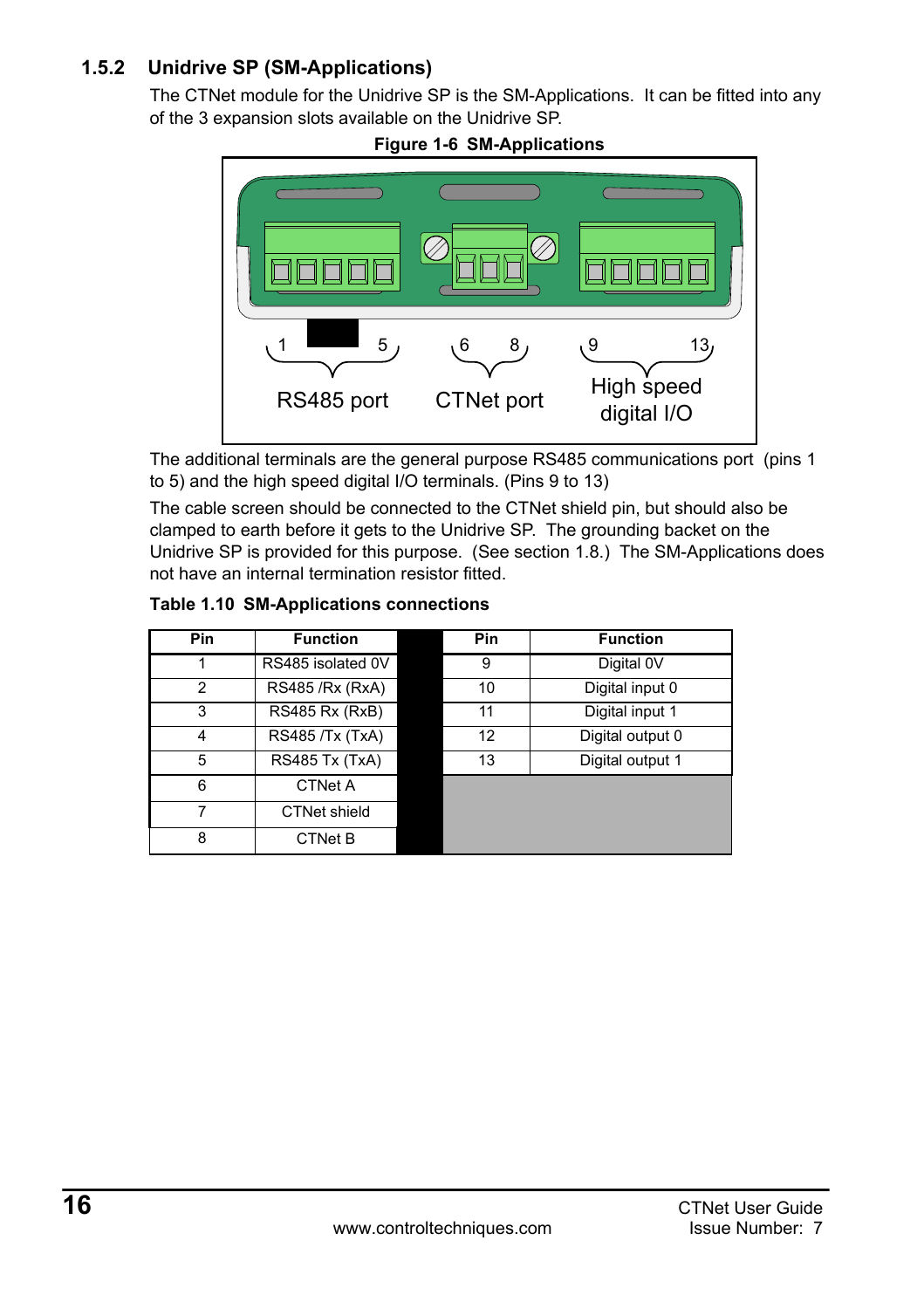### **1.5.3 Mentor II (MD29AN)**

The Mentor II CTNet card (MD29AN) fits onto the 40 pin header (PL1) on the MDA2B terminal board of the Mentor II. The D-type connectors are the MD29 RS232 programming port (SK2) and the MD29 general purpose RS485 communications port and high speed digital I/O. (PL1) CTNet connections are made using the 3-pin connector (PL2). The MD29AN does not have an internal CTNet termination resistor fitted.



The cable screen should be connected to the CTNet shield pin, but should also be clamped to earth before it gets to the Mentor II. (See [section 1.8.](#page-30-0))

|  |  | Table 1.11 MD29AN connections |
|--|--|-------------------------------|
|--|--|-------------------------------|

| Pin               | <b>Function</b> | Pin               | <b>Function</b>       |
|-------------------|-----------------|-------------------|-----------------------|
| <b>PL2.1</b>      | CTNet A         | PL1.1             | RS485 0V isolated     |
| PL <sub>2.2</sub> | CTNet shield    | PL1.2             | RS485 /Tx (TxA)       |
| PL <sub>2.3</sub> | <b>CTNet B</b>  | PL1.3             | RS485 /Rx (RxA)       |
| SK2.2             | <b>RS232 Tx</b> | PL1.4             | Digital input 0       |
| SK2.3             | <b>RS232 Rx</b> | PL1.5             | Digital input 1       |
| SK2.5             | Digital 0V      | PL1.6             | RS485 Tx (TxB)        |
|                   |                 | PL1.7             | <b>RS485 Rx (RxB)</b> |
|                   |                 | PL1.8             | Digital output 0      |
|                   |                 | PL <sub>1.9</sub> | Digital 0V            |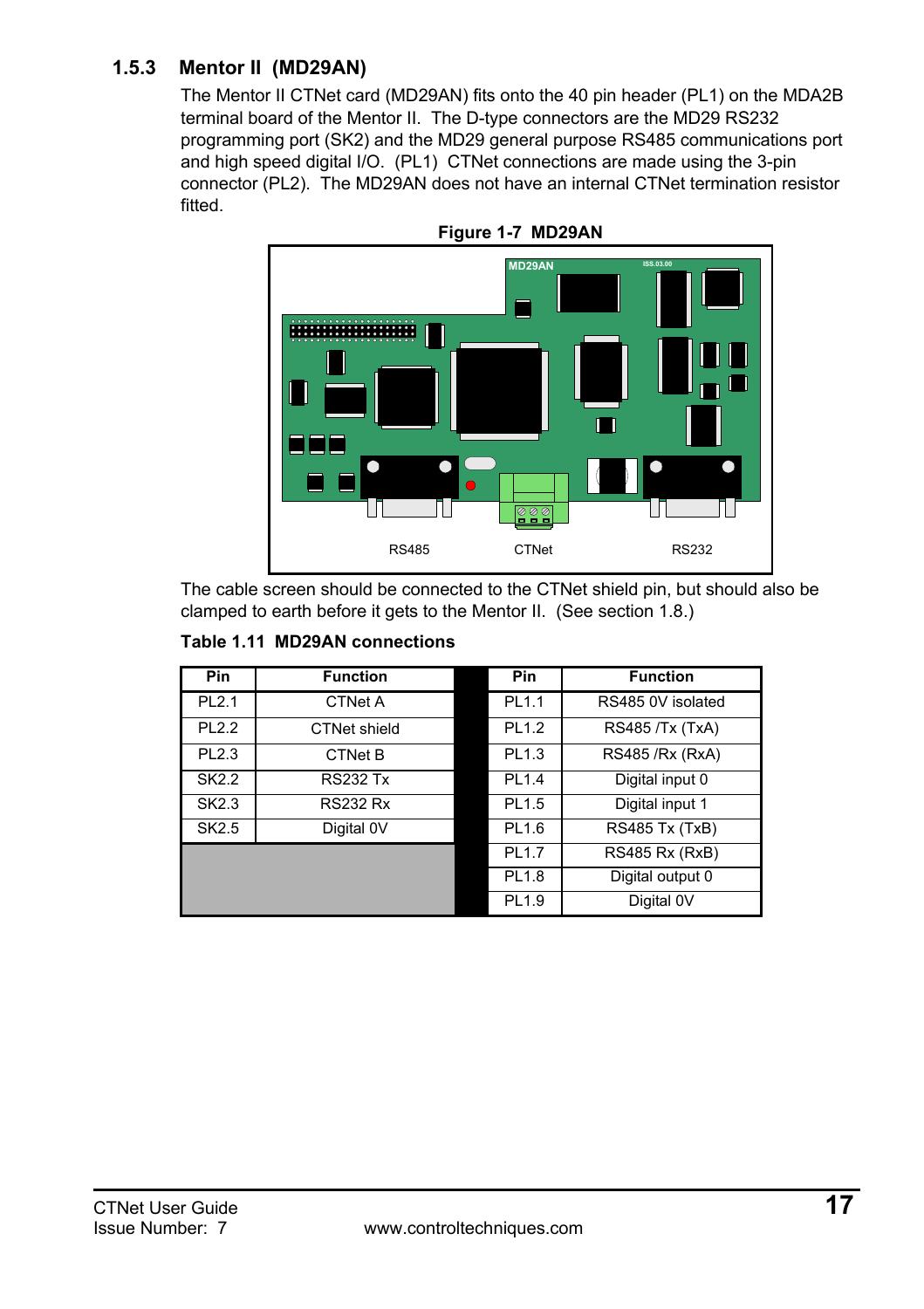### **1.5.4 CTNet I/O coupler (BK7200)**

The CTNet I/O coupler allows up to 64 I/O modules to be connected to the CTNet network, with a mixture of digital and analogue inputs. Input and output data is transferred between the CTNet I/O coupler and the physical inputs and outputs via the K-Bus serial link between the modules.





The line of I/O terminals must be terminated with a KL9010 bus end terminal to terminate the K-bus connection.

**Table 1.12 CTNet I/O connections**

| Pin       | <b>Function</b>         |
|-----------|-------------------------|
| 1         | <b>CTNet A</b>          |
| 2         | CTNet shield            |
| 3         | <b>CTNet B</b>          |
| 24V       | +24V CTNet/K-bus supply |
| 0V        | 0V CTNet/K-bus supply   |
| $\ddot{}$ | +24V I/O supply         |
|           | 0V I/O supply           |
| PF        | Earth                   |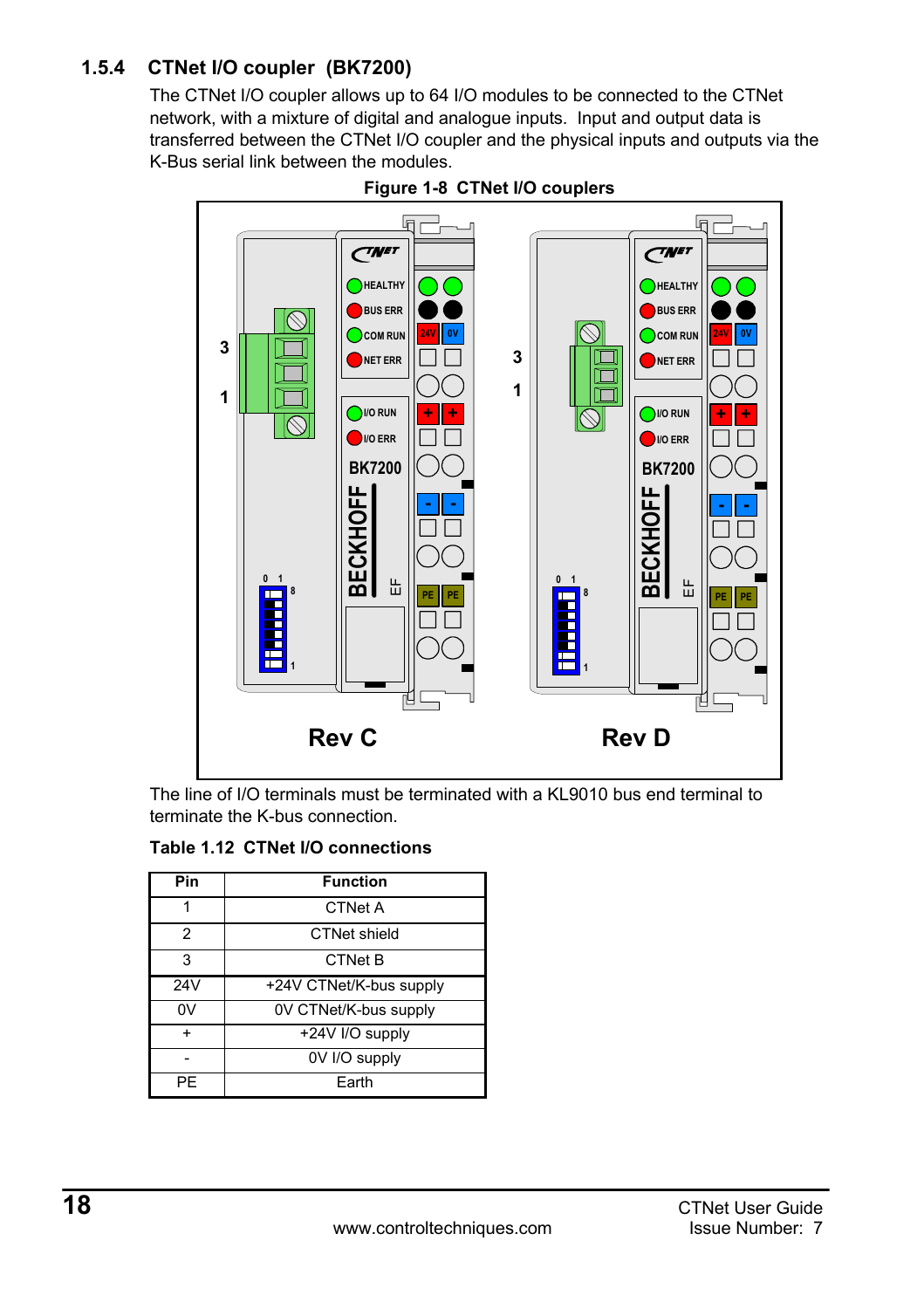The cable screen should be connected to the CTNet shield pin, but should also be clamped to earth before it gets to the CTNet I/O coupler. (See [section 1.8](#page-30-0).) The CTNet I/O coupler does not have an internal termination resistor fitted.

#### **Table 1.13 Operating specifications**

| Input voltage                 | 24V DC +/-20%                     |
|-------------------------------|-----------------------------------|
| <b>Continuous current</b>     | 70mA + (total K-Bus current)/4    |
| <b>Max continuous current</b> | 500 <sub>m</sub> A                |
| <b>Starting current</b>       | 2.5 * continuous current          |
| <b>Operating temperature</b>  | $0^{\circ}$ C to +50 $^{\circ}$ C |

Each I/O module will have a specified current consumption from the K-Bus. If the total continuous current of the CTNet I/O coupler and K-bus exceeds 500mA, a K-bus power supply unit terminal (KL9400) can be used to supply rest of the K-bus.

Analogue and digital input and output modules are connected to the right hand side of the CTNet I/O boupler. Up to 64 I/O modules can be connected in any combination, subject to the limitations listed in [Table 1.14.](#page-18-0)

#### <span id="page-18-0"></span>**Table 1.14 CTNet I/O coupler input and output limitations**

| <b>Terminal group</b> | <b>Max modules</b> | <b>VO</b> |
|-----------------------|--------------------|-----------|
| Digital Input         | 64                 | $512*$    |
| <b>Digital Output</b> | 64                 | $512*$    |
| Analogue Input        | 50                 | 100       |
| Analogue Output       | 50                 | 100       |

\* - firmware V1.03.00 must be fitted to support 512 digital inputs or outputs.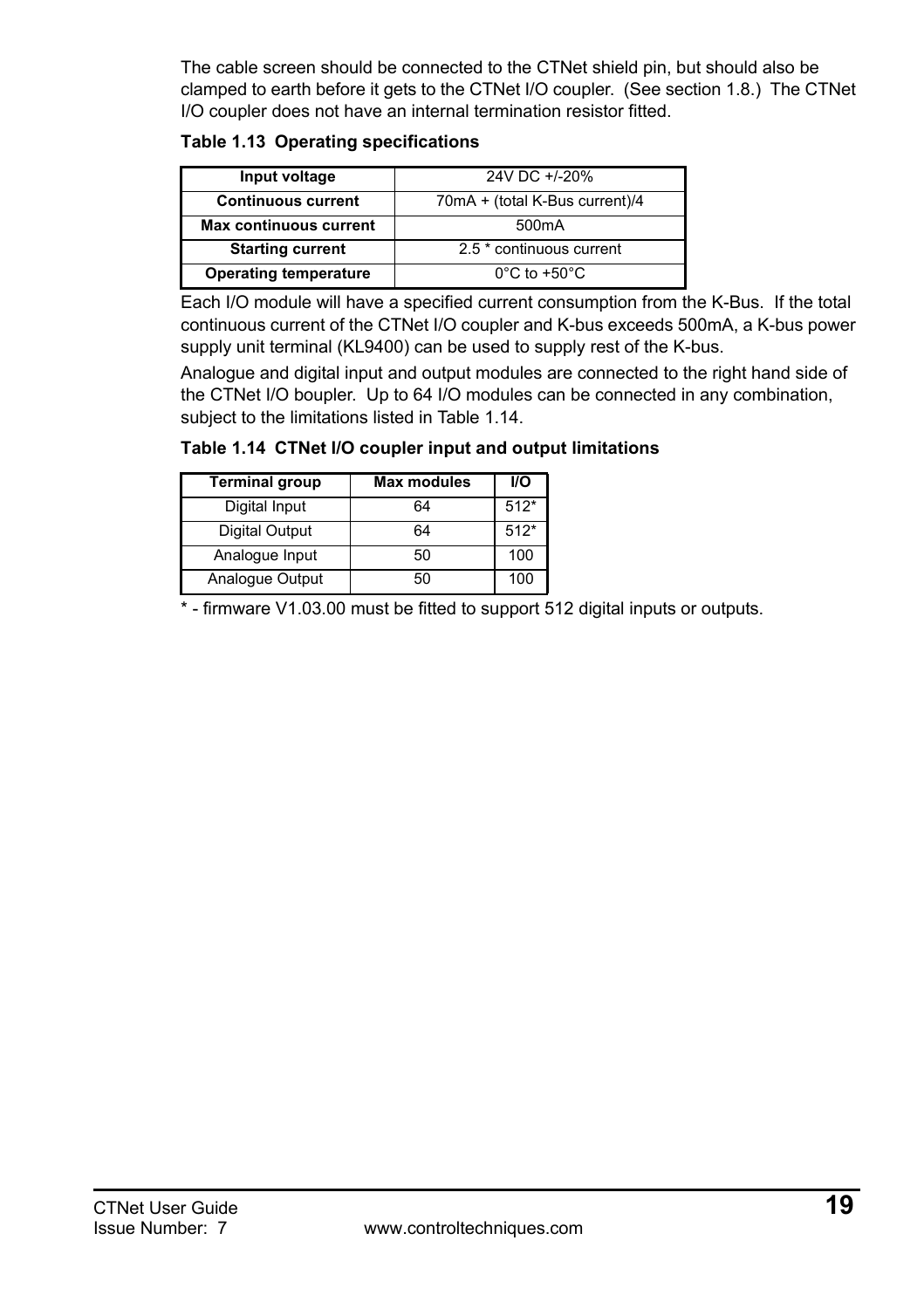### **1.5.5 CTNet HMI (CTIU200)**

The CTNet HMI provides an operator interface to allow data display, editing and control facilities for a machine via CTNet. All CTNet settings are configured using the CTIU Configurator package. The CTIU200 must be fitted with the CTNet SmartStack module to allow it to communicate over CTNet.



**Figure 1-9 CTNet HMI**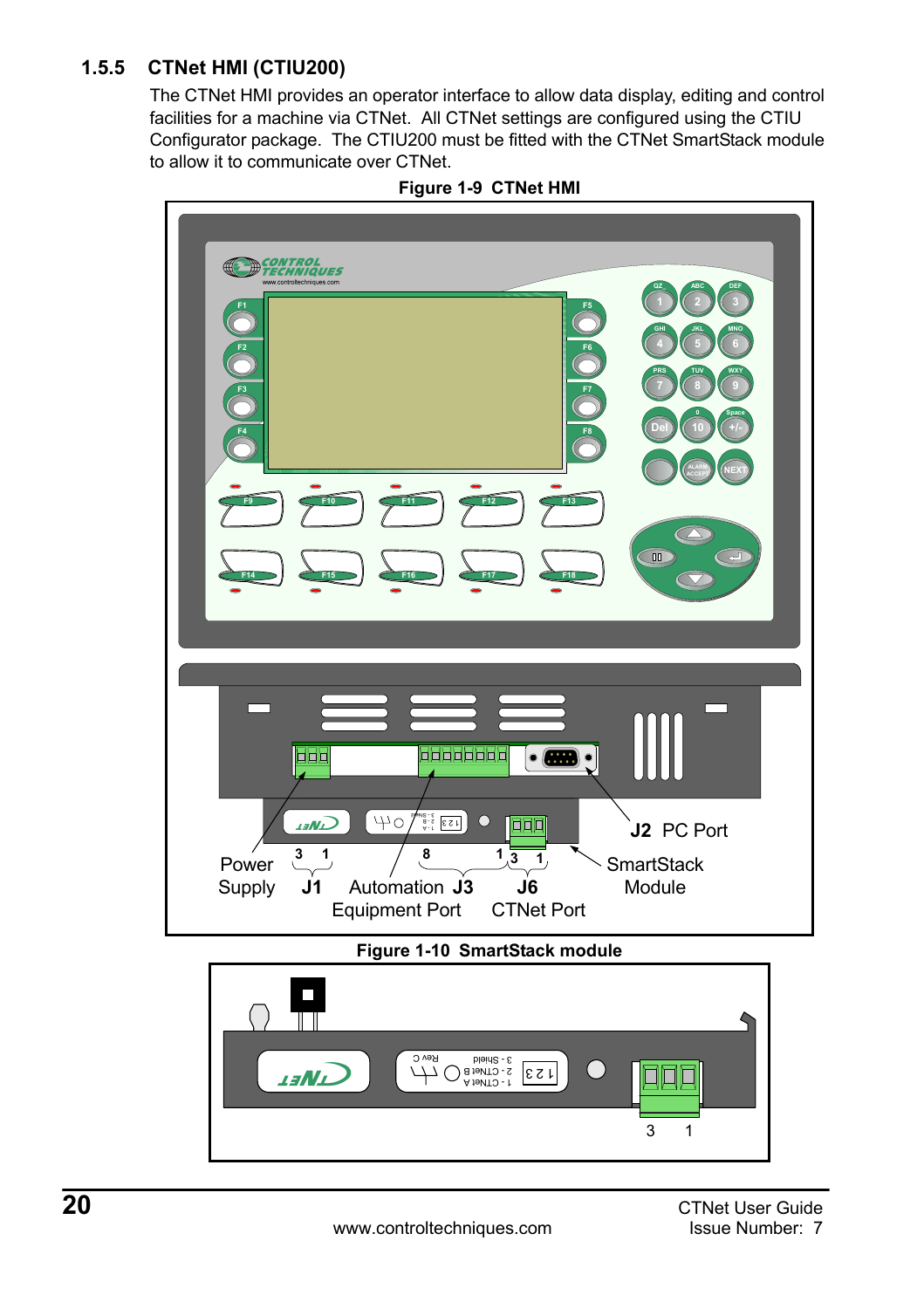The cable screen should be connected to the CTNet shield pin, but should also be clamped to earth before it gets to the CTNet HMI. (See [section 1.8.](#page-30-0)) The pin connections for each connector are given in Table 1.15. There is no internal termination resistor fitted.

| <b>Pin</b> | <b>Function</b>     | Pin    | <b>Function</b>  |
|------------|---------------------|--------|------------------|
| $J1-1$     | Earth               | $J3-1$ | RS485 Tx+        |
| $J1-2$     | 0V Supply           | $J3-2$ | <b>RS485 Tx-</b> |
| $J1-3$     | +24V Supply         | $J3-3$ | RS485 Rx+        |
| $J2-2$     | Tx                  | $J3-4$ | <b>RS485 Rx-</b> |
| $J2-3$     | <b>Rx</b>           | $J3-5$ | RS232 TxD        |
| $J2-5$     | 0V                  | $J3-6$ | RS232 GND        |
| $J6-1$     | <b>CTNet A</b>      | $J3-7$ | RS232 RxD        |
| $J6-2$     | <b>CTNet B</b>      | $J3-8$ | Earth            |
| $J6-3$     | <b>CTNet Shield</b> |        |                  |

#### **Table 1.15 CTNet HMI connections**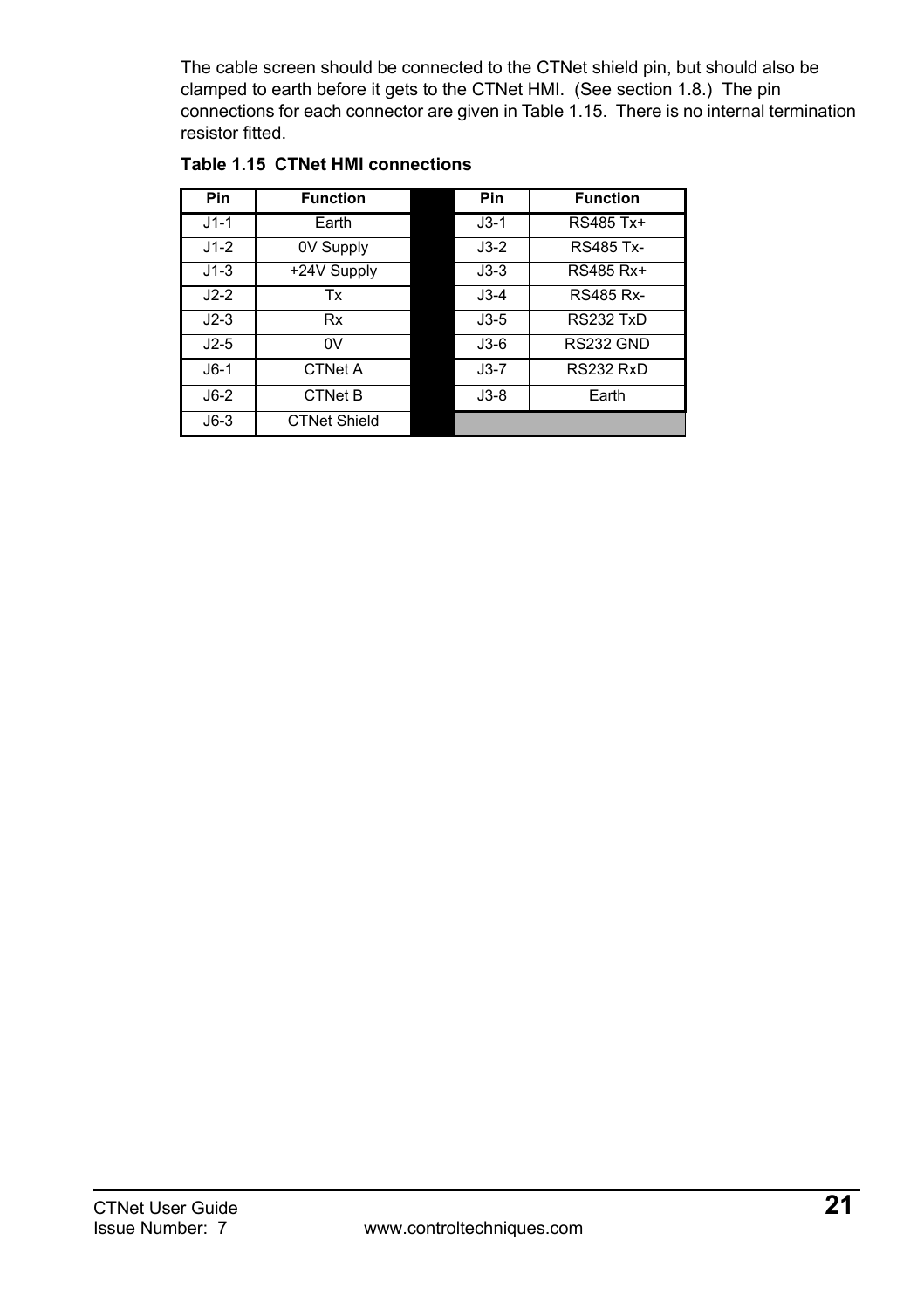<span id="page-21-0"></span>

The CTNet hub is used to link segments together to extend the total length and number of nodes that can be connected to the network. A CTNet hub port must be included as a node for the physical design of each network segment, but does not count as one of the 255 active nodes permitted on a CTNet network.

**Table 1.16 CTNet hub connections**

| Pin       | <b>Function</b>          |
|-----------|--------------------------|
| Port 1 B  | Port 1 CTNet B           |
| Port 1 SH | Port 1 CTNet shield      |
| Port 1 A  | Port 1 CTNet A           |
| Port 2 B  | Port 2 CTNet B           |
| Port 2 SH | Port 2 CTNet shield      |
| Port 2 A  | Port 2 CTNet A           |
| Port 3 B  | Port 3 CTNet B           |
| Port 3 SH | Port 3 CTNet shield      |
| Port 3 A  | Port 3 CTNet A           |
| 10-36Vdc  | Positive DC power supply |
| 8-24Vac   | AC power supply          |
| 8-24Vac   | AC power supply          |
| 0Vdc      | Negative DC power supply |

The cable screen should be connected to the CTNet shield pin, but should also be clamped to earth before it gets to the hub. Refer to [section](#page-30-0)  1.8 *[CTNet shield connections](#page-30-0)* on page 31 for more details.

|  |  |  | Table 1.17 Power supply specifications |
|--|--|--|----------------------------------------|
|--|--|--|----------------------------------------|

|                 | DC         | AC            |
|-----------------|------------|---------------|
| Input voltage   | 10V to 36V | 8V to 24V RMS |
| Input power     | 4W max     | 4VA max       |
| Input frequency | N/A        | 47Hz to 63Hz  |

Each port has an internal 82Ω termination

resistor that can be enabled by fitting jumper link J2 on the internal daughter card for each port. If a port is not connected to a segment, there is no need to fit termination resistors. Extended time-outs are not supported on CTNet. The internal jumper link E1 must be set in the NORM position.

The shield terminals are connecected internally to the metal case of the CTNet hub. **NOTE**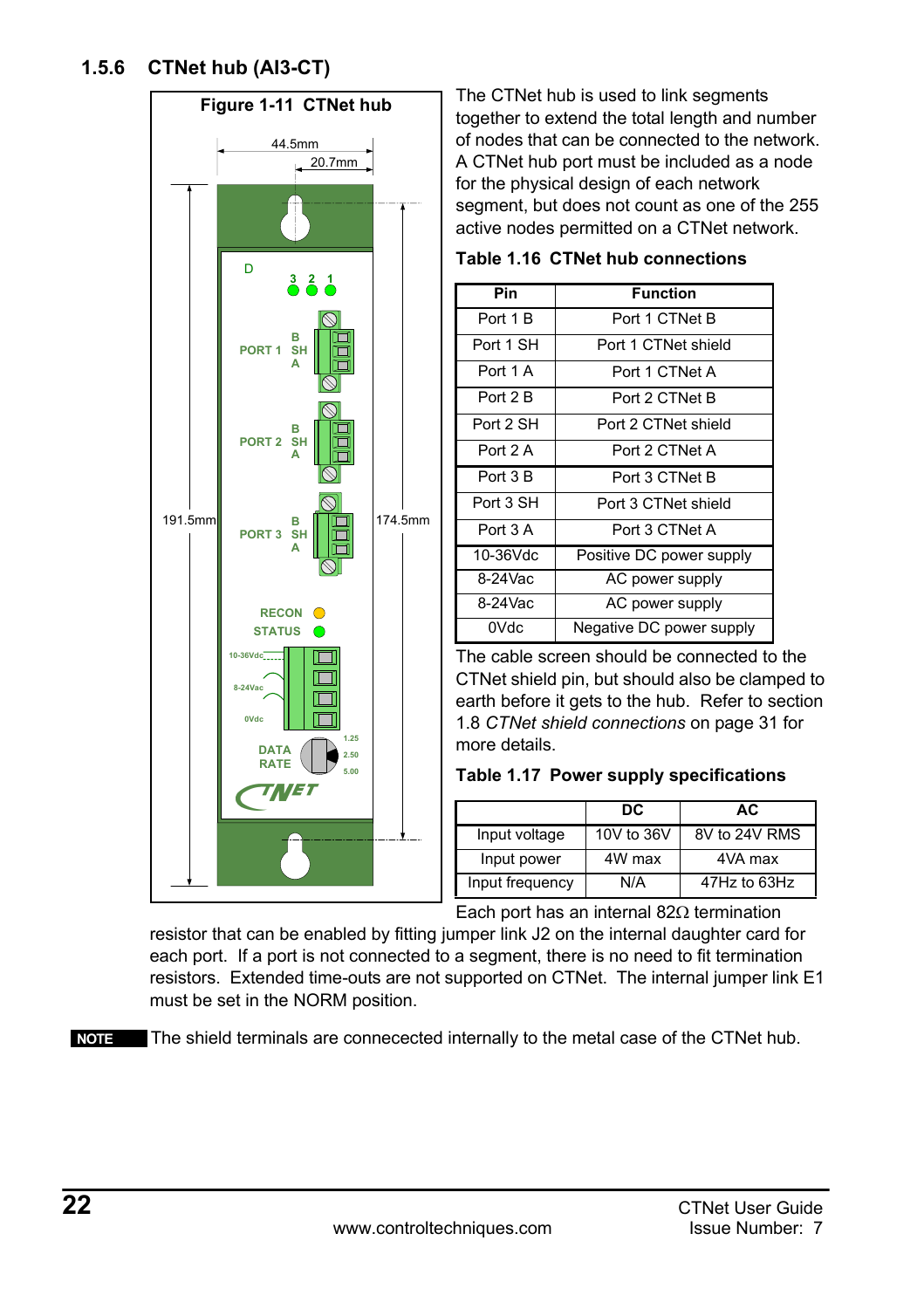#### **Table 1.18 CTNet Hub general specification**

| <b>Characteristic</b> | Specification                        |  |
|-----------------------|--------------------------------------|--|
| Operating temperature | $0^{\circ}$ C to +60 $^{\circ}$ C    |  |
| Storage temperature   | -40 $^{\circ}$ C to +85 $^{\circ}$ C |  |
| Compliance            | <b>ANSI/ATA 878.1</b>                |  |
| Delay time            | 320 ns maximum                       |  |
| Unlatch delay time    | 5.9 µs @ 2.5 Mbit/s                  |  |
| Regulatory compliance | CE Mark FCC Part 15 Class A          |  |

The CTNet hub, hybrid hub (see section 1.5.10 *[CTNet hybrid hub \(AI3-485X-CT\)](#page-27-0)* on [page 28](#page-27-0)) and fibre optic repeater (see section 1.5.11 *[CTNet fibre optic repeater \(AI2-](#page-28-0) [CT/FOG-ST\)](#page-28-0)* on page 29) can be powered from an AC or a DC supply, or a combination of both to ensure continued operation in the event of power supply failure.

**Table 1.19 CTNet Hub power supply connections**

| Power supply                                 | <b>Connections</b> | <b>Description</b>                                                                                                                                                                                                                |
|----------------------------------------------|--------------------|-----------------------------------------------------------------------------------------------------------------------------------------------------------------------------------------------------------------------------------|
| DC power supply                              |                    | The power supply input connections are<br>reverse voltage protected.                                                                                                                                                              |
| Redundant DC<br>power supply                 |                    | Each power supply must be capable of<br>supplying the AI3-CT by itself. Input<br>currents will not necessarily be balanced<br>from the two supplies.                                                                              |
| AC power supply                              |                    | The secondary winding of the transformer<br>must not be earthed.                                                                                                                                                                  |
| AC power supply<br>with earthed<br>secondary |                    | For use when the secondary winding of the<br>transformer is earthed                                                                                                                                                               |
| AC power supply<br>with battery backup       |                    | The AC RMS voltage must be higher than<br>the battery voltage to ensure that power is<br>drawn from the AC supply in normal<br>operation. External provision must be<br>made to charge the batteries when AC<br>power is present. |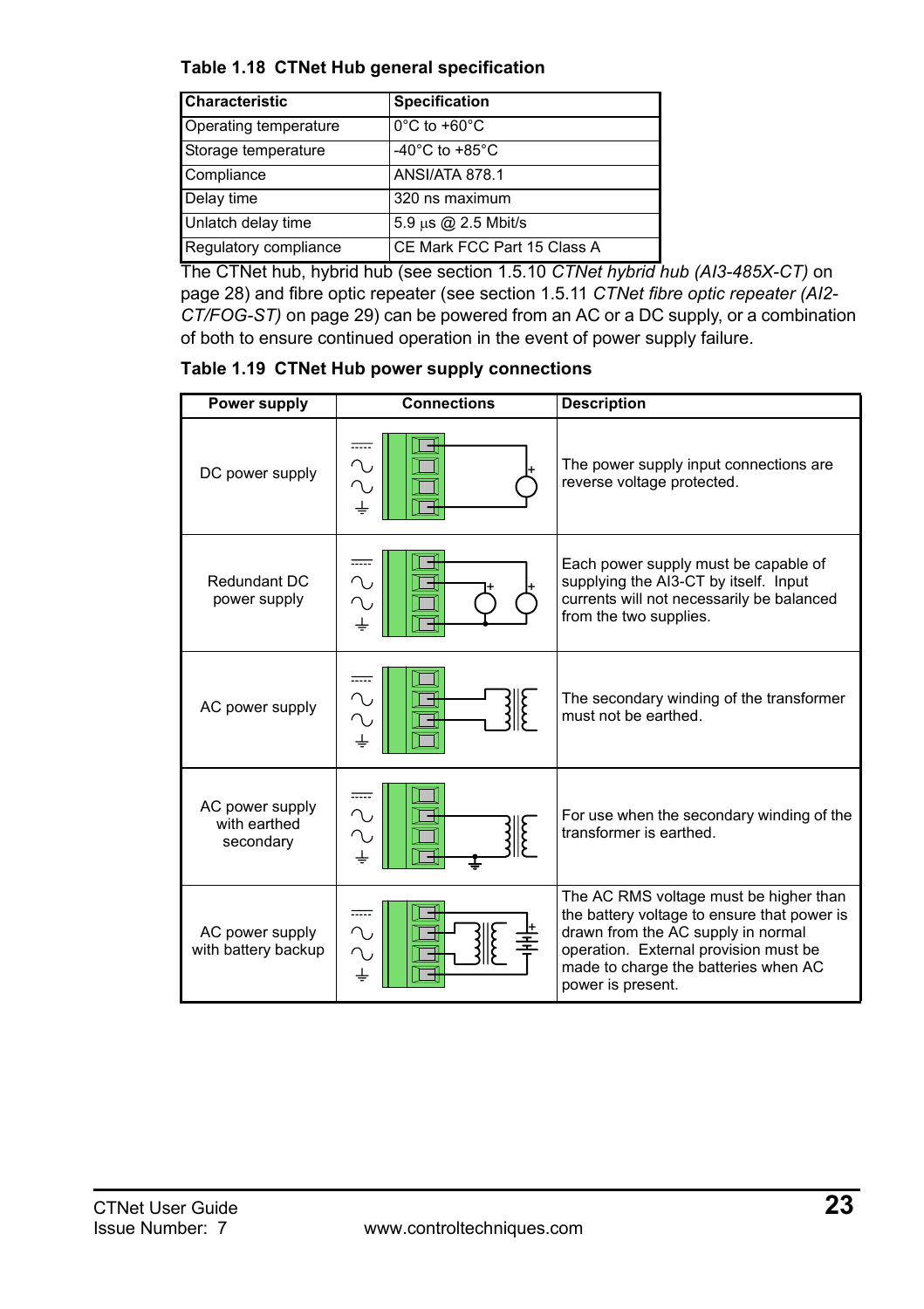### **1.5.7 CTNet PCI cards 4500-0085 and 4500-0085-1**

There are two different versions of the PCI card the 4500-0085 is the PCI only card and the 4500-0085-1 is the card that supports PCI and the newer PCIX standard. The 4500- 0085 has now been superceded and is replace with the 4500-0085-1 card which can be easilly identified as the CTNet connector has screw-locks fitted.



**Figure 1-12 CTNet PCI card (4500-0085)**

The cable screen should be connected to the CTNet shield pin, but should also be clamped to earth before it gets to the CTNet PCI Card. (See section 1.8 *[CTNet shield](#page-30-0)  [connections](#page-30-0)* on page 31.) A good earth connection cannot be guaranteed if the screen is simply connected to the PCI20-CT card, as the earth connection relies on contact between metallic surfaces within the PC. If any of these surfaces are painted, there may be no earth connection at all.

The card has an internal 82 $\Omega$  termination resistor that can be enabled by fitting jumper link J2 on the internal daughter card. The internal termination resistor should only be used if the card is connected at the end of a network segment. The two cards have different connector layouts, the newer card has been altered to match the drive connections in order to simplify inter-connection..

| Pin | 4500-0085      | 4500-0085-1    |
|-----|----------------|----------------|
|     | <b>CTNet A</b> | <b>CTNet A</b> |
|     | <b>CTNet B</b> | Shield         |
|     | Shield         | <b>CTNet B</b> |

|  |  |  | Table 1.20 CTNet PCI card connections |
|--|--|--|---------------------------------------|
|--|--|--|---------------------------------------|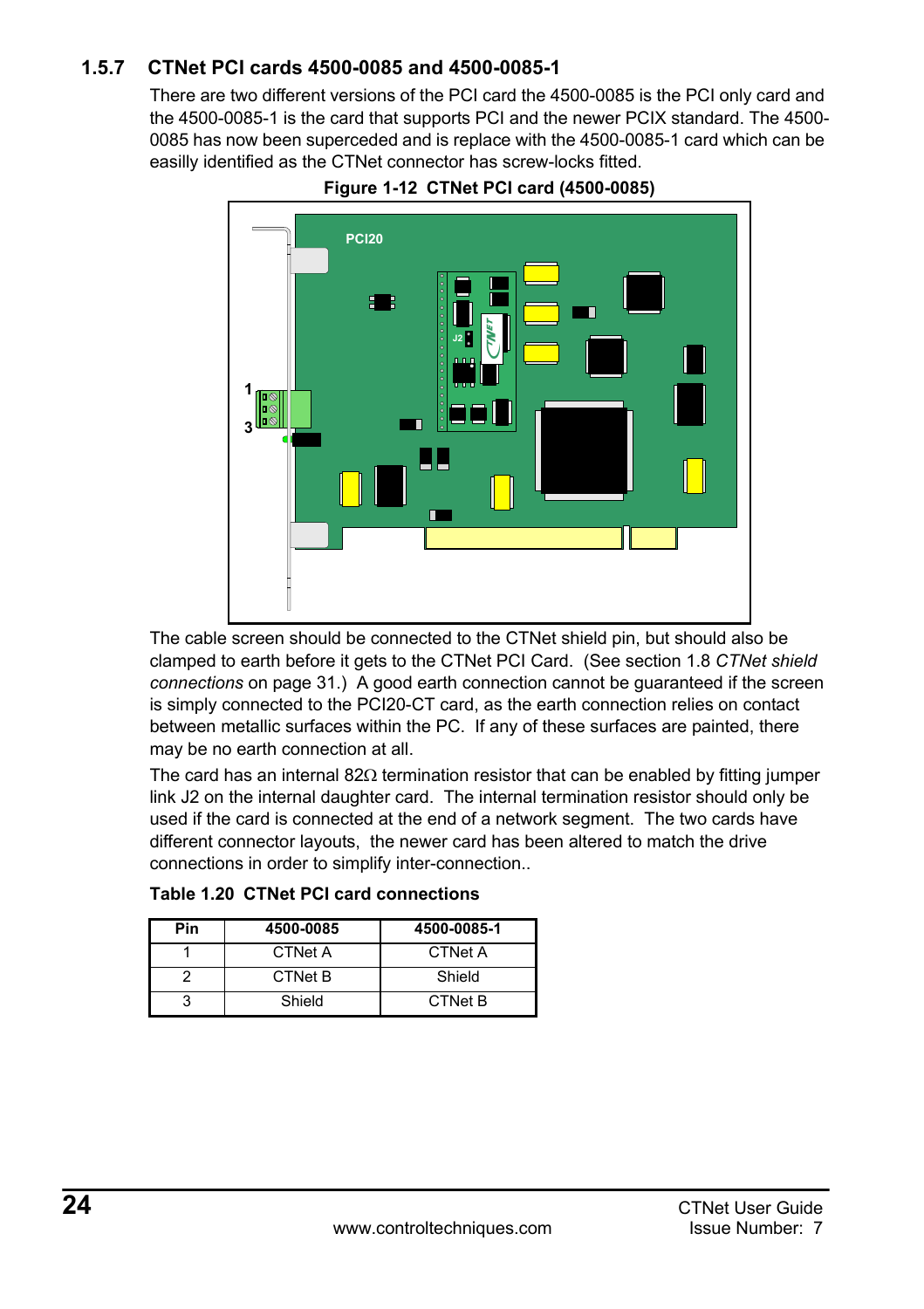| Characteristic        | <b>Specification</b>                                |
|-----------------------|-----------------------------------------------------|
| Operating temperature | $0^{\circ}$ C to +60 $^{\circ}$ C                   |
| Storage temperature   | -40 $^{\circ}$ C to +85 $^{\circ}$ C                |
| <b>Dimensions</b>     | 107mm x 140mm                                       |
| Compatibility         | Compliant with ANSI/ATA 878.1 and PCI bus computers |

### **Table 1.21 CTNet PCI card general specifications**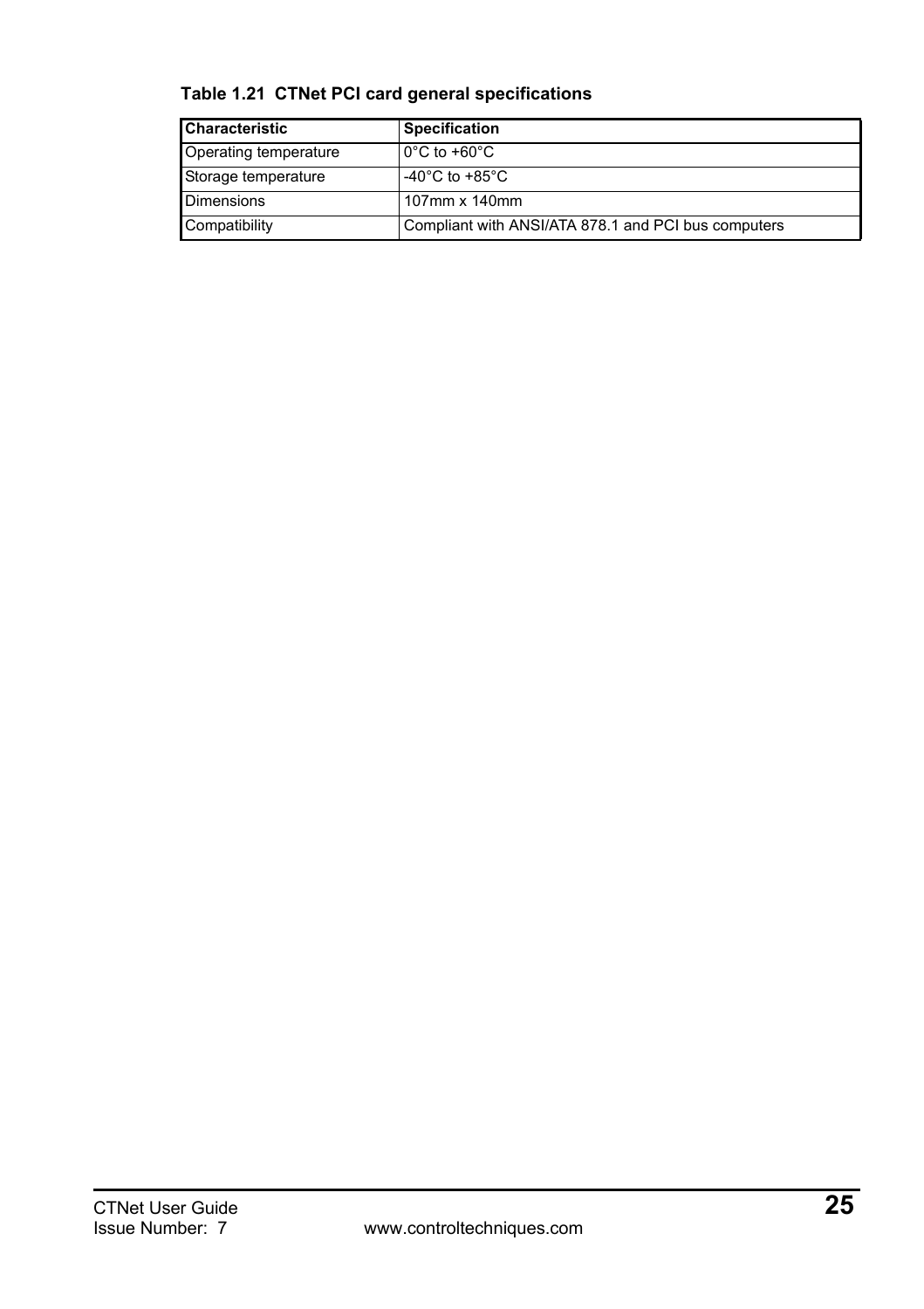### **1.5.8 CTNet PCMCIA card (PCM20H-CT)**

The PCM20H-CT kit consists of a PCM20H PCMCIA card and a MAU20H-CT Media Access Unit (MAU) with the CTNet hardware. The PCM20H card can be fitted to any PC with a spare PCMCIA slot, allowing an application running on the PC to access data from the nodes connected to the CTNet network. SYPT, CTSoft and the OPRC Server can all communicate with CTNet via the PCM20H-CT card.



#### **Figure 1-13 CTNet PCMCIA card and MAU types**

Figure 1-13 shows the two different MAU types. The 4500-0090 is shown on the left and has no retaining screws on the connector. The 4500-0090-1 is shown on right and has retaining screws on the connector for securing the network cabling.

The internal 82Ω termination resistor is disabled by default, and should not be used as there is a risk of damaging the MAU when it is dismantled. The PCM20H-CT card is also generally used for temporary network connections, e.g. using SYPT for system commissioning, and may leave a segment unterminated when disconnected.

|  |  | Table 1.22 CTNet PCMCIA card connections |
|--|--|------------------------------------------|
|  |  |                                          |

| Pin | <b>Part Number</b><br>4500-0090<br><b>Connections</b> | <b>Part Number</b><br>4500-0090-01<br><b>Connection</b> |
|-----|-------------------------------------------------------|---------------------------------------------------------|
|     | <b>CTNet A</b>                                        | <b>CTNet A</b>                                          |
|     | <b>CTNet B</b>                                        | Shield                                                  |
| ົ   | Shield                                                | <b>CTNet B</b>                                          |

A PCM20H card with Contemporary Controls labelling is functionally identical to a PCM20H card with Control Techniques labelling. The CTNet MAU (MAU20H-CT) actually contains the CTNet hardware, and is different to the Contemporary Controls MAU. The CTNet MAU can be used with a Control Techniques or a Contemporary Controls PCM20H card, and is available as a separate item from Control Techniques to update a PCMCIA kit to Rev D. The part number 4500-0090 and 4500-0090-01 have different electrical connections that are detailled above. **NOTE**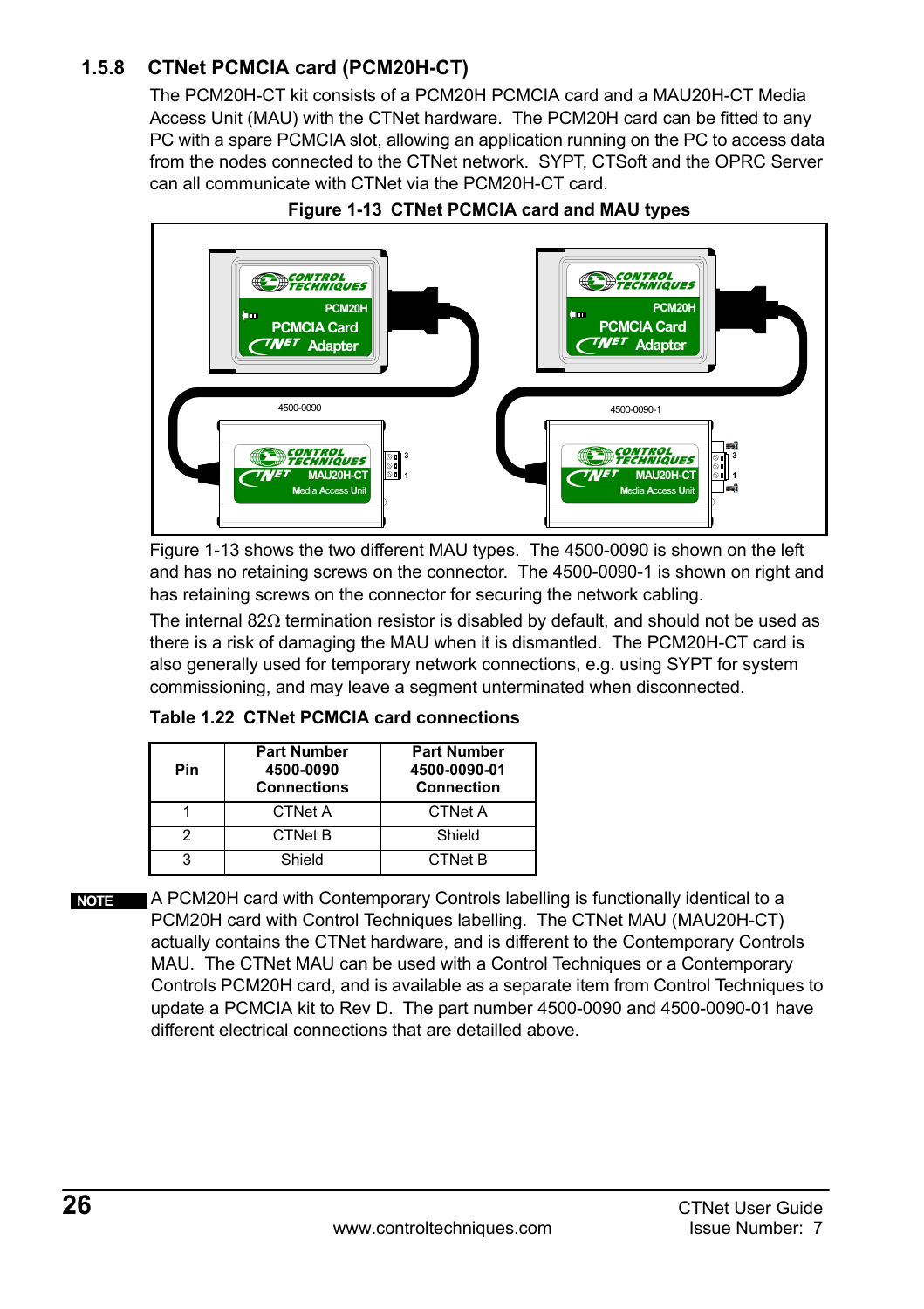**Table 1.23 CTNet PCMCIA card general specification**

| <b>Characteristic</b>     | <b>Specification</b>                      |
|---------------------------|-------------------------------------------|
| Operating temperature     | $0^{\circ}$ C to +55 $^{\circ}$ C         |
| Storage temperature       | -20 $^{\circ}$ C to +65 $^{\circ}$ C      |
| Dimensions (PCMCIA card)  | 85mm x 54mm x 5mm                         |
| Dimensions (MAU)          | 81mm x 46mm x 26mm                        |
| Dimensions (cable length) | 283mm                                     |
| Compatibility             | Compliant with ANSI/ATA 878.1 and PC Card |

The PCM20H conforms to release 2.1 of the PC card standard Type II (5.0 mm thick) cards.

### **1.5.9 CTNet PC ISA card (PCX20-CT)**

The PCX20-CT card can be fitted to any PC with a spare ISA slot. This allows a PC application program to access data from the nodes connected to the CTNet network. SYPT, CTSoft and CTSoft can all communicate with CTNet via the PCX20-CT card.

**Figure 1-14 CTNet PC ISA card**



The cable shield must be clamped directly to earth before it reaches the PCX20-CT card. A good earth connection cannot be guaranteed if the screen is simply connected to the PCX20-CT card, as the earth connection relies on contact between metallic surfaces. If any of these surfaces are painted, there may be no earth connection at all. The PCX20-CT card has an internal 82 $\Omega$  termination resistor that can be enabled by fitting jumper link J2 on the internal daughter card. This resistor should only be used if the PCX20-CT card is connected at the end of a network segment.

|  |  |  | Table 1.24 CTNet PC ISA card connections |
|--|--|--|------------------------------------------|
|--|--|--|------------------------------------------|

| Pin | Connection     |  |
|-----|----------------|--|
|     | <b>CTNet A</b> |  |
|     | <b>CTNet B</b> |  |
|     | Shield         |  |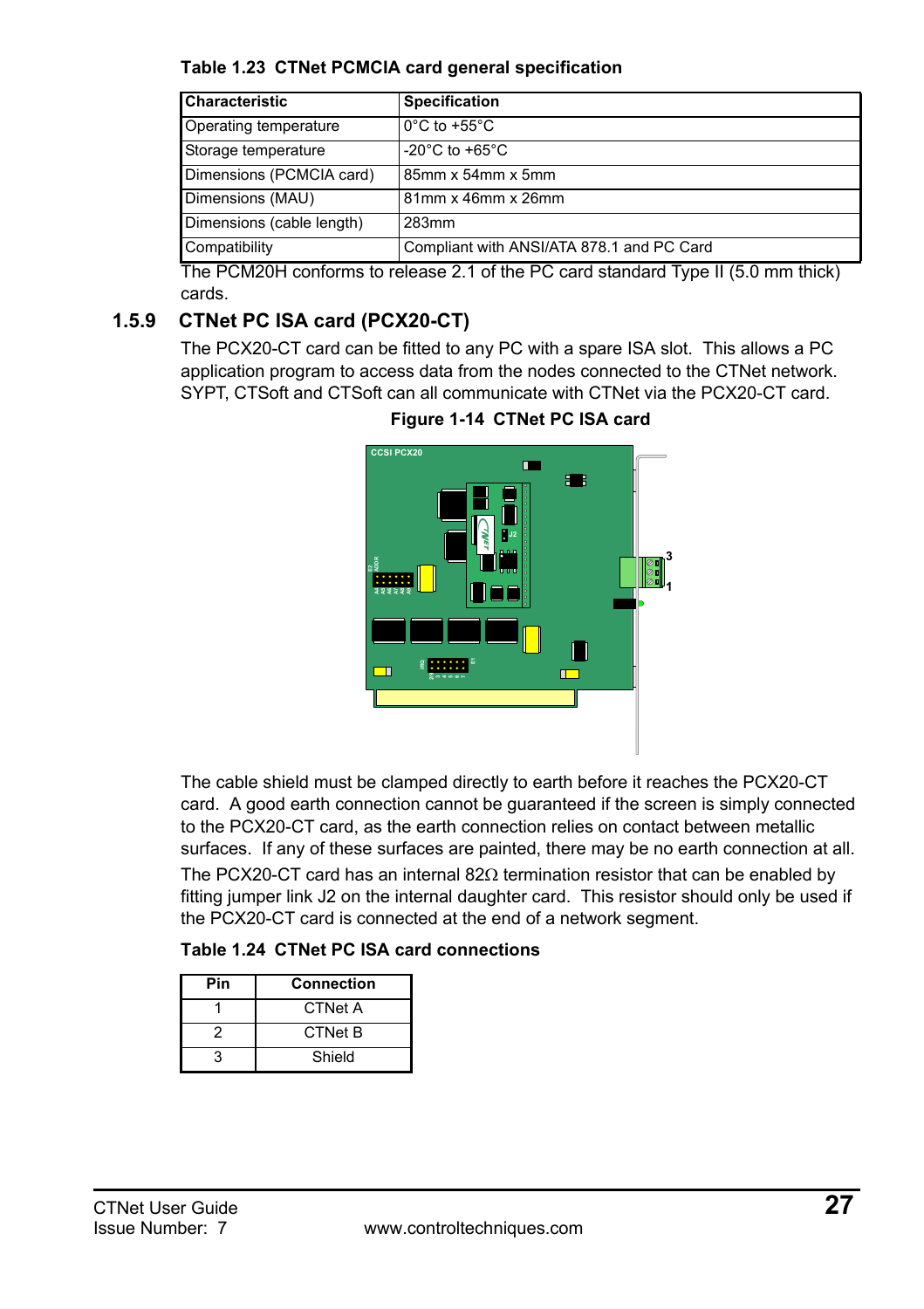#### **Table 1.25 CTNet PC ISA card general specification**

| <b>Characteristic</b> | <b>Specification</b>               |
|-----------------------|------------------------------------|
| Operating temperature | $0^{\circ}$ C to +60 $^{\circ}$ C  |
| Storage temperature   | $-40^{\circ}$ C to $+85^{\circ}$ C |
| <b>Dimensions</b>     | 99mm x 109mm                       |
| Compatibility         | Compliant with PC/XT/AT computers. |

### <span id="page-27-0"></span>**1.5.10 CTNet hybrid hub (AI3-485X-CT)**

<span id="page-27-1"></span>

The CTNet hybrid hub has Rev D hardware fitted to port 1, and should only be connected to a network segment consisting entirely of Rev C and Rev D devices. Port 1 must be counted as a node on the segment when calculating the Segment Load, Insertion Loss and Propagation Delay factors.

For power supply connection details, refer to [section](#page-21-0)  1.5.6 *[CTNet hub \(AI3-CT\)](#page-21-0)* on page 22.

#### **Table 1.26 Hybrid hub connections**

| Pin             | <b>Function</b>          |
|-----------------|--------------------------|
| Port 1 B        | Port 1 CTNet B           |
| Port 1 SH       | Port 1 CTNet shield      |
| Port 1 A        | Port 1 CTNet A           |
| Port 2 A        | Port 2 CTNet A           |
| Port 2 B        | Port 2 CTNet B           |
| Port 2 SH       | Port 2 CTNet shield      |
| Port 2 A        | Port 2 CTNet A           |
| Port 2 B        | Port 2 CTNet B           |
| Port 3 A        | Port 3 CTNet A           |
| Port 3 B        | Port 3 CTNet B           |
| Port 3 SH       | Port 3 CTNet shield      |
| Port 3 A        | Port 3 CTNet A           |
| Port 3B         | Port 3 CTNet B           |
| 10Vdc30         | Positive DC power supply |
| 8Vac24          | AC power supply          |
| $8\sqrt{ac}$ 24 | AC power supply          |
| Earth           | Negative DC power supply |

Port 2 and port 3 have the older Rev A hardware fitted, and should only be connected to a network segment consisting of older CTNet hardware. See [section](#page-67-2)  7 *[Legacy CTNet Hardware](#page-67-2)* on page 68 for full details.

All electrical and mechanical specifications for the CTNet hybrid hub are as per the CTNet hub in [section](#page-21-0)  1.5.6 *[CTNet hub \(AI3-CT\)](#page-21-0)* on page 22.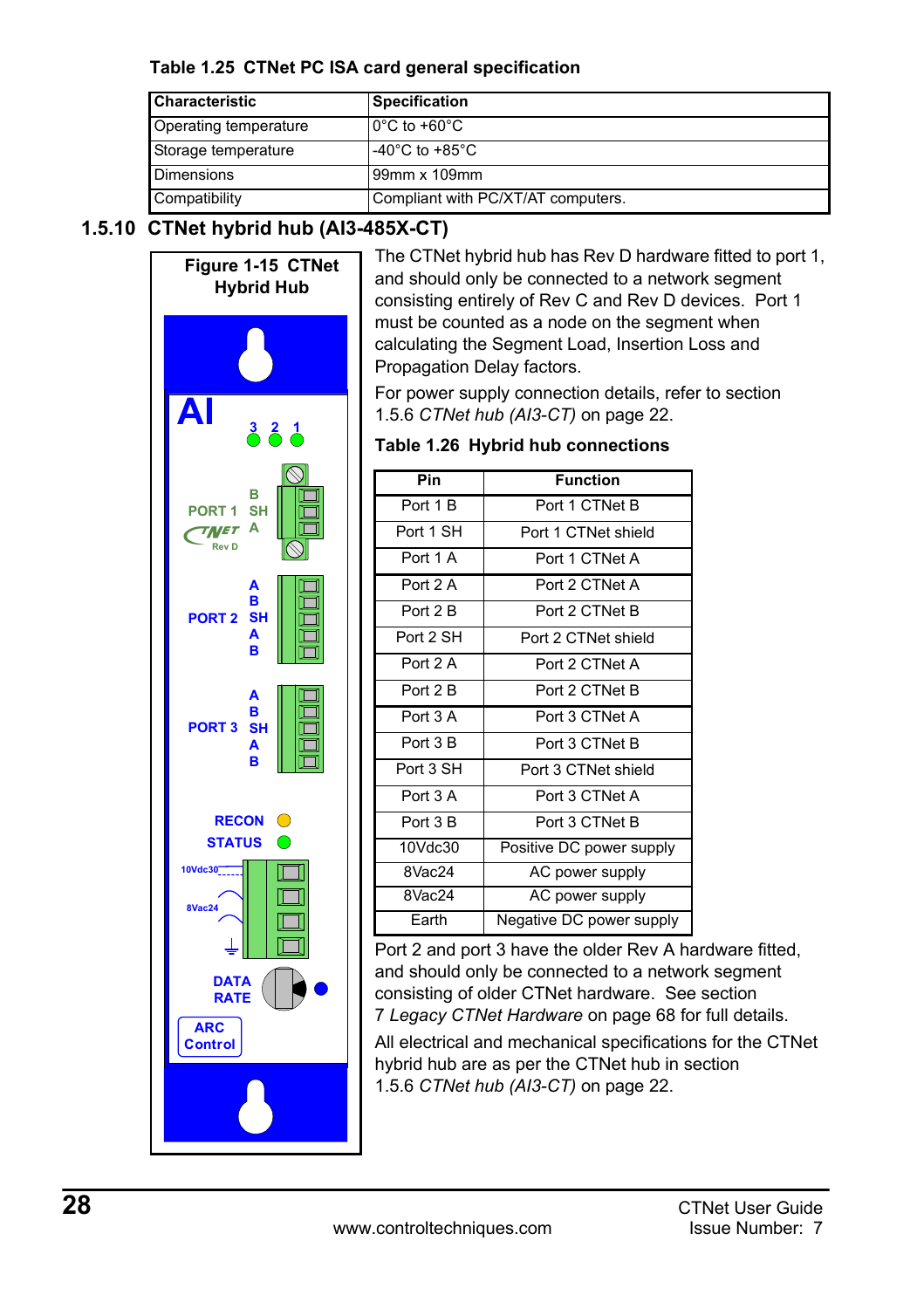The cable screen should be connected to the CTNet shield pin, but should also be clamped to earth before it gets to the hub. (See section 1.8 *[CTNet shield](#page-30-0)  [connections](#page-30-0)* on page 31.)

### <span id="page-28-0"></span>**1.5.11 CTNet fibre optic repeater (AI2-CT/FOG-ST)**



The CTNet fibre optic repeater has Rev D hardware fitted to Port 1, and should only be connected to a network segment consisting entirely of Rev C and Rev D devices. Port 1 must be counted as a node on the segment when calculating the Segment Load, Insertion Loss and Propagation Delay factors.

The fibre optic link uses 2 glass optical fibre cables in a duplex arrangement, and paired fiber optic cable is available for this purpose. The TX output from a fibre optic repeater should be connected to the RX input at the other end of the fibre. The fibre optic link is invisible to the higher level protocol operation of the CTNet network. A fibre optic link is particularly useful to prevent earth potential equalisation currents from flowing in the screen of the CTNet cable, e.g. between separate buildings, as it provides full electrical isolation between the electrical segments in each building.

#### **Table 1.27 Fibre optic connections**

| Pin       | <b>Function</b>                              |
|-----------|----------------------------------------------|
| Port 1 B  | Port 1 CTNet B                               |
| Port 1 SH | Port 1 CTNet shield                          |
| Port 1 A  | Port 1 CTNet A                               |
| Port 2 TX | Port 2 Optical Output (850nm wavelength)     |
| Port 2 RX | Port 2 Optical Input (850nm wavelength only) |
| 10Vdc30   | Positive DC power supply                     |
| 8Vac24    | AC power supply                              |
| 8Vac24    | AC power supply                              |
| Earth     | Negative DC power supply                     |

All other electrical and mechanical specifications and connections for the CTNet fibre optic repeater are as per the CTNet Hub in section 1.5.6 *[CTNet hub \(AI3-CT\)](#page-21-0)* on [page 22](#page-21-0). The cable screen should be connected to the CTNet Shield pin, but should also be clamped to earth before it gets to the fibre optic repeater. (See [section](#page-30-0)  1.8 *[CTNet shield connections](#page-30-0)* on page 31.)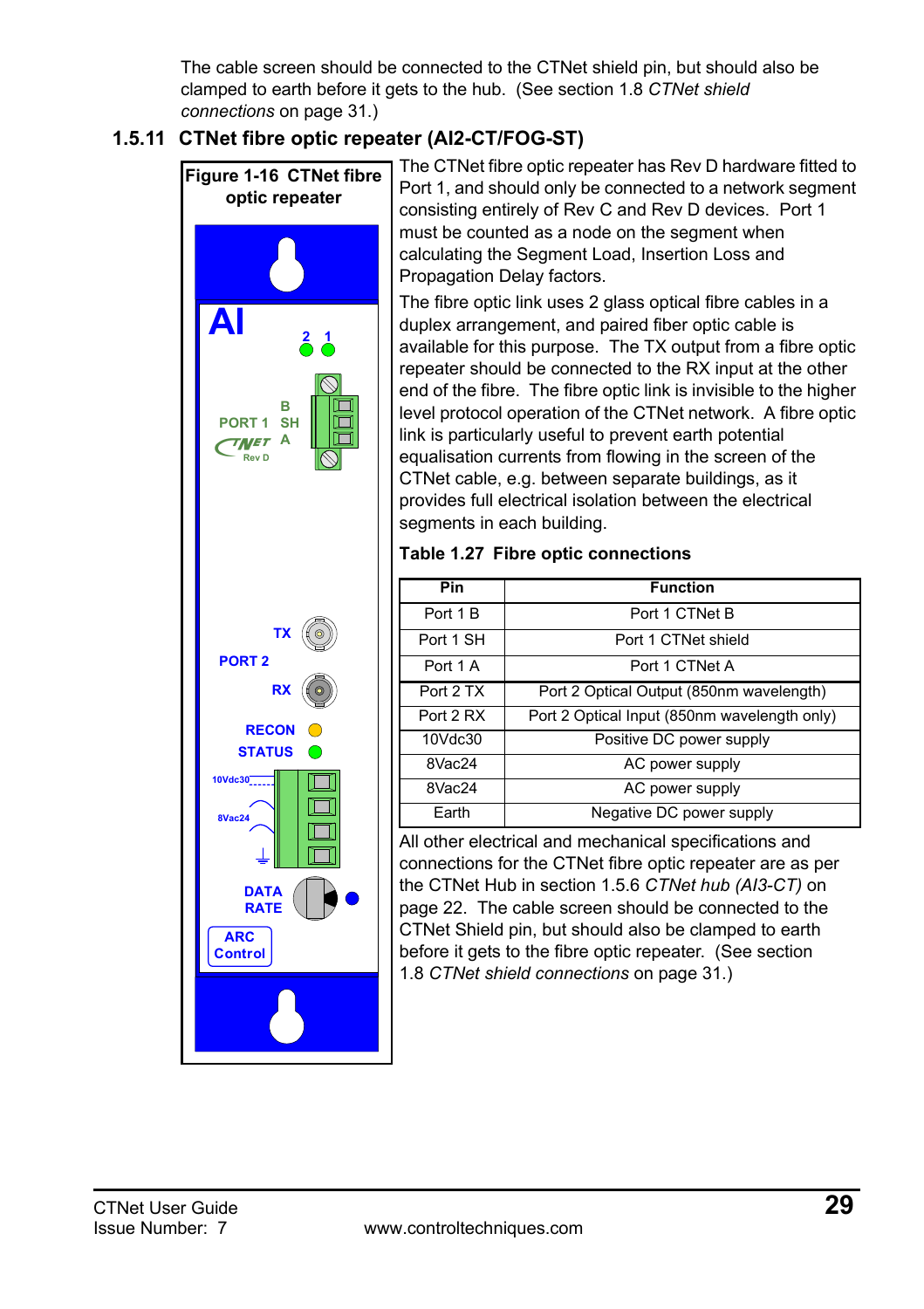Paired multimode glass fibre optic cable must be used, and must be terminated with bayonet style ST connectors. Suitable fibre sizes are 50/125, 62.5/125, and 100/140. The optical power budget is shown in [Table 1.28.](#page-29-2)

|          | Fibre size ( $\mu$ m)   Max link loss (dB) | Max fibre loss (dB/km) | Max fibre length (m) |
|----------|--------------------------------------------|------------------------|----------------------|
| 50/125   | 6.6                                        | 4.3                    | 915                  |
| 62.5/125 | 10.4                                       | 4.3                    | 1825                 |
| 100/140  | 15.9                                       | 4.0                    | 2740                 |

#### <span id="page-29-2"></span>**Table 1.28 Optical power budget at 25°C**

## <span id="page-29-0"></span>**1.6 CTNet cable**

<span id="page-29-3"></span>Customised CTNet cable is available from Control Techniques. Cable is an integral part of any transmission line system, and CTNet has been designed and optimised to use this cable. Control Techniques cannot guarantee reliable CTNet operation if any other type of cable is used.

#### **Table 1.29 CTNet cable physical characteristics**

| Characteristic      | Specification                        |
|---------------------|--------------------------------------|
| Nominal weight      | 5.8 kg per 100m                      |
| Nominal diameter    | 6.2mm                                |
| Minimum bend radius | 65 <sub>mm</sub>                     |
| Temperature rating  | -20 $^{\circ}$ C to +60 $^{\circ}$ C |
| Flame resistance    | UL 1581 vertical tray                |

## <span id="page-29-1"></span>**1.7 CTNet segment termination**

Every CTNet network segment must be terminated at each end of the cable with 82 $\Omega$ resistors. The cable arrangement must be "point-to-point". "Drop lengths" of unterminated cable are not permitted on a CTNet network. In applications where a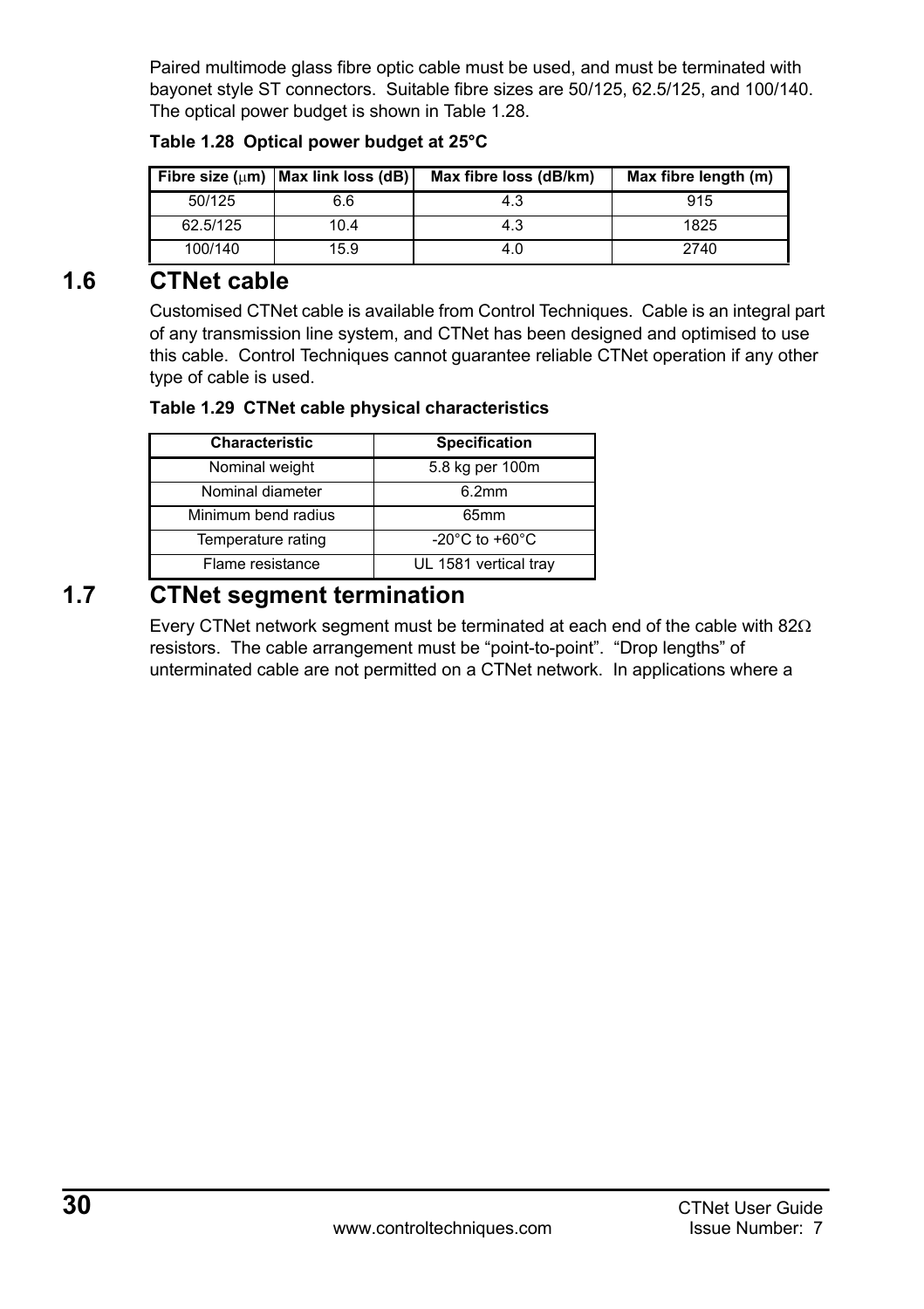piece of portable equipment contains CTNet nodes, all "active" lengths of cable must be correctly terminated. This may mean that "terminator" plugs need to be used in connectors when the equipment is disconnected and moved elsewhere.





<span id="page-30-2"></span>Some CTNet devices have internal 82Ω resistors that can be enabled to terminate a segment. However, external resistors are recommended as they provide an easy way to visually determine that each segment is correctly terminated.

## <span id="page-30-0"></span>**1.8 CTNet shield connections**

The "shield" of CTNet cable is the copper braid that surrounds the internal data wires. Shielded cable provides perfect mutual inductance between the shield and internal data cores, meaning that any noise voltages appearing in any conductor are equally induced in the other 2 conductors. This is known as "common mode noise", as the voltage is present on all conductors. The CTNet transformer is extremely effective at rejecting common-mode noise, so the transceivers will only see the true differential signal voltage that they are meant to see. It is very important that the screens of ALL cables (including motor and encoder cable shields) are connected as per CT recommendations.

<span id="page-30-1"></span>



The method of connecting a cable shield to a CTNet node or earth is very important. A "pigtail" connection consists of the shield wires being unwrapped and twisted together to be connected into a terminal, leaving the data cores unshielded. (See [Figure 1-17.](#page-30-1))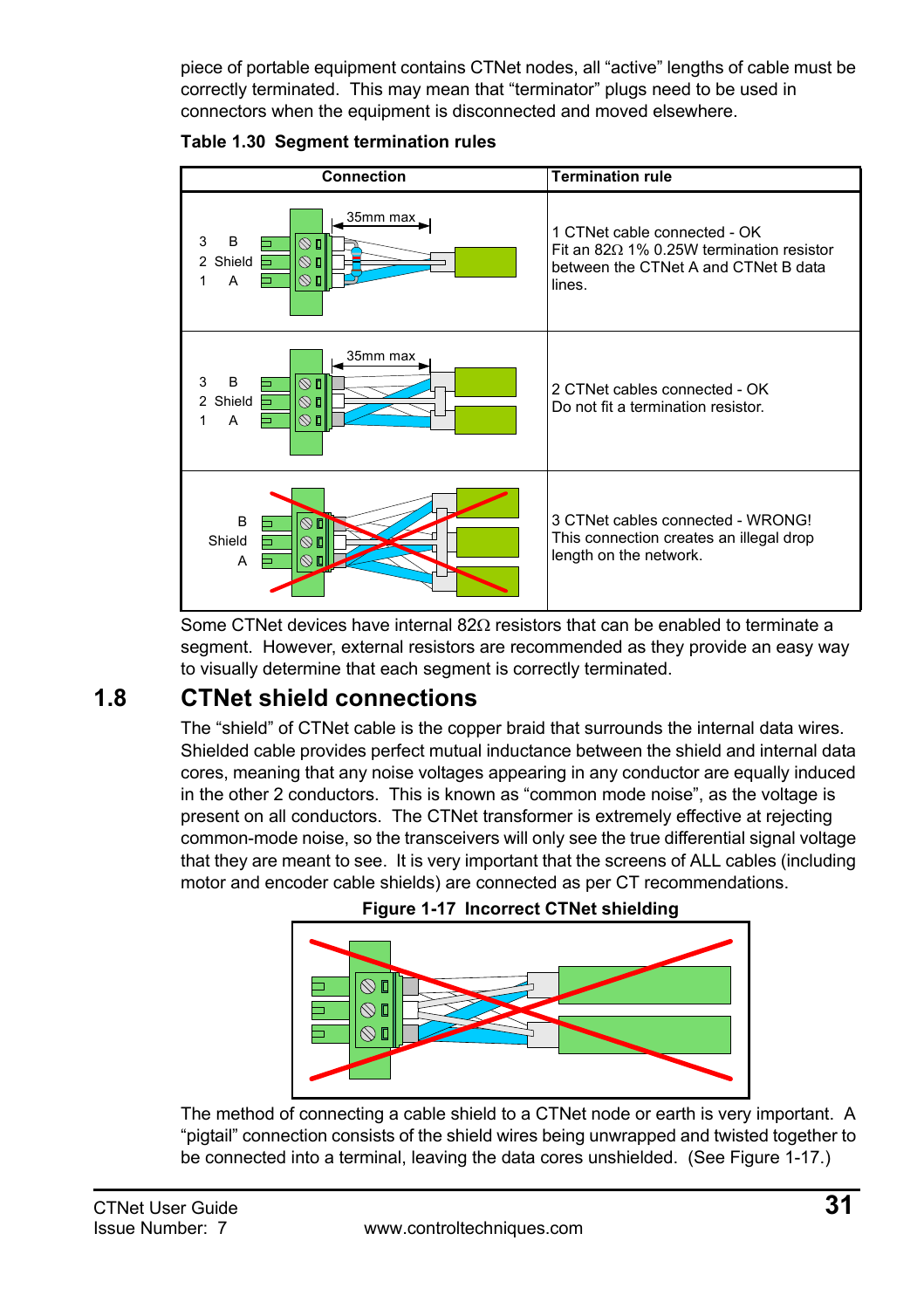When a current passes along the shield, it must pass through 2 "pigtails" to continue down the screen. Each "pigtail" has inductance and resistance, so the current will generate a voltage across it. This voltage does not appear on the data cores as they are not shielded at this point, so a "noise" voltage will be seen on the data cores, relative to the shield. A series of this type of "pigtail" connection can lead to significant noise voltages being seen on the data cores.





The cable shield should be "clamped" to earth at least once in each cubicle. (See Figure 1-18.) Ideally, the shield should be earthed at the points where the cable enters or exits the cubicle. (See section 1.9.1 *[Cubicle entry and exit points](#page-33-0)* on page 34.)

"Clamping the shield" means that the shield braid is connected to earth without interfering with the actual shielding of the data cores. This provides a low impedance path to earth for any currents flowing in the cable shield, preventing them from going into the CTNet node, and causing voltage drops across the "pigtail" that will appear as noise to the CTNet transceivers. Grounding brackets are available for Unidrive SP (supplied as standard) and Unidrive (part number 9500-0040, not supplied as standard), and they are ideal for earthing the CTNet cable shield.



For CTNet nodes that do not have a convenient grounding bracket, the CTNet cable screen should be clamped to earth as close to each node as possible by removing a section of the green cable insulation close to the CTNet device, and clamping the screen to the earthed backplane of the cubicle using a suitable clip. (See Figure 1-19.) This should be done for Mentor II, CTNet HMI, CTNet Hubs, CTNet Repeaters and CTNet PC nodes. Care should be taken not to damage the cable screen or the data cores in the cable. A suitable earthing clip (part number 2367040) is available from Rittal.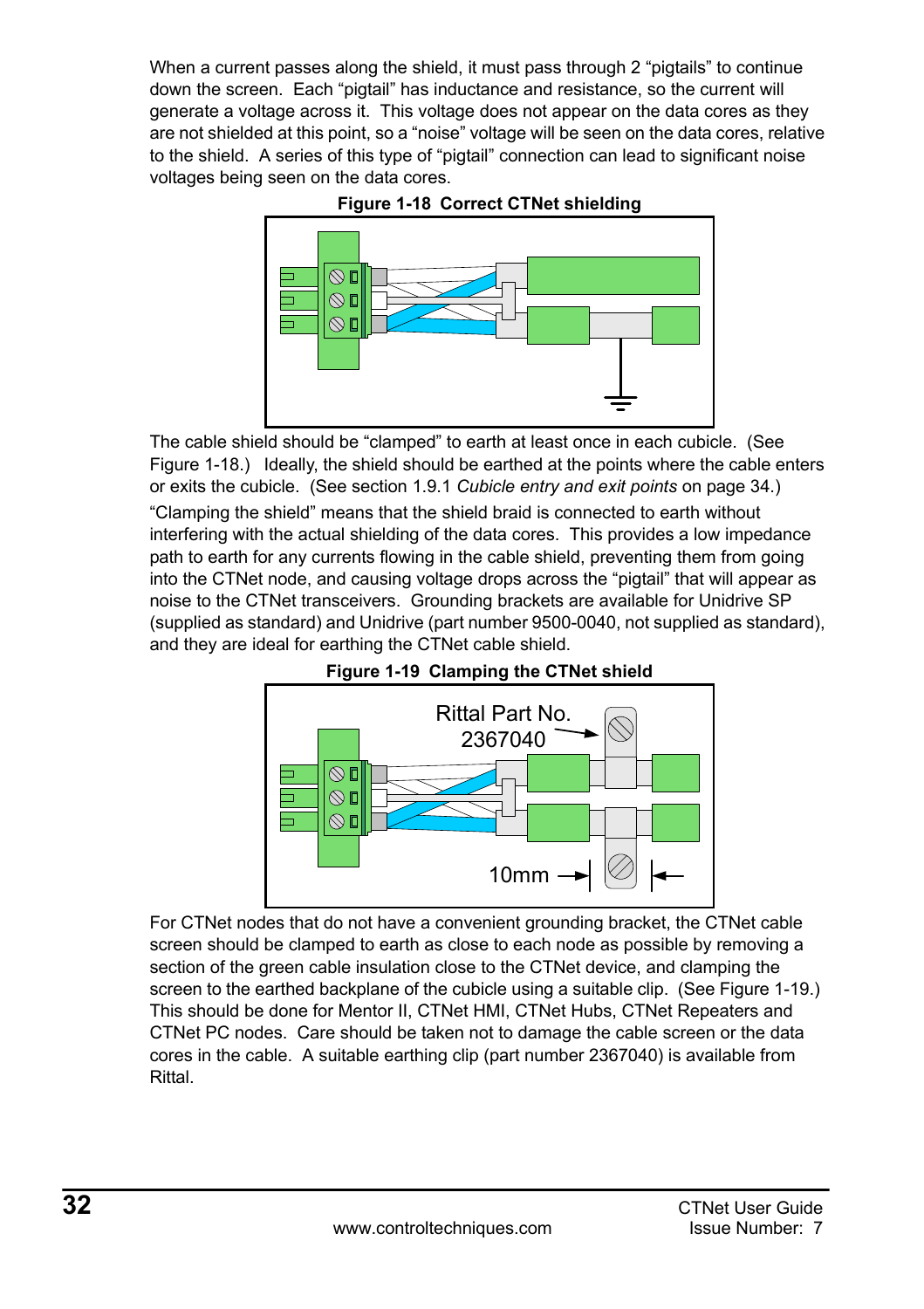### **1.8.1 Breaking earth loops**

If a segment of CTNet network covers a large distance, e.g. more than 100m, and the earth points at each end of the segment are at different potentials, a ground loop may be created when the CTNet cable shield is earthed at each end of the segment. This will allow earth potential equalisation currents to flow in the screen of the CTNet cable.

Ground loops can be broken by connecting the cable shield to earth via a Y2 250Vac 1nF capacitor. The capacitor will allow high frequency noise currents to pass straight through, but it will block any low frequency (50 or 60 Hz) currents.





The CTNet cable shield must be connected directly to earth at a minimum of one location on each segment. **NOTE**

## <span id="page-32-0"></span>**1.9 Joining CTNet cables together**

In many systems, it is necessary to break into a length of CTNet cable for convenient design, installation and use of the overall system. Typical examples are:

- CTNet panel entry and exit points. (See section 1.9.1 *[Cubicle entry and exit](#page-33-0)  points* [on page 34.](#page-33-0))
- Using 2 pieces of CTNet cable to extend a segment length. (See [section](#page-34-2)  1.9.2 *[Joining 2 pieces of CTNet cable](#page-34-2)* on page 35.)
- Connection points for portable pieces of equipment containing CTNet devices. (See section 1.9.3 *[Connection points for portable equipment](#page-34-1)* on page 35.)

When the screen around data cables is disturbed, the cable begins to lose its inherent noise immunity, and the data wires can start to pick up some noise. Attention to detail and correct screen connections around cable break-in points can keep this noise pickup to a minimum, and well below any noise levels that may start to cause problems.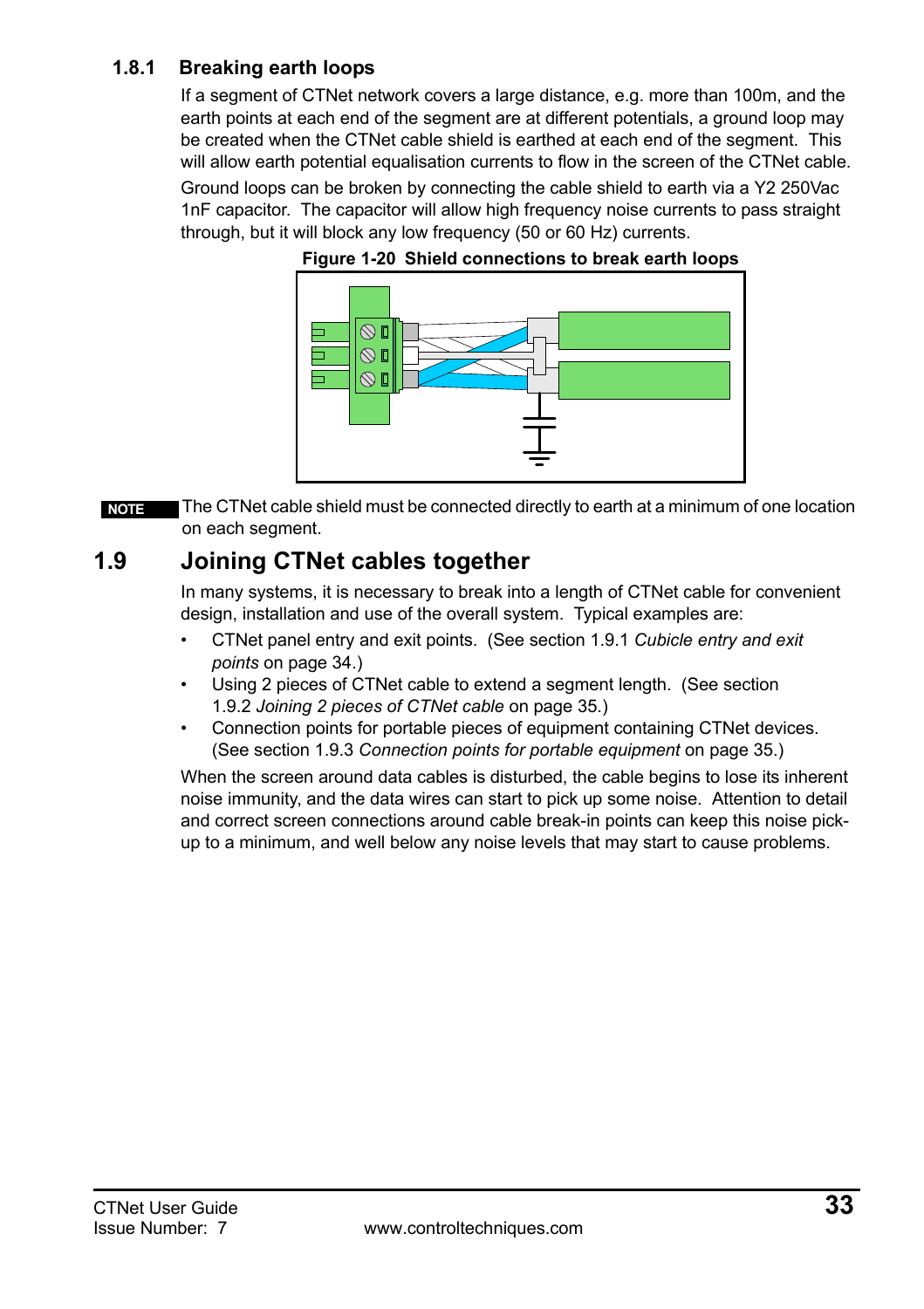### <span id="page-33-0"></span>**1.9.1 Cubicle entry and exit points**

The screen of each CTNet cable should be earthed to the backplane of the panel at the point where the data cores emerge from the cable. Figure 1-21 shows a standard terminal block arrangement with a suitable earth screen clamping clip (see Figure 1-19) to clamp the screen to the cubicle backplane. (Rittal Part No. 2367060)



**Figure 1-21 Cubicle entry/exit connections**

Alternatively, screw clamps (Phoenix Contact Part No. 3025163) can be used to clamp the cable to a copper busbar, earthed via the support brackets (Phoenix Contact Part No. 3025341) and the DIN rail. The data cores are linked using standard connection terminals, but the total length of unscreened data path should not exceed 70mm.

It is preferable to provide convenient connections for the CTNet cable at the cubicle entry and exit points. This allows the system installer (who may not have any previous experience with wiring a CTNet network) to link up with the CTNet network without disturbing the CTNet layout within the cubicle. Earth screen clips or cable clamps should be supplied with the cubicle, and the person installing the CTNet cable should be made aware of the importance of following the wiring instructions in this User Guide.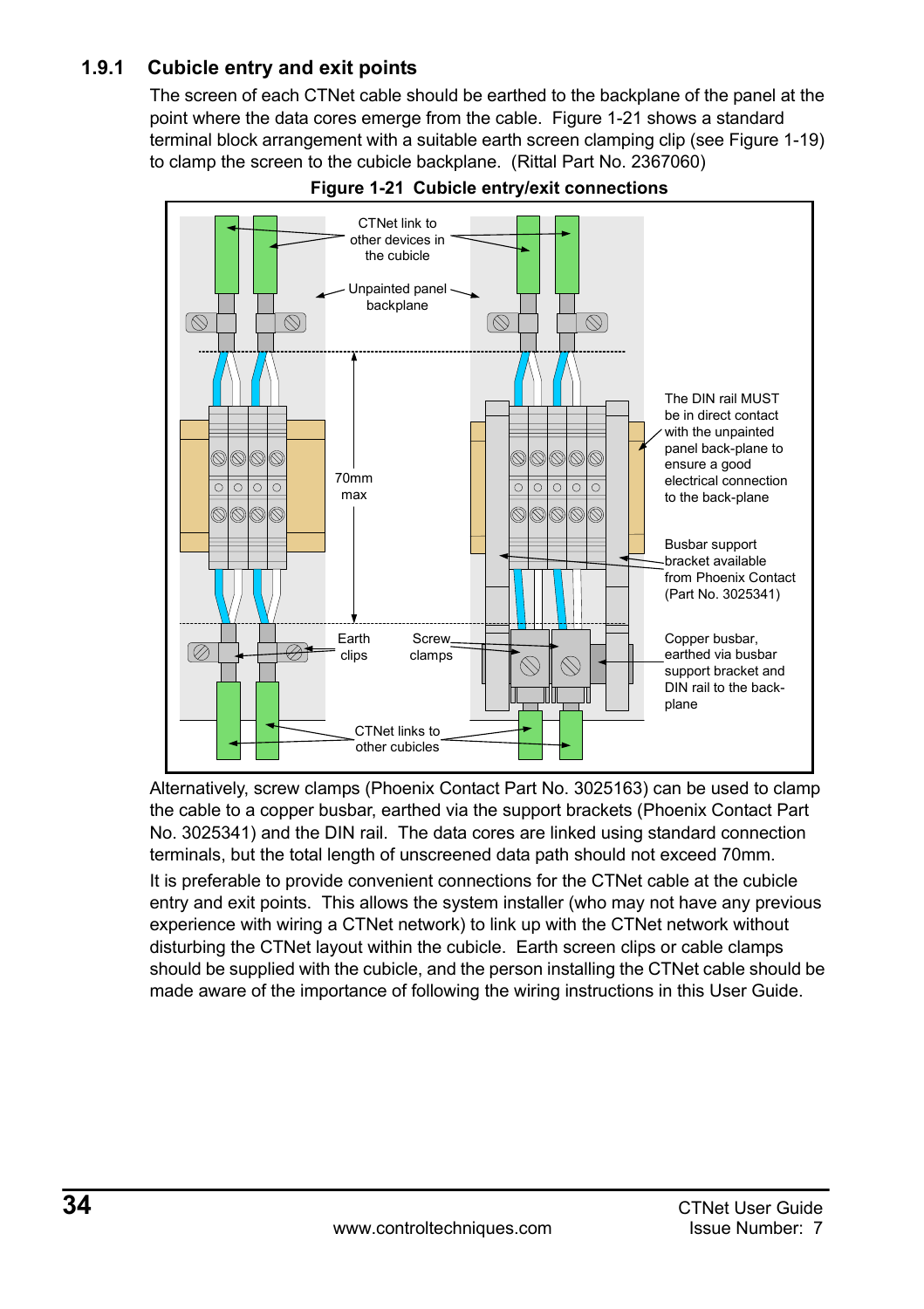### <span id="page-34-2"></span>**1.9.2 Joining 2 pieces of CTNet cable**

Multi pole connectors are available that offer electro-magnetic interference shielding when locked. These types of connectors are ideal for use in breaking a CTNet cable to pass it thorough a panel wall, or for linking 2 pieces of CTNet cable together at a point where it is necessary to be able to connect and disconnect the network.

2 pins are required for the CTNet A and CTNet B connections, with the shell of the connector being used to link the screens of the cables. The shell is usually clamped to the screen of the CTNet cable, thus ensuring that the data cores remain fully screened when the connector is locked.

**NOTE** The network segment will be incorrectly terminated while the cables are disconnected.

### <span id="page-34-1"></span>**1.9.3 Connection points for portable equipment**

Some applications may have a piece of portable equipment that needs to be moved to different points on the production line for different products. If this piece of machinery contains CTNet devices, it has to be connected to the CTNet network. CTNet is particularly suited to this type of system, but the physical wiring layout of the network must be considered for every possible network arrangement.

The best method is to design and install the segments required for the fixed devices, and consider the requirements for the portable equipment as a separate segment, and link it to the rest of the network using a CTNet Hub.

The segment must be terminated correctly in all machine configurations, and the segment must meet the specifications described in section 1.3 *[CTNet segment](#page-6-0)  design* [on page 7](#page-6-0). Lengths of cable that are not actually connected to the segment in a particular machine configuration do not need to be terminated.

## <span id="page-34-0"></span>**1.10 Other wiring tips**

- <span id="page-34-3"></span>• Where possible, do not route CTNet cable close to motor cables. Motor cables carry high frequency currents and an extended close parallel run with CTNet cable will result in some of this his high frequency current being induced in the CTNet cable screen.
- Try to keep the area enclosed by the CTNet cables to a minimum. A large loop coming back to the same starting point will act as an aerial, and the larger the area enclosed by the cable, more noise pick-up will be seen. The enclosed area can be kept to a minimum by running the out and return cables right next to each other. This may not always be possible, particularly if a segment length is getting close to its maximum, but it will keep any electrical pick-up to a minimum.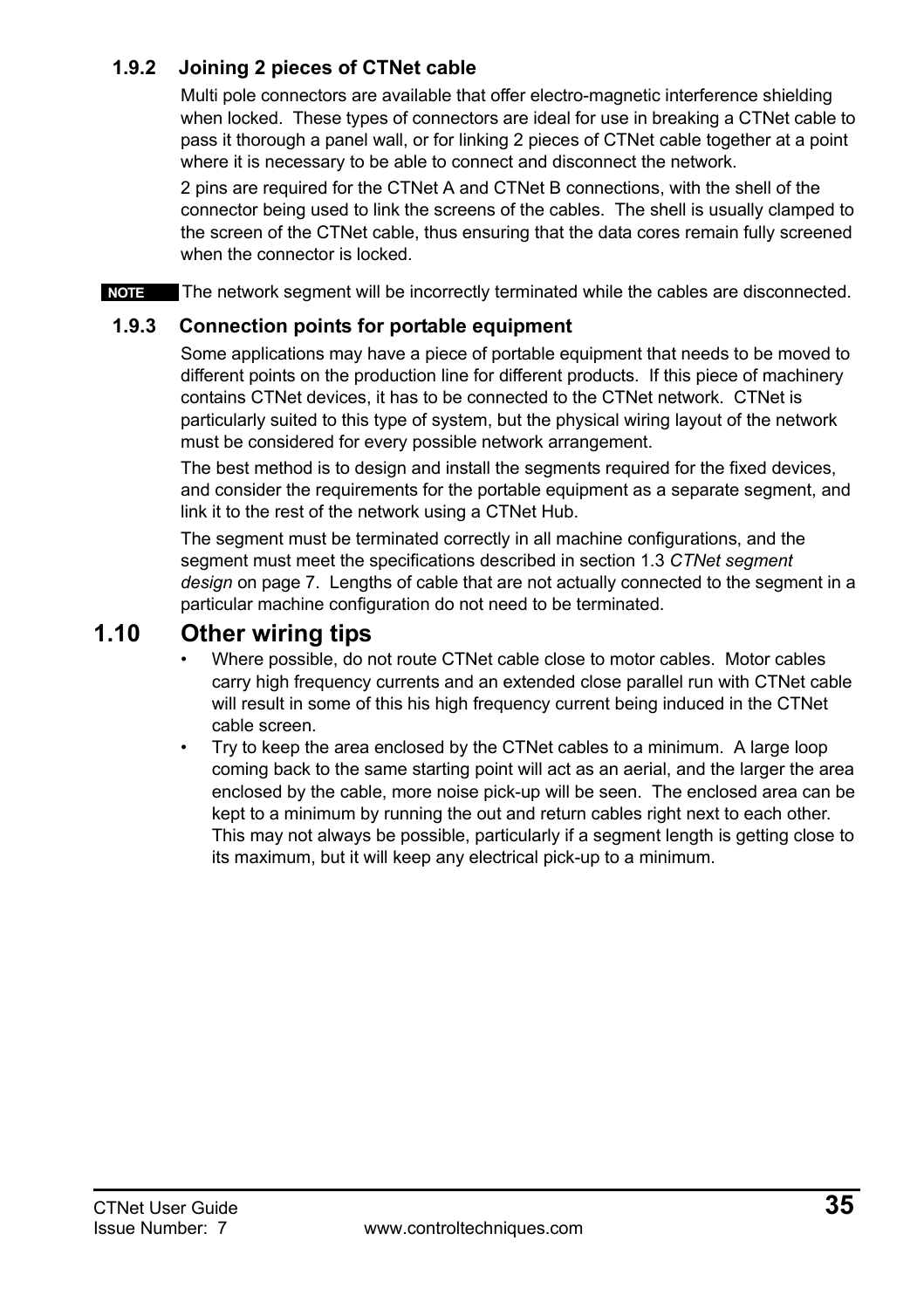# <span id="page-35-0"></span>**2 Getting Started**

<span id="page-35-2"></span>If 2 nodes with the same node address are connected to a CTNet network, they will try to transmit at the same time, and will interfere with each other. Similarly, if a node is configured with a different data rate to the rest of the network, it will not recognise valid messages.

For these reasons, when configuring a CTNet node, follow the steps listed below BEFORE connecting the node to the CTNet network:

- 1. Configure the node address. Every node on a CTNet network must have a unique node address.
- 2. Set the node data rate. Every node on a CTNet network must be configured to operate at the same data rate.
- 3. Store and activate the new configuration.
- 4. Connect the node to the network.

## <span id="page-35-1"></span>**2.1 Unidrive**

The UD75-CTNet module for Unidrive is configured using menu 20 (Pr **20.PP**) parameters. These values are stored in the FLASH memory of the UD70, so the UD75- CTNet will keep any previous configuration if it is fitted to another Unidrive.

| <b>Function</b>     | Parameter | Range        | <b>Description</b>                                                                               |
|---------------------|-----------|--------------|--------------------------------------------------------------------------------------------------|
| Node<br>address     | Pr 20.01  | 0 to 255     | Valid node address from 1 to 255. Setting the<br>node address to 0 disables the CTNet interface. |
| Data rate           | Pr 20.02  | $0$ to $2$   | $0 = 5.0$ Mbit/s<br>$1 = 2.5$ Mbit/s<br>$2 = 1.25$ Mbit/s                                        |
| Cyclic data<br>rate | Pr 20.03  | 0 to 25099   | See section 3.2                                                                                  |
| CTNet<br>status     | Pr 20.50  | $-2$ to 9999 | Indicates the current operating status of the node<br>and CTNet network. See section 5.1.1.      |

#### **Table 2.1 UD75-CTNet configuration parameters**

To store and activate the updated configuration, set Pr **17.19** to 1. This will store the Pr **20.PP** values to the UD70 FLASH memory, and fully reset the UD70 and CTNet interface.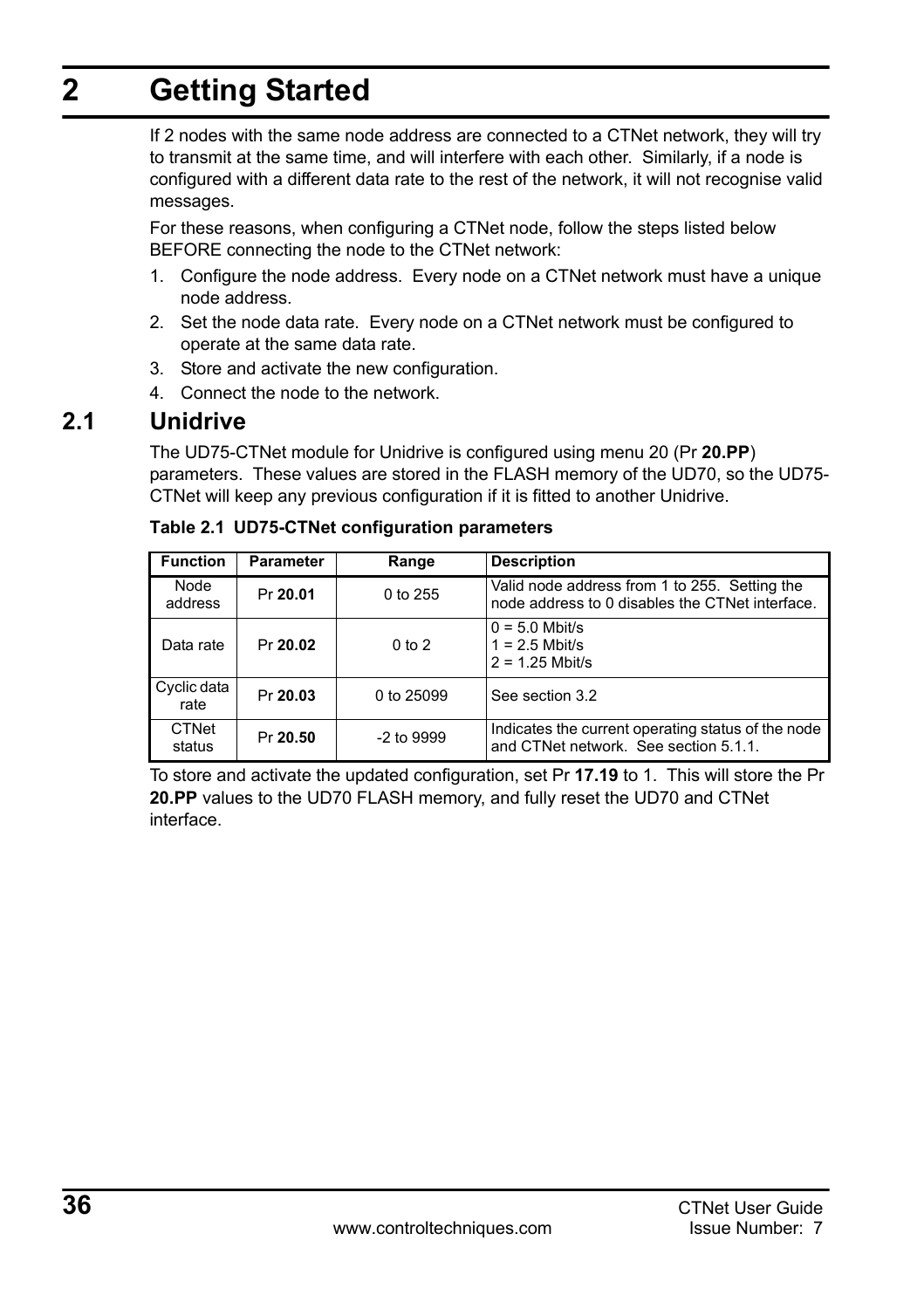## <span id="page-36-0"></span>**2.2 Unidrive SP**

The configuration parameters used to configure the SM-Applications depends on which Unidrive SP expansion slot it is fitted to. Configuration parameters are stored in the Unidrive SP FLASH memory, but can also be stored in the SM-Applications' internal FLASH memory. If the SM-Applications is fitted to a new Unidrive SP, the previous configuration can be recalled from the internal FLASH memory.

| <b>Function</b>        | Slot 1   | Slot 2   | Slot 3   | Range        | <b>Description</b>                                                                                     |
|------------------------|----------|----------|----------|--------------|--------------------------------------------------------------------------------------------------------|
| Token ring<br>ID       | Pr 15.22 | Pr 16.22 | Pr 17.22 | 0 to 255     | Can be used to identify which<br>token ring the node is connected<br>to. For indication purposes only. |
| Node<br>address        | Pr 15.23 | Pr 16.23 | Pr 17.23 | 0 to 255     | Valid node address from 1 to 255.<br>Setting the node address to 0<br>disables the CTNet interface.    |
| Data rate              | Pr 15.24 | Pr 16.24 | Pr 17.24 | $0$ to $2$   | $0 = 5.0$ Mbit/s<br>$1 = 2.5$ Mbit/s<br>$2 = 1.25$ Mbit/s                                              |
| Cyclic data<br>rate    | Pr 15.25 | Pr 16.25 | Pr 17.25 | 0 to 9999    | See section 3.2                                                                                        |
| <b>CTNet</b><br>status | Pr 15.36 | Pr 16.36 | Pr 17.36 | $-3$ to 9999 | Indicates the current operating<br>status of the node and CTNet<br>network. See section 5.1.2          |

**Table 2.2 Unidrive SP CTNet configuration parameters**

To store the updated configuration in the Unidrive SP, set Pr **MM.00** to 1000 and press the red RESET button.

To activate the updated configuration, set Pr **17.19** to reset an SM-Applications module fitted in slot 3. (Use Pr **15.19** or Pr **16.19** to reset an SM-Applications module fitted in slot 1 and slot 2 respectively.)

## <span id="page-36-1"></span>**2.3 Mentor II**

The MD29AN for Mentor II is configured using Menu 14 (Pr **14.PP**) and Menu 11 (Pr **11.PP**) parameters. These values are stored in the Mentor II, but NOT in the MD29AN. If an MD29AN is moved to another Mentor II, it will not keep it's previous configuration.

| <b>Function</b>        | <b>Parameter</b> | Range        | <b>Description</b>                                                                               |
|------------------------|------------------|--------------|--------------------------------------------------------------------------------------------------|
| Node<br>address        | Pr 14.05         | 0 to 255     | Valid node address from 1 to 255. Setting the node<br>address to 0 disables the CTNet interface. |
| Data rate              | Pr 11.01         | $0$ to $2$   | $0 = 5.0$ Mbit/s<br>$1 = 2.5$ Mbit/s<br>$2 = 1.25$ Mbit/s                                        |
| Cyclic data<br>rate    | Pr 11.02         | 0 to 1999    | See section 3.2                                                                                  |
| <b>CTNet</b><br>status | Pr 16.62         | $-2$ to 9999 | Indicates the current operating status of the node and<br>CTNet network. See section 5.1.3.      |

**Table 2.3 MD29AN CTNet configuration parameters**

To store the updated configuration, set Pr **MM.00** to 1, and press the RESET button on the Mentor II. This will store the Mentor II parameter set.

To activate the changes to the CTNet configuration, set Pr **14.16** to 1 to reset the MD29AN. When the MD29AN has re-initialised, it will reset Pr **14.16** to 0, and the new CTNet configuration will take effect.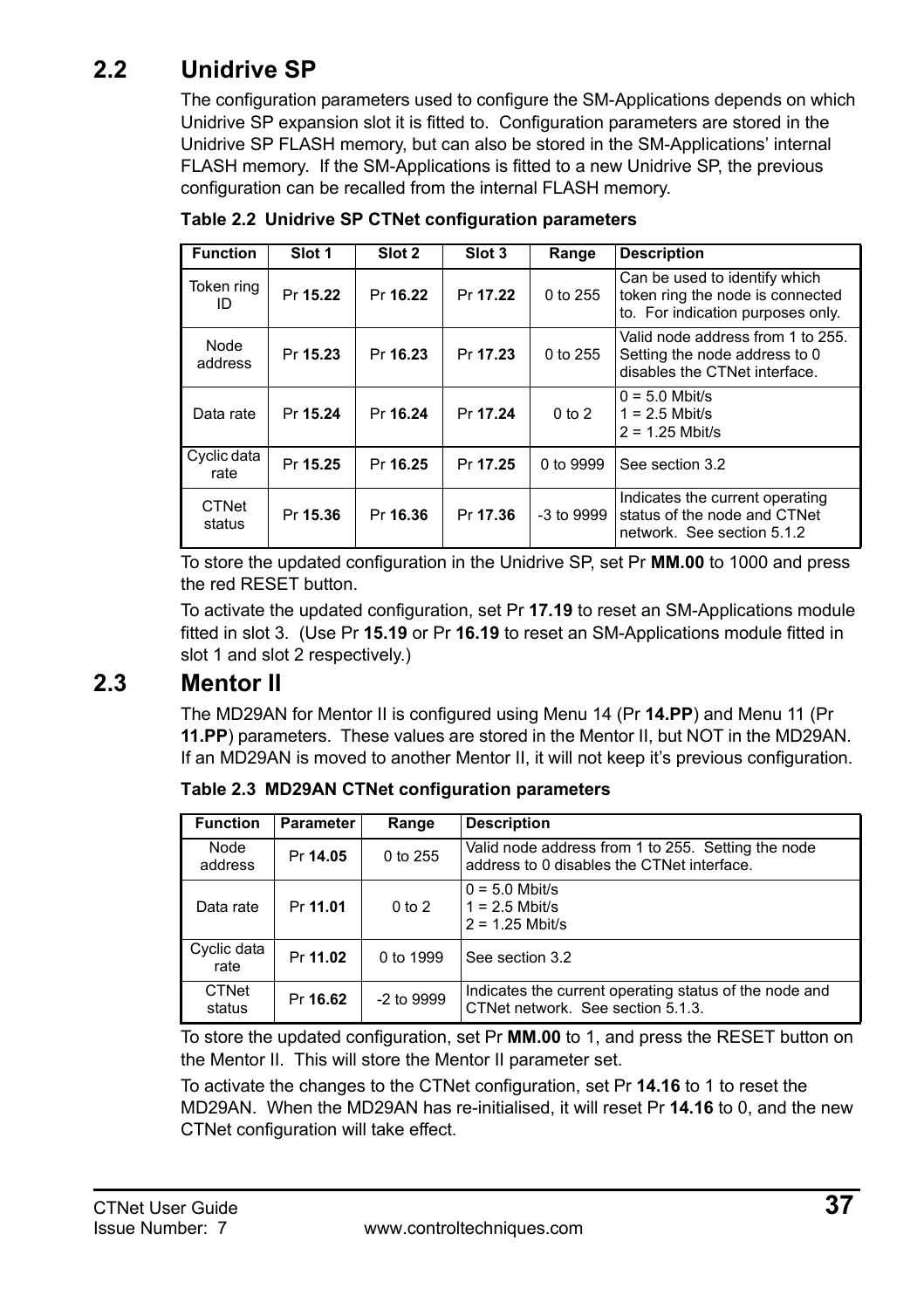## <span id="page-37-0"></span>**2.4 CTNet I/O coupler**

The CTNet I/O coupler is configured using DIP switches to set the node address and the data rate. The DIP switches are only read at power up, so power to the CTNet I/O coupler must be cycled to make new settings take effect.

| Table 2.4 CTNet I/O coupler configuration settings |  |  |  |  |  |
|----------------------------------------------------|--|--|--|--|--|
|----------------------------------------------------|--|--|--|--|--|

| <b>Function</b>     | Configuration | Range      | <b>Description</b>                                                                               |
|---------------------|---------------|------------|--------------------------------------------------------------------------------------------------|
| Node<br>address     | DIP1-DIP6     | 1 to 64    | Valid node address from 1 to 64. See Table 2.5 for DIP<br>switch settings for each node address. |
| Data rate           | DIP7, DIP8    | $0$ to $2$ | See Table 2.6 for DIP switch settings for each data rate.                                        |
| Cyclic data<br>rate | N/A           | N/A        | The CTNet I/O coupler is not capable of generating the<br>CTNet sync message.                    |

| Node<br>address | DIP6-DIP1 | Node<br>address | DIP6-DIP1 | Node<br>address | DIP6-DIP1 | Node<br>address | DIP6-DIP1 |
|-----------------|-----------|-----------------|-----------|-----------------|-----------|-----------------|-----------|
| 1               | 000000    | 17              | 010000    | 33              | 100000    | 49              | 110000    |
| $\overline{2}$  | 000001    | 18              | 010001    | 34              | 100001    | 50              | 110001    |
| 3               | 000010    | 19              | 010010    | 35              | 100010    | 51              | 110010    |
| 4               | 000011    | 20              | 010011    | 36              | 100011    | 52              | 110011    |
| 5               | 000100    | 21              | 010100    | 37              | 100100    | 53              | 110100    |
| 6               | 000101    | 22              | 010101    | 38              | 100101    | 54              | 110101    |
| $\overline{7}$  | 000110    | 23              | 010110    | 39              | 100110    | 55              | 110110    |
| 8               | 000111    | 24              | 010111    | 40              | 100111    | 56              | 110111    |
| 9               | 001000    | 25              | 011000    | 41              | 101000    | 57              | 111000    |
| 10              | 001001    | 26              | 011001    | 42              | 101001    | 58              | 111001    |
| 11              | 001010    | 27              | 011010    | 43              | 101010    | 59              | 111010    |
| 12              | 001011    | 28              | 011011    | 44              | 101011    | 60              | 111011    |
| 13              | 001100    | 29              | 011100    | 45              | 101100    | 61              | 111100    |
| 14              | 001101    | 30              | 011101    | 46              | 101101    | 62              | 111101    |
| 15              | 001110    | 31              | 011110    | 47              | 101110    | 63              | 111110    |
| 16              | 001111    | 32              | 011111    | 48              | 101111    | 64              | 111111    |

#### **Table 2.5 CTNet I/O coupler node address**

**Table 2.6 CTNet I/O coupler data rate**

| Data rate (Mbit/s) | DIP8-DIP7 |
|--------------------|-----------|
| 5.0                | 00        |
| 2.5                | 01        |
| 1.25               | 10        |
| Reserved           | 11        |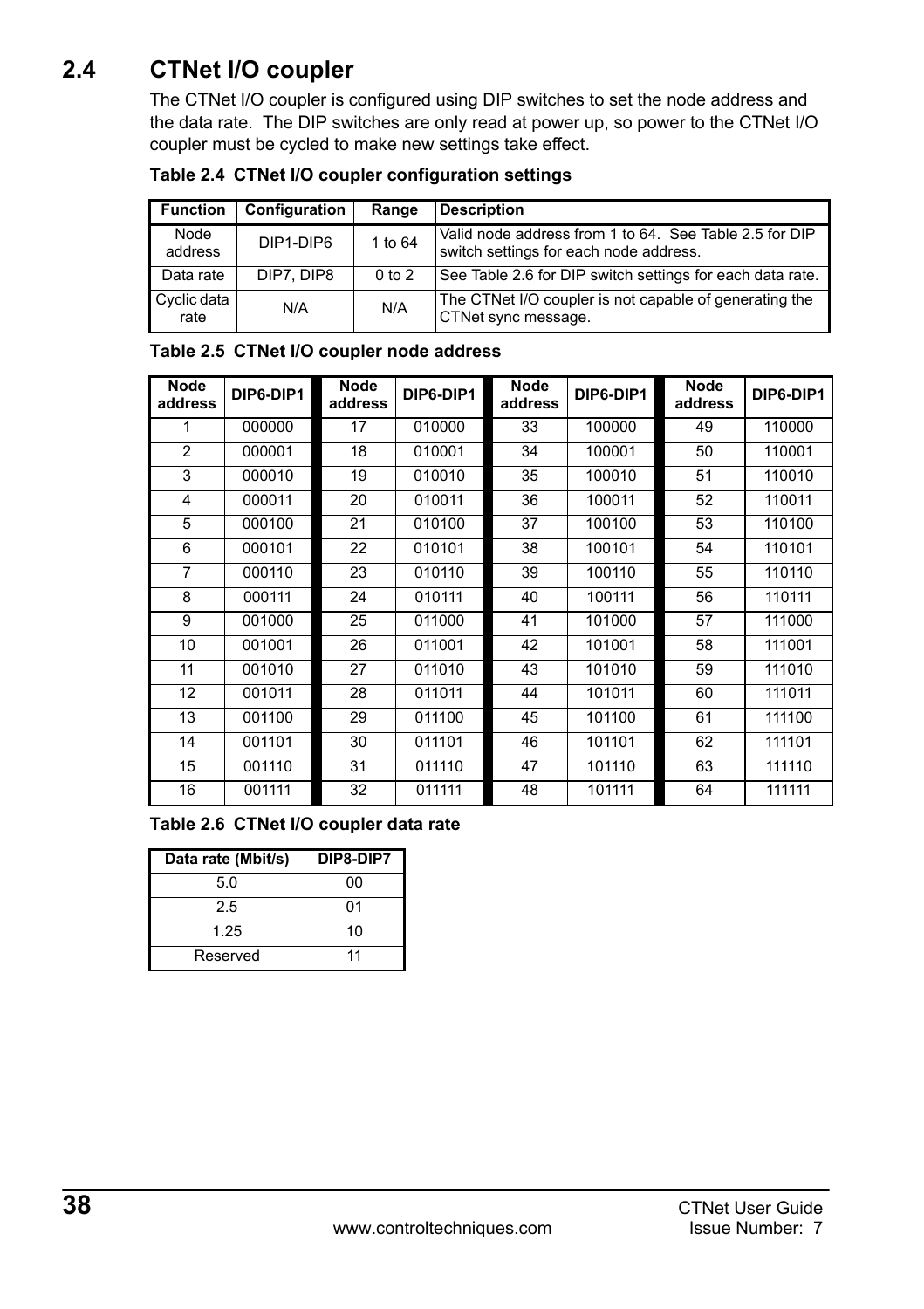## <span id="page-38-0"></span>**2.5 CTNet HMI (CTIU200)**

The CTNet HMI is configured using the CTIU configuration package. To configure the CTNet settings:

- 1. Select "**Configure**", "**Select Terminal Type**" and choose "**CTIU200**".
- 2. Select "**Configure**" and "**Communication Settings**".
- 3. Set "**Remote Equipment Manufacturer**" to "**Control Techniques**".
- 4. Set "**Remote Equipment Model**" to "**Second proc using CTNet**".
- 5. Select "**Network Mode Enable**".
- 6. Specify the CTNet node address (1 to 255) in "**HMI Network Node**".

The CTNet settings will take effect when the project is downloaded to the CTNet HMI. If "**Network Mode Enable**" is not selected, the CTNet HMI will only attempt to communicate with the CTNet node address specified in "**Global Remote Node ID**".

### <span id="page-38-1"></span>**2.6 CTNet Hub**

The CTNet Hub does not require a node address, but the correct data rate must be configured using the selector switch. The selector switch is only read at power up, so power to the CTNet Hub must be cycled to make the new setting take effect.

|  |  |  | Table 2.7 CTNet Hub data rate configuration |
|--|--|--|---------------------------------------------|
|--|--|--|---------------------------------------------|

| <b>Function</b> | Configuration       | Range  | <b>Description</b>                                                            |
|-----------------|---------------------|--------|-------------------------------------------------------------------------------|
| Data rate       | DATA RATE<br>switch | 5 to 7 | $0-4$ = reserved<br>$5 = 1.25$ Mbit/s<br>$6 = 2.5$ Mbit/s<br>$7 = 5.0$ Mbit/s |

## <span id="page-38-2"></span>**2.7 CTNet PC cards**

The node address and data rate for the CTNet PC cards are both configured by the CTNetAPI when it goes on-line, and can be specified when the CTNetAPI is installed. These settings can be changed from within all Control Techniques applications that support CTNet, e.g. SYPT, CTSoft and OPC Server. Ensure that the correct hardware type is selected when the data rate is specified.

There is a known problem with V1.0.0.0 CTNet driver. If the PC goes into "hibernation" or "sleep" mode, the CTNet card is not powered up when the PC returns to normal operating mode, and a connection error will result when the CTNetAPI attempts to access the card. This problem can be overcome by disabling "Hibernation" and "Sleep" modes, or by going to Device Manager and disabling and re-enabling the CTNet card. With a PCMCIA card, temporarily removing the PCMCIA card will have the same effect. **NOTE**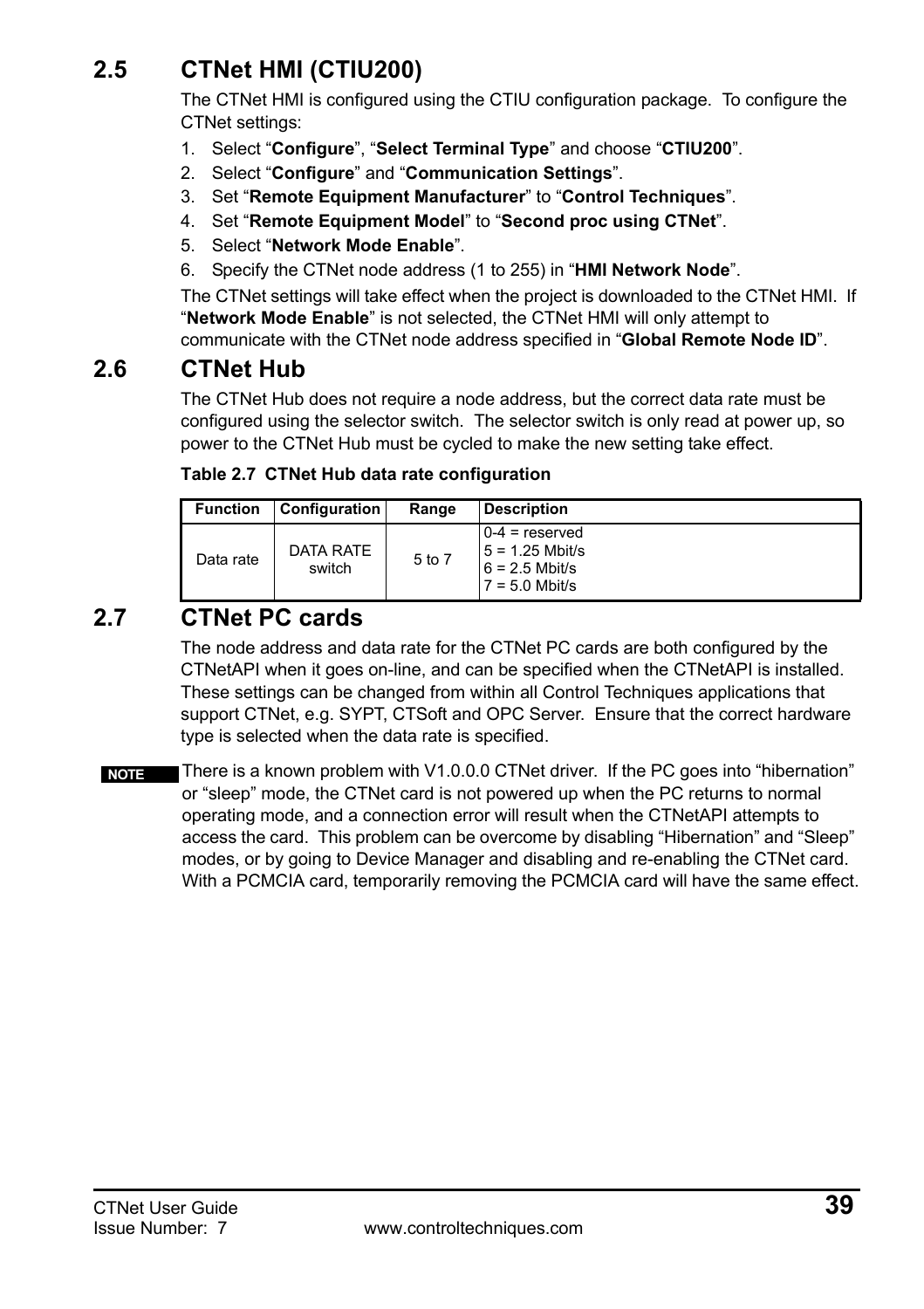## <span id="page-39-0"></span>**2.8 Installing PCI and PCMCIA card drivers**

### **2.8.1 Windows 98, Windows 98SE, Windows ME, Windows 2000, Windows XP**

CT applications (SYPT, OPC Server, CTSoft, etc.) will install and configure the drivers for the CTNet hardware. Windows will automatically assign a base address for the CTNet card, and both the 16-bit and 32-bit CTNetAPIs will detect the assigned base address.

- 1. Install the CTNet card and boot up the PC.
- 2. The "**Add New Hardware wizard**" appears during boot-up, and automatically finds a device driver for a "**PCI Network Controller**"
- 3. Follow the wizard, and allow Windows to search for new devices. Specify the location that Windows will search in. De-select "**CD-Rom**", select "**Floppy disk**" and click "**Next**". The wizard will find one of the following devices:
	- "**PCI20-CT PCI CTNet Card**" or
	- "**PCM20H-CT PCMCIA CTNet Card**" or "**PCM20 PCMCIA CTNet Card**"
- 4. Select the PCI or PCMCIA device as required, complete the wizard.
- 5. To confirm installation of the CTNet driver, go to **DEVICE MANAGER**. A "**CTNet**" device category will now be listed.

The operating system will automatically assign a base memory address to the CTNet card. Under Windows 2000 and Windows XP, the CTNetAPI will automatically detect the base address of the CTNet card when the application puts the CTNetAPI on-line. Windows 98, Windows 98SE and Windows ME cannot automatically detect the assigned base address, so it must be specified manually by performing the following additional steps:

- 6. Double click on the "**CTNet**" device category and double click on the CTNet device. The "**Device Properties**" page will appear. Select the "**RESOUCES**" tab.
- 7. Two "**Input/Output Range**" will be listed for the CTNet card. The base address of the CTNet card is the second range in the list, and will cover 16 bytes, e.g. 1410 to 141F**.** The first number of this address range (e.g. 1410) is the base address that must be specified for the CTNetAPI or CT application.

If the assigned base address is not listed in the CTNet communication settings, simply type in the assigned base address. **NOTE**

### **2.8.2 Windows NT**

CT applications (SYPT, OPC Server, CTSoft, etc.) will automatically install and configure the CTNet driver for the CTNet hardware. Windows NT will automatically assign a base address for the CTNet card, and the base address will be detected automatically when the parent application takes the CTNetAPI on-line.

#### **NOTE** The PCM20-CT and PCM20-H cards are not supported under Windows NT.

If the CT application installed CTNetAPI V3.00.00 or earlier, the installed CTNet drivers will need to is be updated manually. The latest drivers are available from your local Control Techniques Drive Centre.

To update the CTNet drivers:

- 1. Copy "**ctndrv2.sys**" and "**ctndrvnt.sys**" into "**c:\winnt\system32\drivers**".
- 2. Click "**Yes**" when prompted to replace the existing files.
- 3. Reboot the PC to ensure the new drivers are loaded.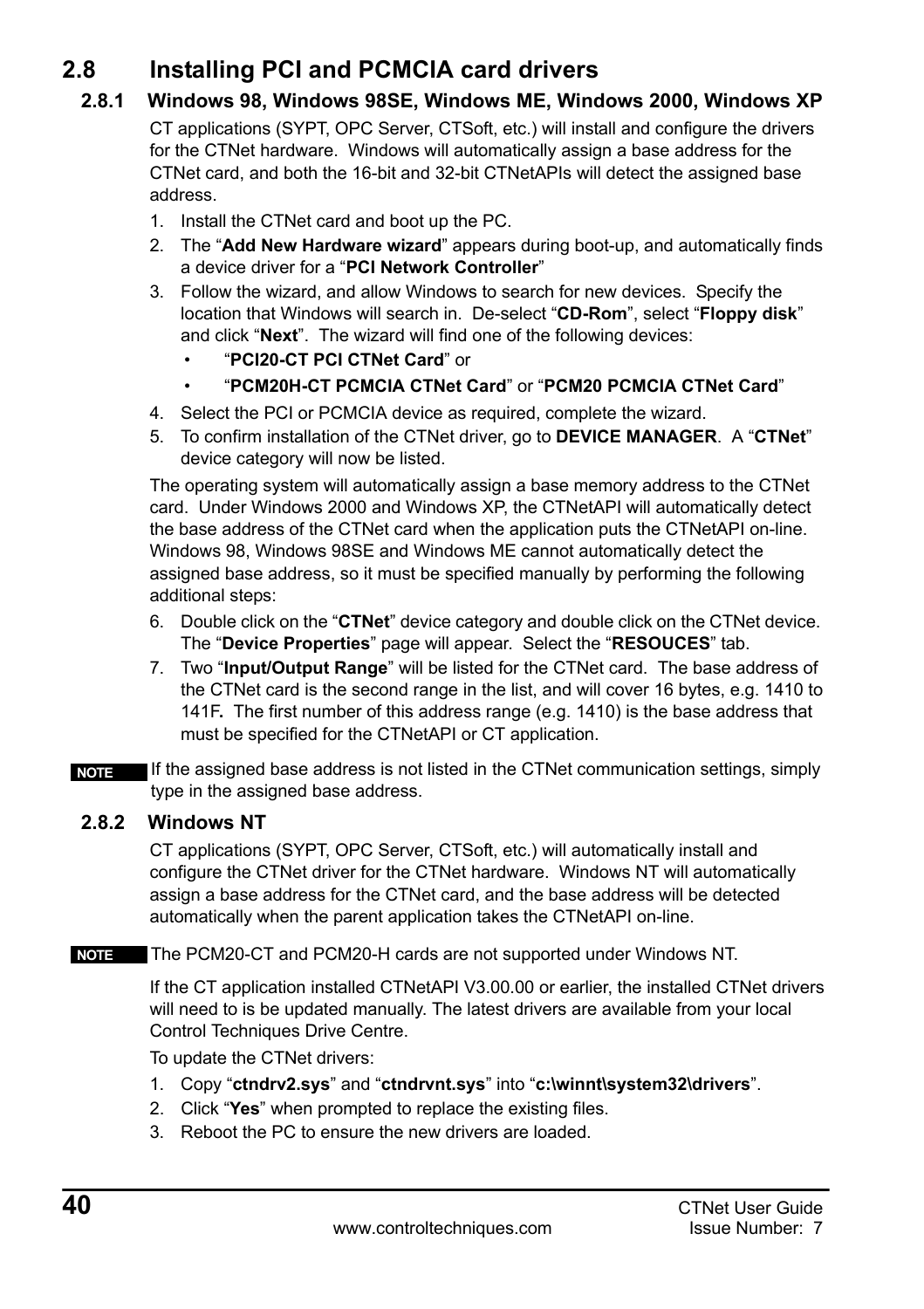### **2.8.3 Windows 95**

Please refer to section 7.4 *[CTNet drivers for Windows 95](#page-69-1)* on page 70 for information on using CTNet under Windows 95.

## <span id="page-40-0"></span>**2.9 Installing the PC ISA card**

As the ISA bus is not plug-and-play, Windows cannot automatically assign a base address to the PCX20-CT card. The base address must be configured manually using the jumper links (E1) on the PCX20-CT card, and entered manually when the CTNetAPI or CT application is loaded and configured. [Table 2.8](#page-40-1) shows the jumper link settings for the required base address.

| <b>Base</b><br>address | A <sub>9</sub> | A <sub>8</sub> | A7 | A <sub>6</sub> | A <sub>5</sub> | A4 | <b>Base</b><br>address | A <sub>9</sub> | A <sub>8</sub> | A7 | A <sub>6</sub> | A <sub>5</sub> | A4 |
|------------------------|----------------|----------------|----|----------------|----------------|----|------------------------|----------------|----------------|----|----------------|----------------|----|
| 100                    |                |                |    |                |                |    | 280                    |                |                |    |                |                |    |
| 110                    |                |                |    |                |                |    | 290                    |                |                |    |                |                |    |
| 120                    |                |                |    |                |                |    | 2A0                    |                |                |    |                |                |    |
| 130                    |                |                |    |                |                |    | 2B0                    |                |                |    |                |                |    |
| 140                    |                |                |    |                |                |    | 2C <sub>0</sub>        |                |                |    |                |                |    |
| 150                    |                |                |    |                |                |    | 2D <sub>0</sub>        |                |                |    |                |                |    |
| 160                    |                |                |    |                |                |    | 2E0                    |                |                |    |                |                |    |
| 170                    |                |                |    |                |                |    | 2F <sub>0</sub>        |                |                |    |                |                |    |
| 180                    |                |                |    |                |                |    | 300                    |                |                |    |                |                |    |
| 190                    |                |                |    |                |                |    | 310                    |                |                |    |                |                |    |
| <b>1A0</b>             |                |                |    |                |                |    | 320                    |                |                |    |                |                |    |
| 1B0                    |                |                |    |                |                |    | 330                    |                |                |    |                |                |    |
| 1C <sub>0</sub>        |                |                |    |                |                |    | 340                    |                |                |    |                |                |    |
| 1D <sub>0</sub>        |                |                |    |                |                |    | 350                    |                |                |    |                |                |    |
| 1E0                    |                |                |    |                |                |    | 360                    |                |                |    |                |                |    |
| 1F <sub>0</sub>        |                |                |    |                |                |    | 370                    |                |                |    |                |                |    |
| 200                    |                |                |    |                |                |    | 380                    |                |                |    |                |                |    |
| 210                    |                |                |    |                |                |    | 390                    |                |                |    |                |                |    |
| 220                    |                |                |    |                |                |    | 3A0                    |                |                |    |                |                |    |
| 230                    |                |                |    |                |                |    | 3B0                    |                |                |    |                |                |    |
| 240                    |                |                |    |                |                |    | 3C <sub>0</sub>        |                |                |    |                |                |    |
| 250                    |                |                |    |                |                |    | 3D <sub>0</sub>        |                |                |    |                |                |    |
| 260                    |                |                |    |                |                |    | 3E0                    |                |                |    |                |                |    |
| 270                    |                |                |    |                |                |    | 3F <sub>0</sub>        |                |                |    |                |                |    |

<span id="page-40-1"></span>

| Table 2.8 PCX20-CT base address configuration |
|-----------------------------------------------|
|-----------------------------------------------|

- indicates that the jumper link should be fitted

CTNet does not use an interrupt line, so all interrupts should be disabled on the PCX20- CT card. Ensure that none of the E1 links are fitted.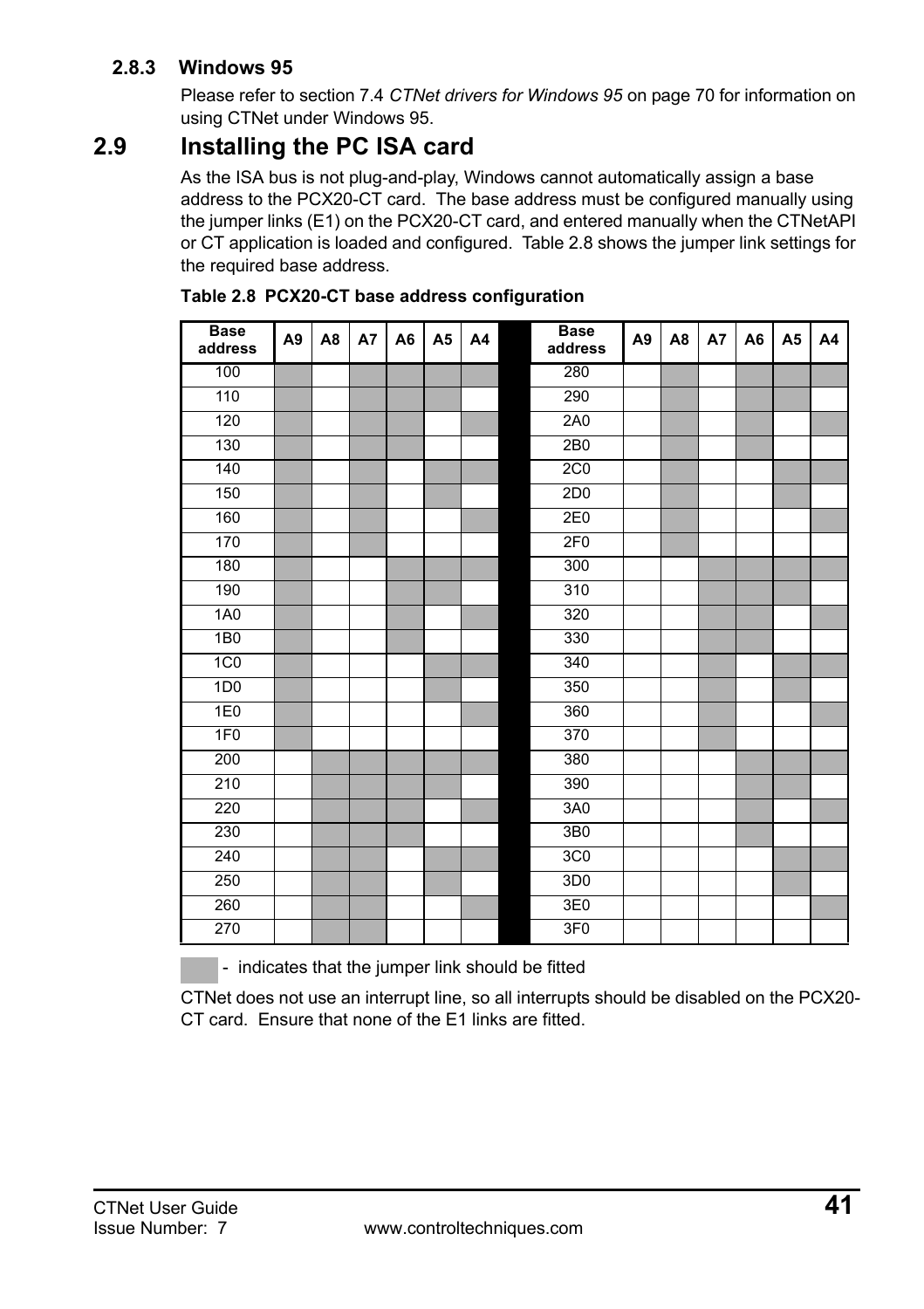# <span id="page-41-0"></span>**3 Cyclic Data**

When a de-centralised control system is used to control a machine or production process, the real-time data about the machine is spread around the nodes on the system. To implement effective control, some of this data must be regularly transferred to other devices to allow the control system to react to changing conditions.

CTNet provides the digital communications link to transfer data between distributed intelligent nodes (Unidrive, Unidrive SP and Mentor II) running DPL programs.

| Term             | <b>Definition</b>                                                                                                                                                                      |
|------------------|----------------------------------------------------------------------------------------------------------------------------------------------------------------------------------------|
| cyclic data      | Method of automatic data transfer between nodes on a CTNet<br>network. Configured during system commissioning.                                                                         |
| cyclic data rate | The time period between transmission of the cyclic "sync<br>message". Defined as SSSFF, where FF = fast cyclic data time (in<br>ms) and SSS = ratio of slow data to fast cyclic data.  |
| sync node        | The node on the network that coordinates cyclic data transfer by<br>transmitting the "sync message" at regular intervals.                                                              |
| sync message     | The CTNet sync message is used to instruct all other nodes to<br>starting transmitting their "cyclic data links".                                                                      |
| cyclic link      | Defines the data registers to be transmitted from a node, the total<br>number of registers to be transmitted, and the registers in the<br>target node where the data is to be written. |
| fast link        | A cyclic link that is transmitted after every sync message                                                                                                                             |
| slow link        | A cyclic link that is transited after every SSSth sync message, as<br>defined by the synchronisation rate                                                                              |
| broadcast link   | A cyclic link that is received by all nodes on the network                                                                                                                             |

#### **Table 3.1 Glossary of terms**

## <span id="page-41-1"></span>**3.1 What is cyclic data?**

"Cyclic data" is the method of automatic real-time data transfer used on CTNet. During system commissioning, a series of "cyclic data links" are configured to move data between nodes as required, allowing other devices to respond accordingly.

One node on a CTNet network must be designated as the "sync node". When this node transmits the "sync message", this is the signal to all other nodes that it is time to retransmit the configured cyclic data links, thus ensuring that fast changing data is regularly updated in the other nodes on the network.

**Table 3.2 Supported cyclic data features**

| Node                | Cyclic data | "Easy mode" | Sync message<br>capable | DPL capable |
|---------------------|-------------|-------------|-------------------------|-------------|
| Unidrive            | Yes         | Yes         | Yes                     | Yes         |
| Unidrive SP         | Yes         | Yes         | Yes                     | Yes         |
| Mentor II           | Yes         | Yes         | Yes                     | Yes         |
| CTNet I/O           | Yes         | No          | No                      | No          |
| CTIU <sub>200</sub> | No          | No          | No                      | No          |
| PC cards            | No          | No          | No                      | No          |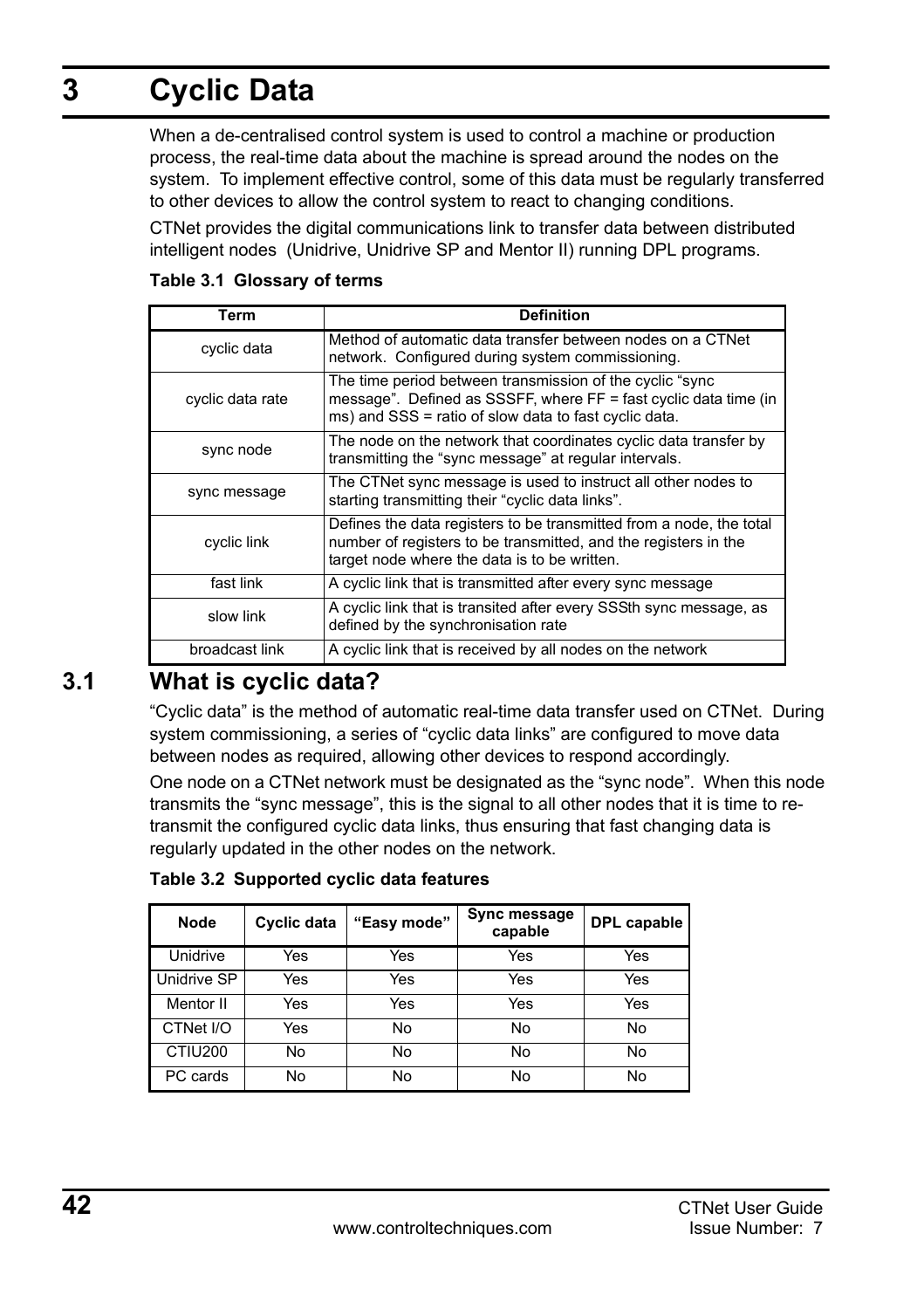## <span id="page-42-0"></span>**3.2 Cyclic data rate**

<span id="page-42-2"></span>Cyclic data is coordinated on the CTNet network by the sync node. The "sync rate" is specified as SSSFF, where FF is the time period (in ms) between cyclic data transfers, and SSS is the ratio of slow cyclic transfers to fast cyclic transfers. For example, a setting of 1005 in a Unidrive SP would result in fast cyclic data being transferred every 5ms, and slow cyclic data being transferred every 10 \* 5ms, i.e. 50ms.

| Node        | Sync rate | Timebase        | Comment                                                           |
|-------------|-----------|-----------------|-------------------------------------------------------------------|
| Unidrive    | Pr 20.03  | 1.38ms          | Switching frequency is 3, 6 or 12 kHz (Pr $5.17 = 0$ , 2 or<br>4) |
|             |           | 1.84ms          | Switching frequency is 4.5 or 9 kHz (Pr $5.17 = 1$ or 3)          |
|             | Pr 15.25  |                 | SM-Applications module fitted in slot 1                           |
| Unidrive SP | Pr 16.25  | 1 <sub>ms</sub> | SM-Applications module fitted in slot 2                           |
|             | Pr 17.25  |                 | SM-Applications module fitted in slot 3                           |
| Mentor II   | Pr 11.02  | 2.56ms          |                                                                   |

**Table 3.3 Cyclic sync message timebase**

When Unidrive or Mentor II are configured to generate the sync message, the internal timebase used to generate the sync message is not 1ms. The actual fast data rate generated will be the next highest multiple of the timebase ABOVE the specified fast cyclic time. For example, the fast cyclic rate setting of 1005 at 6kHz switching frequency on a Unidrive will actually produce fast cyclic data every 6.9ms, with slow cyclic data every 69ms.

If the sync node is powered down or disconnected from the CTNet network for any reason, cyclic data transfer will stop. The **AutoSync** function block can be used in the DPL program of all sync-capable nodes to ensure that another node will take over responsibility for the sync message, and cyclic data will continue to be transferred. Refer to section 6.1 *[Automatic sync node assignment](#page-64-4)* on page 65 for more details. **NOTE**

## <span id="page-42-1"></span>**3.3 Configuring cyclic data links**

Cyclic data is configured using the Cyclic Data Editor in the SYPT Workbench application, and is incorporated into the DPL program when this is downloaded to the node. Cyclic data links are configured in the source (transmitting) node only, and the following details are specified:

- 1. Source register
- 2. Number of consecutive registers
- 3. Priority (fast or slow)
- 4. Target node
- 5. Destination register in target node

When the sync message is received, data is read from the source register(s) and transmitted to the target register(s) in the target node. If multiple registers are transmitted, data is read from and written to consecutive registers following on from the source and target registers. Up to 20 registers can be transmitted on a single cyclic data link.

The total number of data links that can be configured for a source node is 10 links. This includes both fast and slow cyclic data links, although the cyclic links can be in any combination. There is no limit on the number of cyclic links that can be sent to a single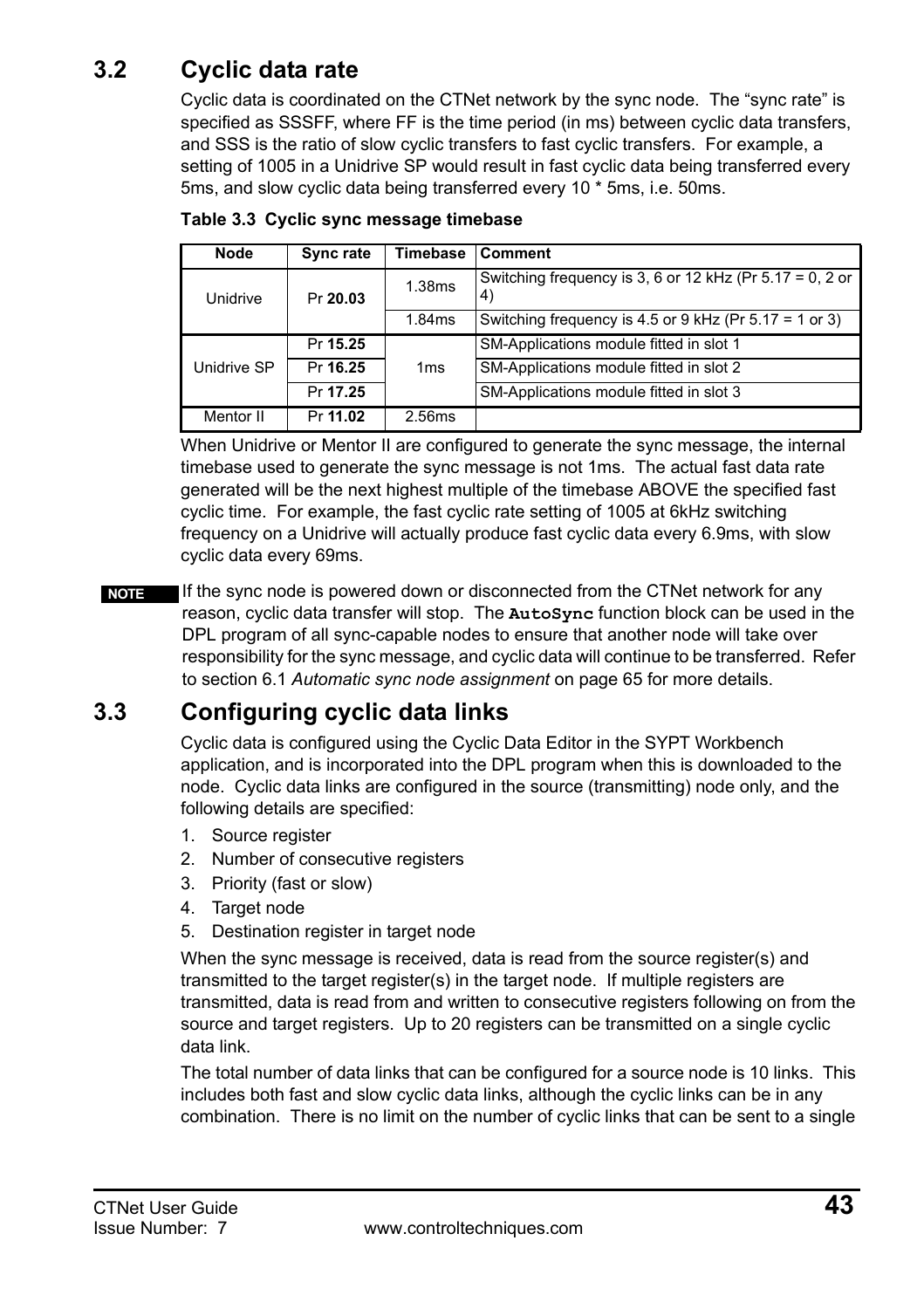target node; however, the finite processing power of the target node will limit the number of messages that it can handle. (See section 5.6 *[Overloading a node](#page-62-1)* on [page 63](#page-62-1) for more details.)

The range of registers that can be used as source and target registers for cyclic data links depends on the source and target node. [Table 3.4](#page-43-1) shows the range of registers or parameters that can be used as source and target registers for cyclic data links.

| <b>Drive</b> | <b>Device</b>       | Source<br>registers   | <b>Destination</b><br>register | Comment                                                                        |  |
|--------------|---------------------|-----------------------|--------------------------------|--------------------------------------------------------------------------------|--|
| Unidrive     | <b>UD75</b>         | R00% to<br>R79%       | S00% to<br>79%                 | R80% to R99% and S80% to<br>S99% are reserved on the Unidrive<br>CTNet module. |  |
| Unidrive SP  | SM-<br>Applications | R00% to<br>R99%       | S00% to<br>S99%                |                                                                                |  |
| Mentor II    | MD29AN              | R00% to<br>R79%       | S00% to<br>S79%                | R80% to R99% and S80% to<br>S99% are reserved on Unidrive<br>CTNet module.     |  |
| CTNet I/O    | BK7200              | Pr 1.00 to Pr<br>1.15 | Pr 2.00 to Pr<br>2.15          | Digital inputs and outputs                                                     |  |
|              |                     | Pr 3.00 to Pr<br>3.99 | Pr 4.00 to Pr<br>4.99          | Analoque inputs and outputs                                                    |  |

<span id="page-43-1"></span>**Table 3.4 Cyclic data source and destination registers**

Cyclic data links can be edited by the DPL program in a Unidrive, Mentor II or Unidrive SP node. Refer to section 6.2 *[Editing cyclic data links](#page-64-5)* on page 65 for further details.

## <span id="page-43-0"></span>**3.4 "Easy mode" cyclic data**

A non-DPL method of setting up cyclic data transfer using CTNet is to use the "easy mode" set-up. "Easy mode" uses drive parameters to configure data transfer and parameter mapping at each node, and can be configured either from the drive keypad, or via the RS485 port using CTSoft, UniSoft or MentorSoft. Data transfer capabilities are limited, but no DPL code is required.

With "easy mode", each node has IN and OUT data slots, similar in concept to analogue inputs and outputs. IN data is defined as data coming IN to a node, i.e. analogue input, while OUT data is transmitted OUT from the node, i.e. analogue output. Unidrive and Unidrive SP have 3 IN and 3 OUT channels, while the Mentor II has 2 IN and 2 OUT channels.

**NOTE** The CTNet I/O Coupler does NOT support "easy mode" cyclic data transfer.

The OUT data channels are configured by specifying the source parameter within the source node, the target node address, and the IN data channels where the data should be written to in the target node. The IN data channels receive data from other nodes on the network, and they only require mapping information to specify the target parameter for the incoming data. The mapping cannot be changed dynamically, as a full reset must be performed to make any changes take effect. (See section 2 *[Getting Started](#page-35-2)* on [page 36.](#page-35-2))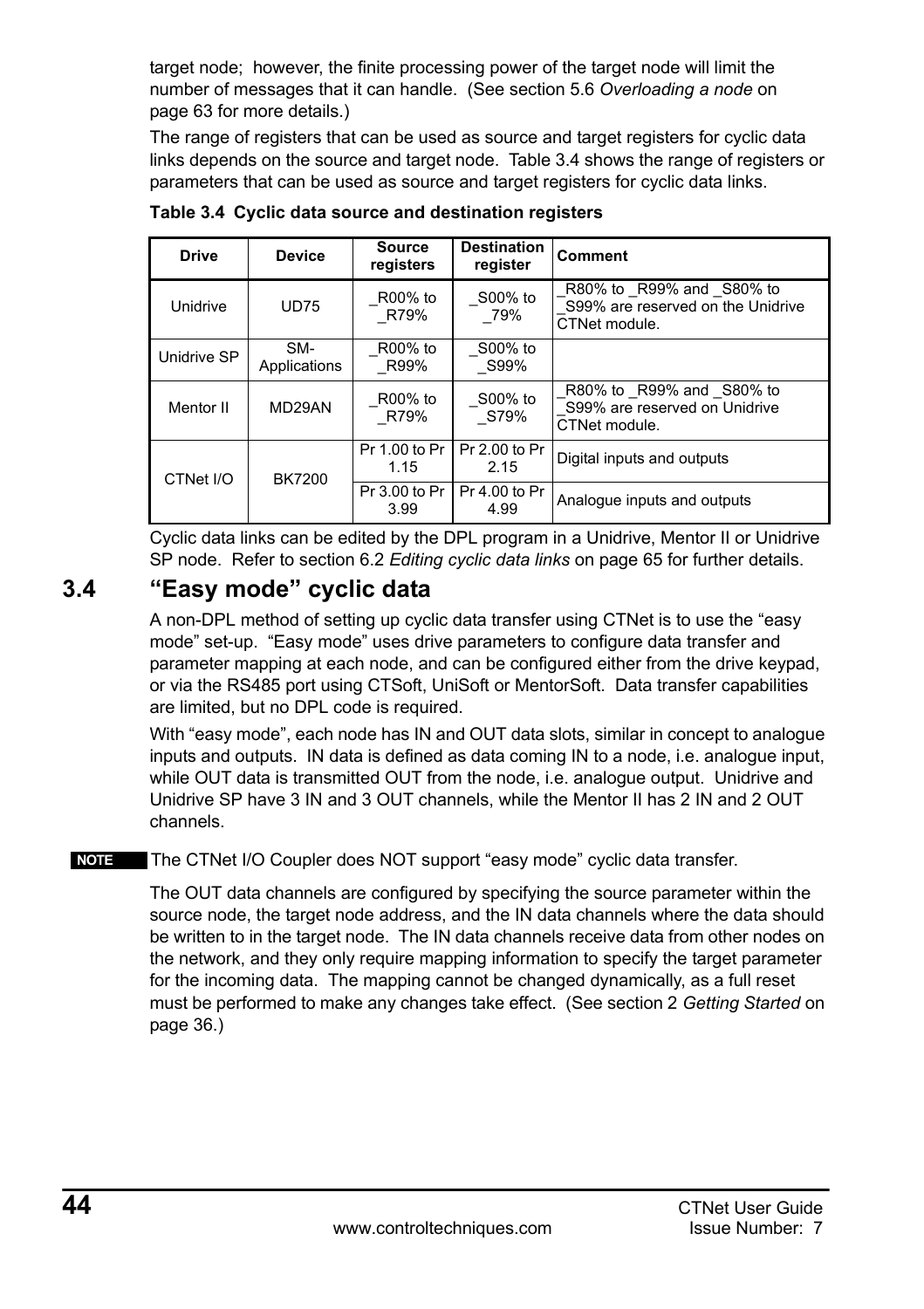### **3.4.1 Unidrive**

"Easy mode" cyclic data is configured using menu 20 parameters on Unidrive. The mapping control parameters are shown in [Table 3.5.](#page-44-0)

| Channel       | Source/destination<br><b>Destination node and</b><br>channel<br>parameter |                    |
|---------------|---------------------------------------------------------------------------|--------------------|
| IN channel 1  | Pr 20.10 (MMPP)                                                           |                    |
| IN channel 2  | Pr 20.11 (MMPP)                                                           |                    |
| IN channel 3  | Pr 20.12 (MMPP)                                                           |                    |
| OUT channel 1 | Pr 20.05 (MMPP)                                                           | $Pr$ 20.04 (NNNCC) |
| OUT channel 2 | Pr 20.07 (MMPP)                                                           | Pr 20.06 (NNNCC)   |
| OUT channel 3 | Pr 20.09 (MMPP)                                                           | Pr 20.08 (NNNCC)   |

<span id="page-44-0"></span>**Table 3.5 Unidrive "easy mode" configuration**

The source and destination parameters are entered in the form MMPP, where MM is the menu number and PP is the parameter number. The destination node and channel is entered in the form NNNCC, where NNN is the destination node address, and CC is the IN channel to write to.

If any mapping parameter is set to an invalid value (target parameter is read-only or does not exist), the mapping will revert to 0 when a reset occurs. If a slot is not being used, it can be disabled by setting the mapping to 0.

### **3.4.2 Unidrive SP**

"Easy mode" cyclic data is configured using channel configuration parameters in the Unidrive SP. The mapping control parameters are shown in Table 3.6.

| Channel       | Source/destination parameter |          |          | Destination node and channel |          |          |
|---------------|------------------------------|----------|----------|------------------------------|----------|----------|
|               | Slot 1                       | Slot 2   | Slot 3   | Slot 1                       | Slot 2   | Slot 3   |
| IN channel 1  | Pr 15.32                     | Pr 16.32 | Pr 17.32 |                              |          |          |
| IN channel 2  | Pr 15.33                     | Pr 16.33 | Pr 17.33 |                              |          |          |
| IN channel 3  | Pr 15.34                     | Pr 16.34 | Pr 17.34 |                              |          |          |
| OUT channel 1 | Pr 15.27                     | Pr 16.27 | Pr 17.27 | Pr 15.26                     | Pr 16.26 | Pr 17.26 |
| OUT channel 2 | Pr 15.29                     | Pr 16.29 | Pr 17.29 | Pr 15.28                     | Pr 16.28 | Pr 17.28 |
| OUT channel 3 | Pr 15.31                     | Pr 16.31 | Pr 17.31 | Pr 15.30                     | Pr 16.30 | Pr 17.30 |

**Table 3.6 Unidrive SP "easy mode" configuration**

The source and destination parameters are entered in the form MMPP, where MM is the menu number and PP is the parameter number. The destination node and channel is entered in the form NNNCC, where NNN is the destination node address, and CC is the IN channel to write to.

If any mapping parameter is set to an invalid value (target parameter is read-only or does not exist), the mapping will revert to 0 when a reset occurs. If a channel is not being used, it can be disabled by setting the mapping to 0.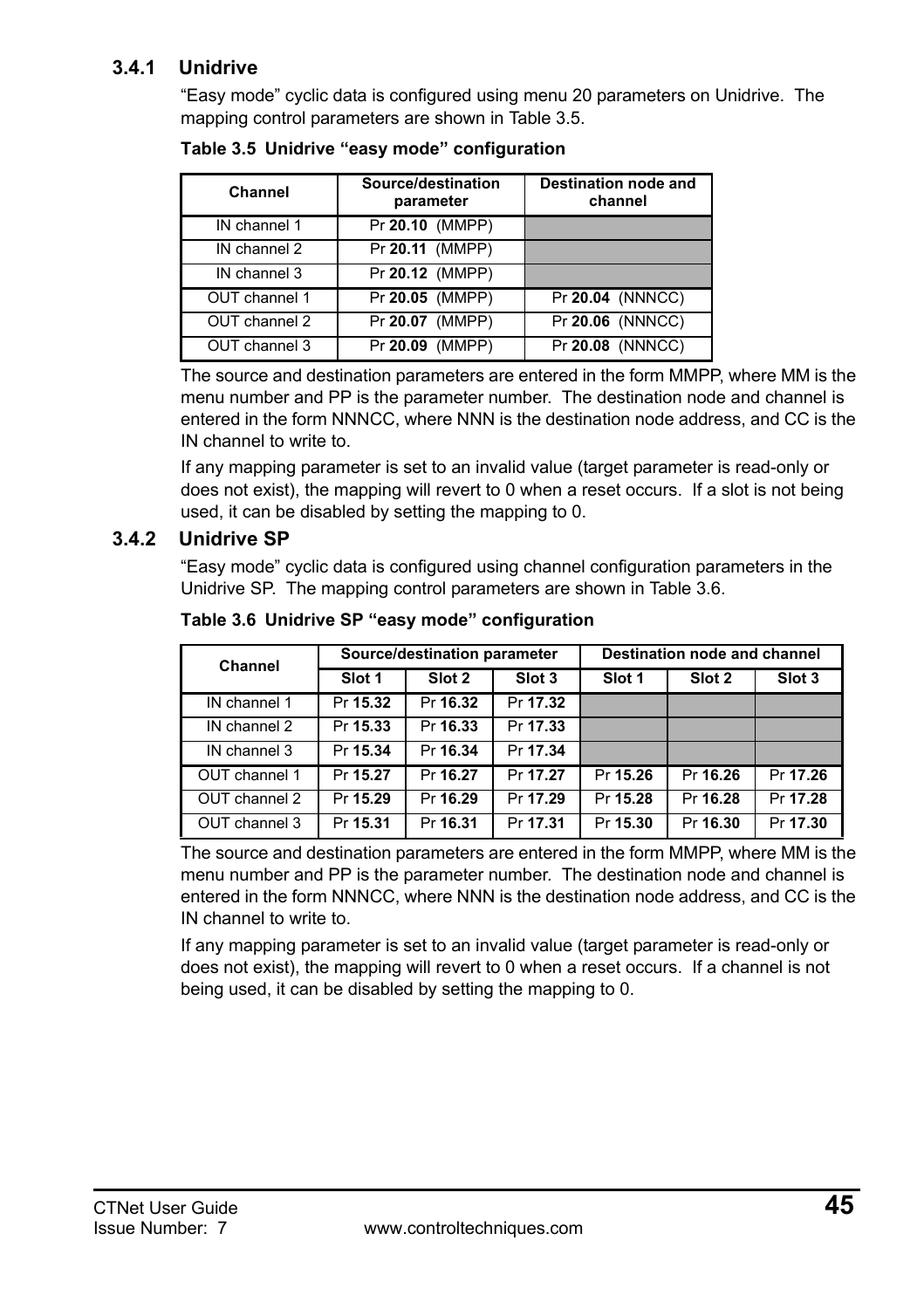### **3.4.3 Mentor II**

"Easy mode" cyclic data is configured using menu 11 parameters on Mentor II. The mapping control parameters are shown in [Table 3.7.](#page-45-1)

| Channel       | Source/destination<br>parameter | Destination node and<br>channel |
|---------------|---------------------------------|---------------------------------|
| IN channel 1  | Pr 11.07 (MMPP)                 |                                 |
| IN channel 2  | Pr 11.08 (MMPP)                 |                                 |
| OUT channel 1 | Pr 11.04 (MMPP)                 | Pr 11.03 (NNNC)                 |
| OUT channel 2 | Pr 11.06 (MMPP)                 | Pr 11.05 (NNNC)                 |

<span id="page-45-1"></span>**Table 3.7 Mentor II "easy mode" configuration**

The source and destination parameters are entered in the form MMPP, where MM is the menu number and PP is the parameter number. The destination node and channel is entered in the form NNNC, where NNN is the destination node address, and C is the IN channel to write to.

If any mapping parameter is set to an invalid value (target parameter is read-only or does not exist), the mapping will revert to 0 the a reset occurs. If a channel is not being used, it can be disabled by setting the mapping to 0.

## <span id="page-45-0"></span>**3.5 Mapping conflicts**

When the mapping parameters are set, care must be taken to ensure that there are no clashes with the mapping of the analogue and digital inputs within the drive. If a parameter is written to from two different sources, the value of this parameter will depend entirely upon the scan times for the analogue or digital input and cyclic data timing of CTNet. Further confusion may be caused due to the update rate of the display. A parameter may appear to be steady at a particular value, but occasionally, a glitch in the value will be seen. Internally, this value may be continuously changing between the two supplied incoming data values, leading to erratic drive behaviour.

| Drive input            | Unidrive mapping<br>parameters | Unidrive SP mapping<br>parameters | <b>Mentor II mapping</b><br>parameters |
|------------------------|--------------------------------|-----------------------------------|----------------------------------------|
| Analogue input 1       | Pr 7.10                        | Pr 7.10                           | Pr 7.11                                |
| Analogue input 2       | Pr 7.14                        | Pr 7.14                           | Pr 7.12                                |
| Analogue input 3       | Pr 7.18                        | Pr 7.18                           | Pr 7.13                                |
| Analogue input 4       |                                |                                   | $\overline{Pr}$ 7.14                   |
| Speed input            |                                |                                   | Pr 7.15                                |
| Easy mode<br>channel 1 | Pr 20.10                       | Pr 15.32, Pr 16.32, Pr 17.32      | Pr 11.07                               |
| Easy mode<br>channel 2 | Pr 20.11                       | Pr 15.33, Pr 16.33, Pr 17.33      | Pr 11.08                               |
| Easy mode<br>channel 3 | Pr 20.12                       | Pr 15.34, Pr 16.34, Pr 17.34      |                                        |
| Digital input 1        | Pr 8.10                        | Pr 8.21                           |                                        |
| Digital input 2        | Pr 8.13                        | Pr 8.22                           | Pr 8.12                                |
| Digital input 3        | Pr 8.16                        | Pr 8.23                           | Pr 8.13                                |
| Digital input 4        | Pr 8.19                        | Pr 8.24                           | Pr 8.14                                |
| Digital input 5        | Pr 8.21                        | Pr 8.25                           | Pr 8.15                                |
| Digital input 6        | Pr 8.23                        | Pr 8.26                           | Pr 8.16                                |

**Table 3.8 Analogue, digital and "easy mode" input mapping parameters**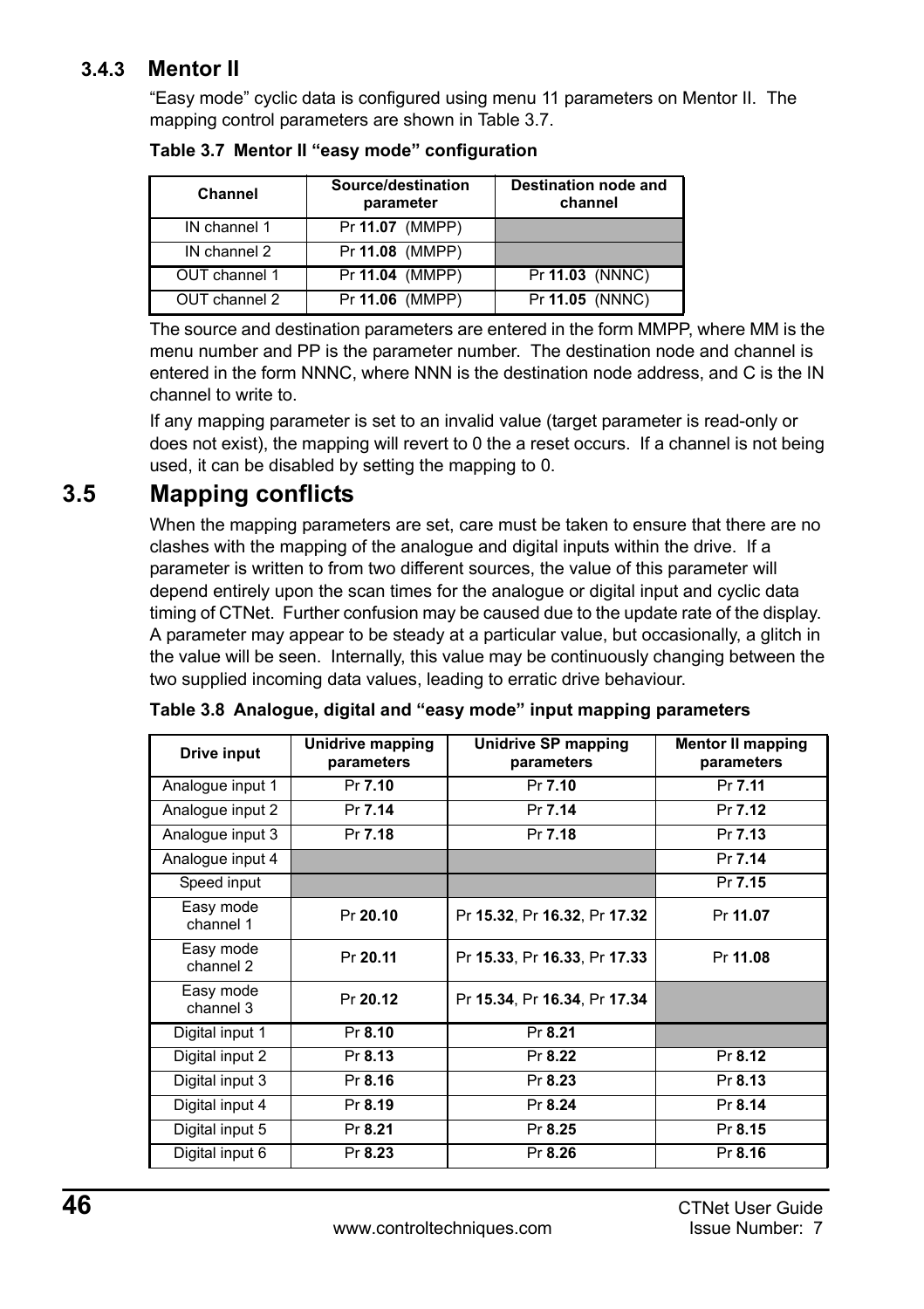| Drive input                 | Unidrive mapping<br>parameters | <b>Unidrive SP mapping</b><br>parameters | <b>Mentor II mapping</b><br>parameters |
|-----------------------------|--------------------------------|------------------------------------------|----------------------------------------|
| Digital input 7             |                                |                                          | Pr 8.17                                |
| Digital input 8             |                                |                                          | Pr 8.18                                |
| Digital input 9             |                                |                                          | Pr 8.19                                |
| Digital input 10            |                                |                                          | Pr 8.20                                |
| Logic output 1              | Pr 9.10                        | Pr 9.10                                  |                                        |
| Logic output 2              | Pr 9.20                        | Pr 9.20                                  |                                        |
| Motorised pot<br>output     | Pr 9.25                        | Pr 9.25                                  |                                        |
| Comparator 1<br>output      | Pr 12.07                       | Pr 12.07                                 | Pr 12.07                               |
| Comparator 2<br>output      | Pr 12.17                       | Pr 12.27                                 | Pr 12.17                               |
| Variable select 1<br>output |                                | Pr 12.11                                 |                                        |
| Variable select 2<br>output |                                | Pr 12.31                                 |                                        |
| PID output                  | Pr 14.16                       | Pr 14.16                                 |                                        |

|  |  |  | Table 3.8  Analogue, digital and "easy mode" input mapping parameters |
|--|--|--|-----------------------------------------------------------------------|
|  |  |  |                                                                       |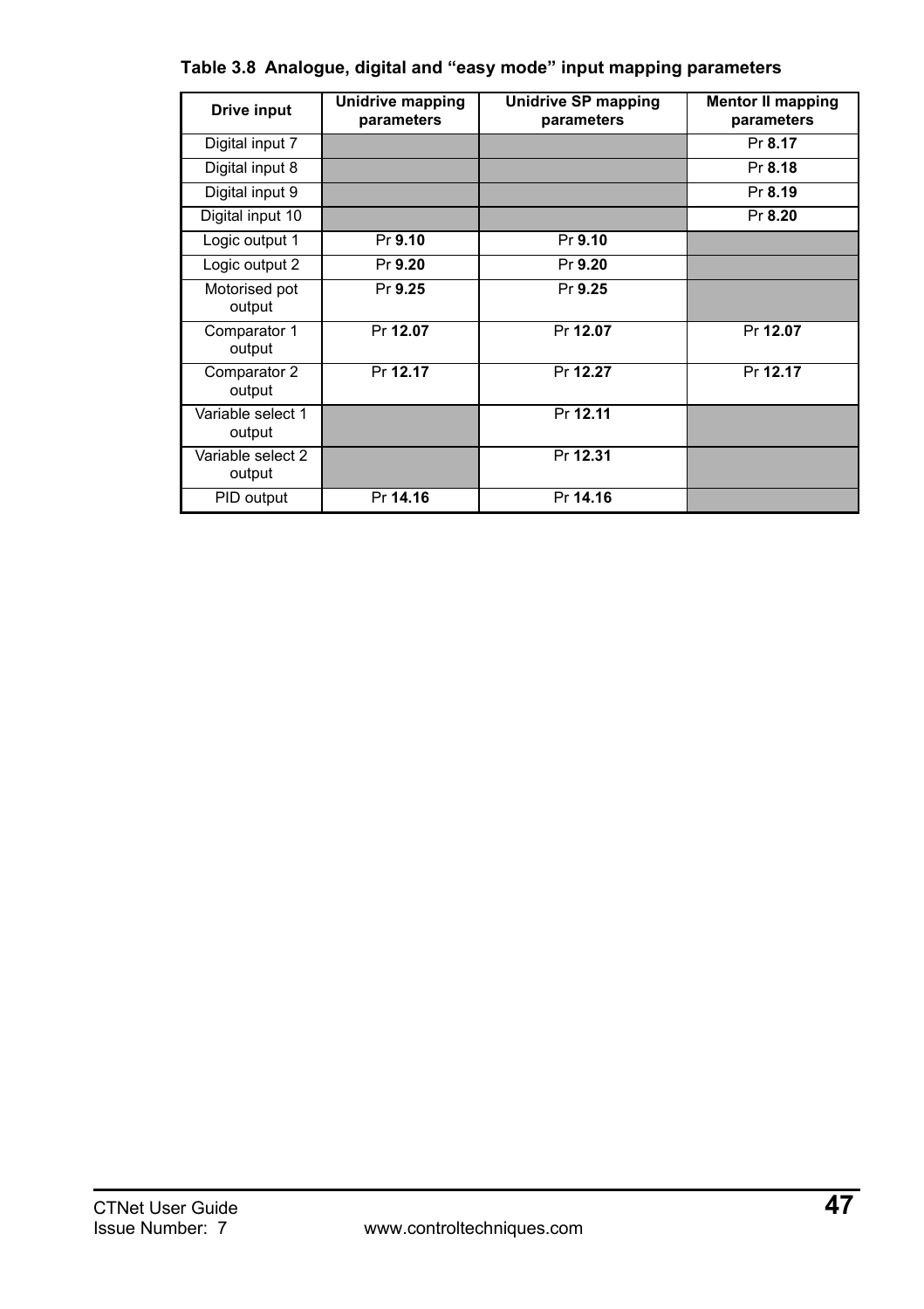# <span id="page-47-0"></span>**4 Non-Cyclic Data**

The non-cyclic data channel allows a node to access any parameter or virtual parameter in any other network node. This function is particularly useful for transmitting infrequent events around the network.

One non-cyclic transaction is serviced by the network controller every 8ms. This limits the number of non-cyclic messages that be handled by a node to 125 per second. The token-ring architecture of CTNet provides the capability for any node to communicate directly with another node on the network. Nodes that are capable of both sending and receiving non-cyclic messages can communicate with each other at any time.

DPL-capable nodes are able to issue non-cyclic messages to other nodes and respond to non-cyclic messages issued by another node. Source-only nodes, such as CTIU200 and PC cards, can issue non-cyclic messages, but they will not respond to non-cyclic messages received from other nodes on the network.

Target-only nodes, such as CTNet I/O, will respond to non-cyclic messages issued from other nodes, but they cannot issue non-cyclic messages as they cannot run DPL programs.

| Node              | Initiate non-cyclic<br>messages | <b>Respond to non-cyclic</b><br>messages |
|-------------------|---------------------------------|------------------------------------------|
| Unidrive          | Yes                             | Yes                                      |
| Unidrive SP       | Yes                             | Yes                                      |
| Mentor II         | Yes                             | Yes                                      |
| CTNet I/O coupler | No                              | Yes                                      |
| <b>CTNet HMI</b>  | Yes                             | No                                       |
| PC cards          | Yes                             | No                                       |

#### **Table 4.1 Non-cyclic capabilities**

## <span id="page-47-1"></span>**4.1 Non-cyclic message handling**

Non-cyclic messages (requests and responses) are transferred into a FIFO non-cyclic buffer as they are received. The buffer can hold 5 messages, and any subsequent messages received whilst the buffer is full will be lost. The host processor checks the non-cyclic buffer every 8ms, and will process one message if there are messages in the buffer.

A "non-cyclic request" is a message initiated by a node to read data from or write data to a location within another node. The SYPT watch window uses non-cyclic messages to read data from or write data to parameters and program variables. DPL programs are also downloaded to a node using non-cyclic data.

A "non-cyclic response" is a message generated in response to a "non-cyclic request" message received from another node. This can be a response with the data requested, or simply an acknowledgement that a received instruction was executed successfully.

When a non-cyclic request message is issued by the DPL program, it is transferred to the output buffer immediately, and put in the queue for transmission. When the token is next received, provided that there are no cyclic data messages waiting to be transmitted, the message will be sent over the CTNet network.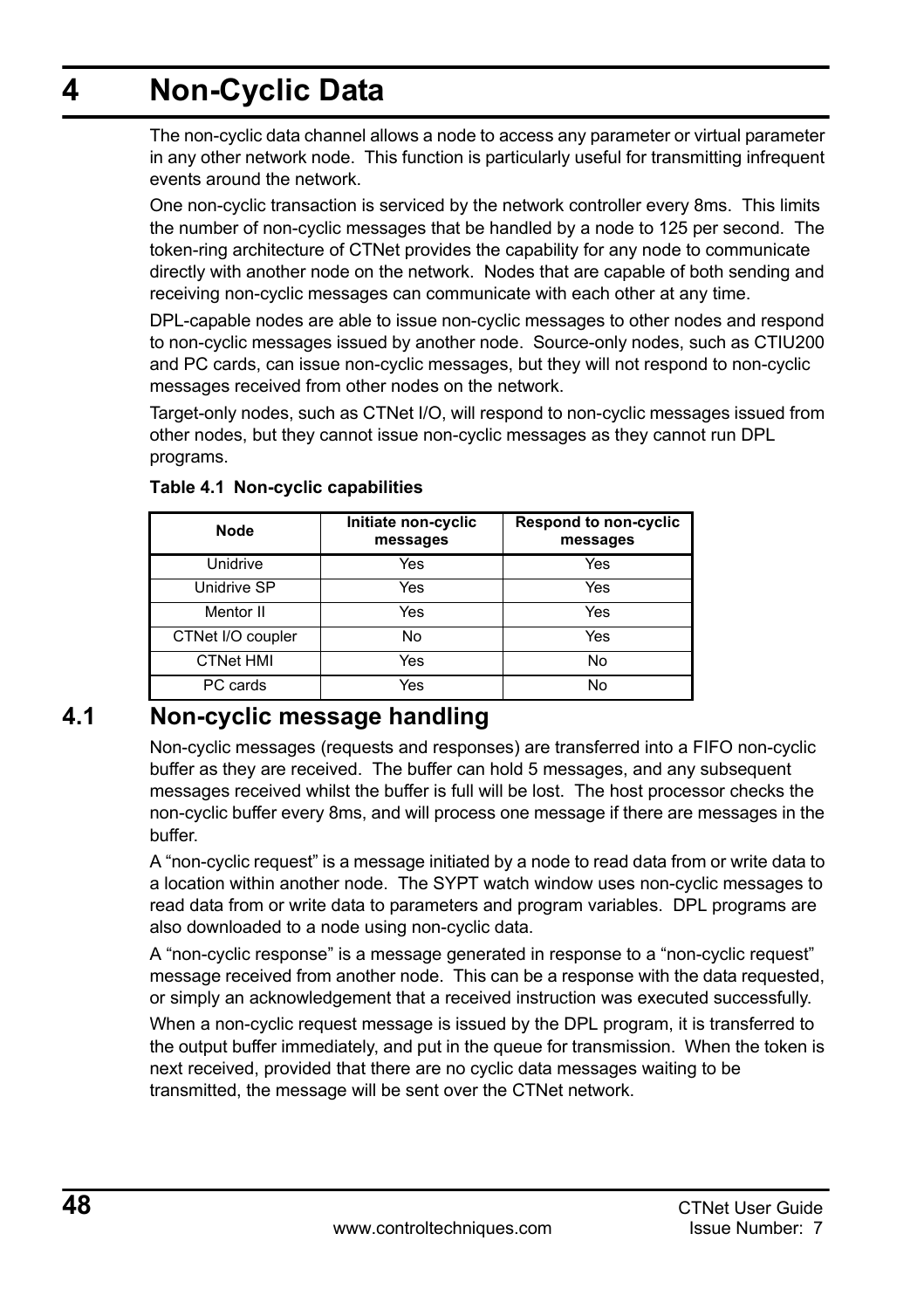## <span id="page-48-0"></span>**4.2 Non-cyclic message delays**

Due to the low priority of non-cyclic messages, the time delay between requesting a parameter from a remote node and receiving a response will depend on the loading of the CTNet network. As the number of nodes increases, the token will be received less often, so the delay between request and response messages being transferred to the output buffer and actual transmission will increase. Similarly, as the network loading due to cyclic data increases, non-cyclic request and response messages may have to wait for several token rotations while higher priority cyclic messages are transmitted.

## <span id="page-48-1"></span>**4.3 Reading parameters over CTNet**

The **ReadNet** function block is provided in SYPT to allow the DPL program to read parameters from other nodes on the CTNet network. **ReadNet** can be called from any DPL task, and uses minimal resources while waiting for the remote node to respond. Full details and example DPL code are available in the SYPT help file.

## <span id="page-48-2"></span>**4.4 Writing parameters over CTNet**

The **WriteNet** function block is provided in SYPT to allow the DPL program to write data to parameters in other nodes on the CTNet network. **WriteNet** can be called from any DPL task, and uses minimal resources while waiting for the remote node to respond.

Full details and example DPL code are available in the SYPT Help File.

## <span id="page-48-3"></span>**4.5 Check if node exists**

The **CheckNode** function block allows a DPL program to determine whether a target node address is present on the network or not.

Full details and example DPL code are available in the SYPT Help File.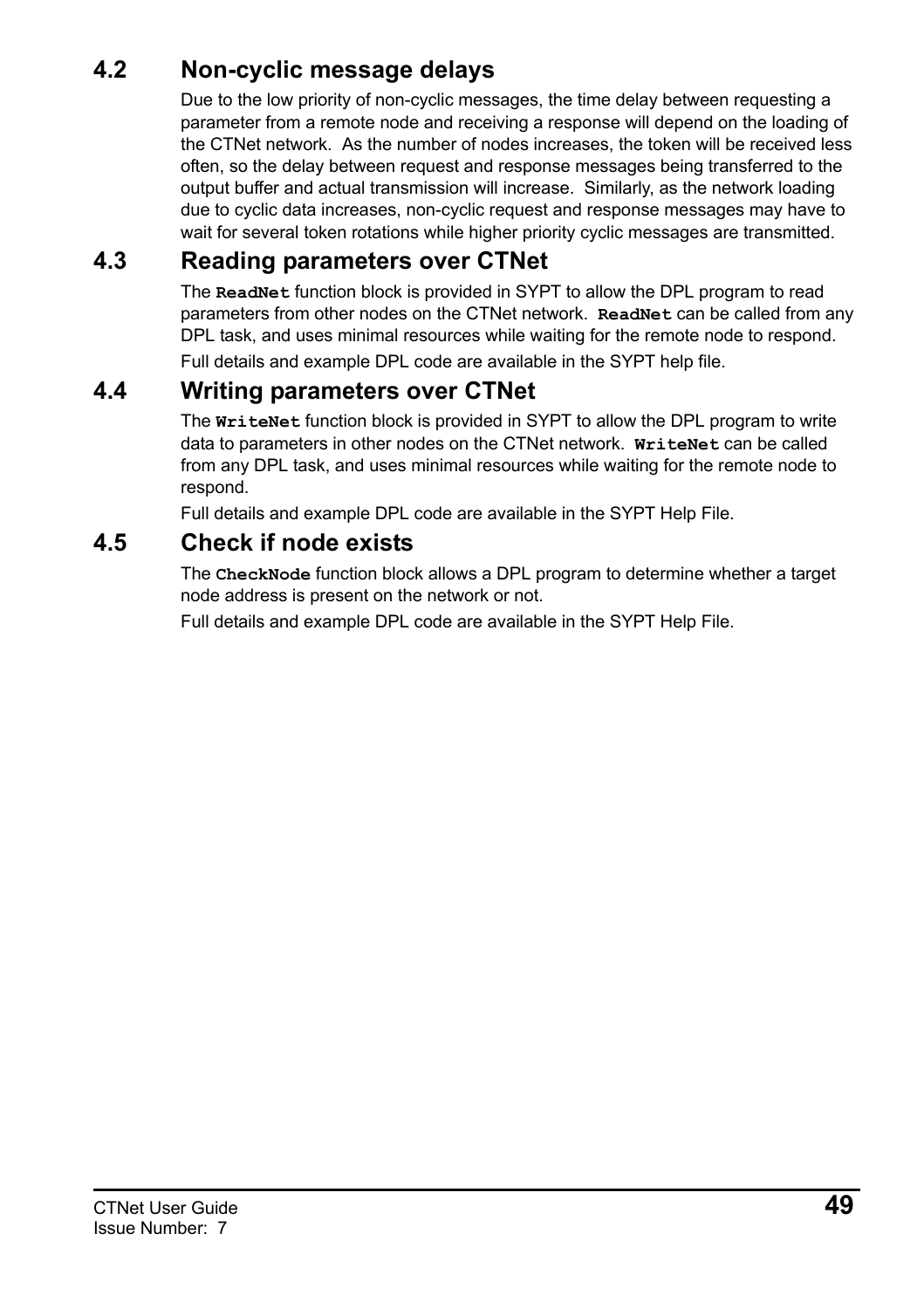# <span id="page-49-0"></span>**5 Diagnostics**

## <span id="page-49-1"></span>**5.1 CTNet status indication**

### **5.1.1 Unidrive**

<span id="page-49-2"></span>CTNet status is indicated in Pr **20.50** on Unidrive, and is updated once per second. [Table 5.1](#page-49-5) shows the CTNet network status on Unidrive.

#### <span id="page-49-5"></span>**Table 5.1 Unidrive CTNet status**

| Pr 20.50 | Indication                                                                                                                                                                                                    |
|----------|---------------------------------------------------------------------------------------------------------------------------------------------------------------------------------------------------------------|
| $-2$     | Initialisation failure. The UD70 was unable to configure the CTNet interface. Check<br>that the node address and data rate are set correctly.                                                                 |
| -1       | A network reconfiguration has been detected.                                                                                                                                                                  |
| 0        | The low-level token ring has been established and is active, but the node is not<br>receiving any CTNet data messages. Indicates that there are no problems with the<br>physical wiring of the CTNet network. |
| >0       | Indicates the number of CTNet messages being processed every second.                                                                                                                                          |

<span id="page-49-3"></span>The CTNet control software is part of the UD70 system file (UD70NET.SYS) and the system file version can be read from Pr **17.02.**

#### **5.1.2 Unidrive SP**

CTNet status is indicated in Pr **MM.36** in Unidrive SP, where MM is the menu of parameters associated with the slot in which the SM-Applications module is installed. The status display value is updated once per second. Table 5.2 shows the CTNet network status on Unidrive.

#### **Table 5.2 Unidrive SP CTNet status**

| Pr MM.36 | Indication                                                                                                                                                      |
|----------|-----------------------------------------------------------------------------------------------------------------------------------------------------------------|
| -3       | Network reconfiguration issued. The SM-Applications module forced a CTNet<br>network reconfiguration.                                                           |
| $-2$     | Initialisation failure. The SM-Applications module was unable to configure the<br>CTNet interface. Check that the node address and data rate are set correctly. |
| -1       | A network reconfiguration has been detected.                                                                                                                    |
| 0        | The low-level token ring has been established and is active, but the node is not<br>receiving any CTNet data messages.                                          |
| >0       | Indicates the number of CTNet messages being processed every second.                                                                                            |

### **5.1.3 Mentor II**

<span id="page-49-4"></span>CTNet status is indicated in Pr **16.62** in Mentor II, and is updated once per second. [Table 5.3](#page-49-6) shows the CTNet network status on Mentor II.

#### <span id="page-49-6"></span>**Table 5.3 Mentor II CTNet status**

| Pr 16.62 | Indication                                                                                                                                      |
|----------|-------------------------------------------------------------------------------------------------------------------------------------------------|
| $-2$     | Initialisation failure. The MD29AN was unable to configure the CTNet interface.<br>Check that the node address and data rate are set correctly. |
| -1       | A network reconfiguration has been detected during the previous second.                                                                         |
| 0        | The low-level token ring has been established and is active, but the node is not<br>receiving any CTNet data messages.                          |
| >0       | Indicates the number of CTNet messages being processed every second.                                                                            |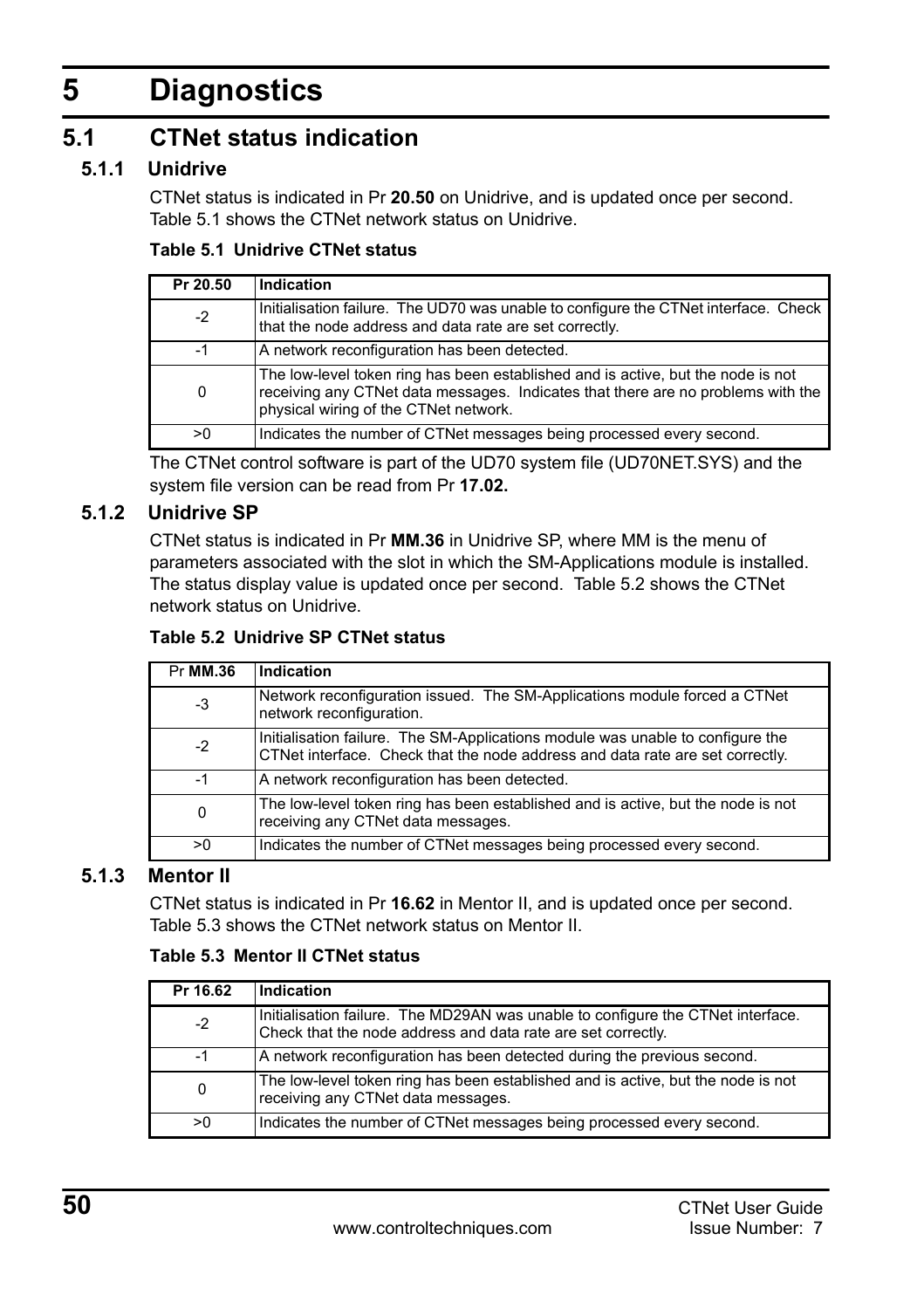### **5.1.4 CTNet I/O coupler**

CTNet status is indicated by the BUS ERR and COM RUN LEDs on the CTNet I/O coupler, and these LEDs are updated once every second. [Table 5.4](#page-50-0) shows the CTNet network status on the CTNet I/O Coupler.

<span id="page-50-0"></span>

|  | Table 5.4 CTNet I/O coupler status |  |  |
|--|------------------------------------|--|--|
|--|------------------------------------|--|--|

| LED             | Colour | Indication                                                                                                                                                                                                           |
|-----------------|--------|----------------------------------------------------------------------------------------------------------------------------------------------------------------------------------------------------------------------|
| <b>HEALTHY</b>  | Green  | Indicates that the CTNet I/O coupler has powered up and initialised<br>OK.                                                                                                                                           |
| <b>BUS ERR</b>  | Red    | A network reconfiguration has been detected during the previous<br>second.                                                                                                                                           |
| COM RUN         | Green  | OFF - the low-level token ring has been established and is active.<br>but the node is not receiving any CTNet data messages.<br>ON - indicates that CTNet messages are being received and<br>processed every second. |
| <b>INIT ERR</b> | Red    | Unable to initialise the CTNet interface. Check that the node<br>address and data rate have been configured correctly and is unique<br>on the network                                                                |
| <b>I/O RUN</b>  | Green  | Indicates that the K-bus (used to communicate with the I/O<br>modules) has initialised and is running.                                                                                                               |
| <b>I/O ERR</b>  | Red    | Indicates that there is a problem with the K-bus. Check that the last<br>module is a KL9010 terminator module, all I/O terminals are<br>supported, and all modules are properly fitted together.                     |

#### **5.1.5 CTNet HMI**

There is no external CTNet status indication on the CTNet HMI.

#### **5.1.6 CTNet Hub**

CTNet status is indicated by LEDs on the CTNet Hub. [Table 5.5](#page-50-1) shows the CTNet network status on CTNet Hub.

#### <span id="page-50-1"></span>**Table 5.5 CTNet Hub status**

| LED           | Indication                                                                                                                                                                                                   |
|---------------|--------------------------------------------------------------------------------------------------------------------------------------------------------------------------------------------------------------|
|               | Network activity detected on port 1                                                                                                                                                                          |
| 2             | Network activity detected on port 2                                                                                                                                                                          |
| 3             | Network activity detected on port 3                                                                                                                                                                          |
| <b>RECON</b>  | Network reconfiguration in progress                                                                                                                                                                          |
| <b>STATUS</b> | Indicates the current operating status of the hub<br>$ON$ = network is active and hub is regenerating signals to the other ports<br>FLASHING = hub is functioning, but no network activity has been detected |

### **5.1.7 CTNet PCI and ISA cards**

CTNet status is indicated by LEDs on the CTNet PCI card. [Table 5.6](#page-50-2) shows the CTNet network status on CTNet PCI card.

#### <span id="page-50-2"></span>**Table 5.6 CTNet PCI and ISA card ctatus**

| <b>LED</b> | Indication                                                                        |
|------------|-----------------------------------------------------------------------------------|
| Green      | Indicates that the CTNet PCI card is transmitting messages over the CTNet network |
| Yellow     | Indicates that the CTNet PCI card is being accessed via its I/O address.          |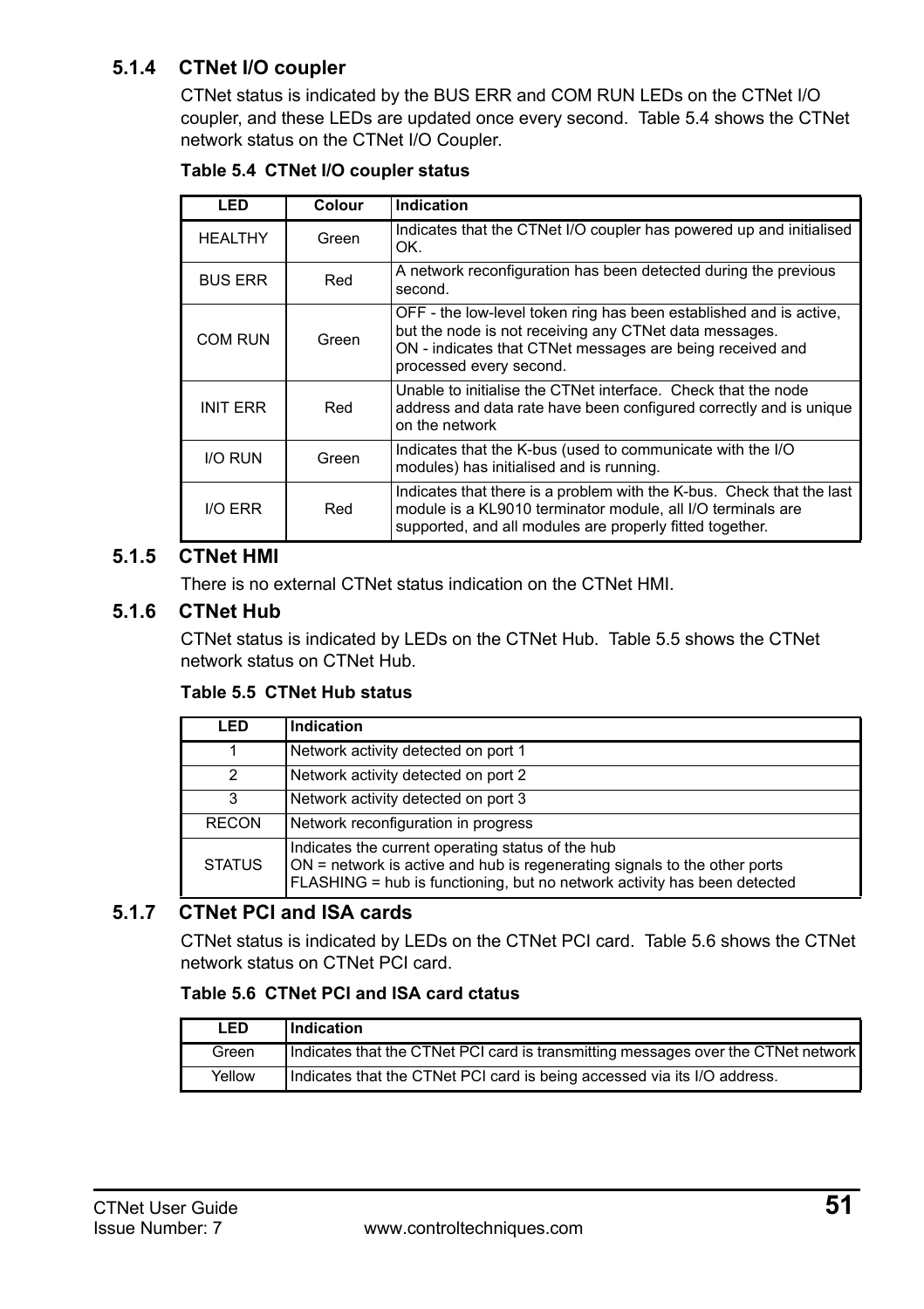### **5.1.8 CTNet PCMCIA card**

CTNet status is indicated by LEDs on the CTNet PCI card. [Table 5.7](#page-51-1) shows the CTNet network status on CTNet PCI card.

#### <span id="page-51-1"></span>**Table 5.7 CTNet PCMCIA card status**

| LED   | Indication                                                                                                                                 |
|-------|--------------------------------------------------------------------------------------------------------------------------------------------|
| Green | ON - indicates that the PCMCIA card is currently active and on-line and taking part<br>in the token ring.<br>OFF - PCMCIA card is off-line |

## <span id="page-51-0"></span>**5.2 CTNet configuration errors**

Configuration errors are detected as part of the initialisation sequence of the CTNet node. During initialisation, the node effectively monitors the CTNet network, and if any of the tests fail, the node does not go on-line. This prevents an incorrectly configured node from interfering with the operation of the existing network.

CTNet configuration errors will cause a drive trip when the CTNet interface is initialised. shows the trip that will be seen on the drive, and the location of the trip code that indicates why the drive was tripped.

| Error                    | <b>Unidrive</b> | <b>Mentor II</b> | <b>Unidrive SP</b> |
|--------------------------|-----------------|------------------|--------------------|
| Hardware error           | "tr60"          | "A29"            | "SLx.Er"           |
| (See section 5.2.1)      | $Pr 10.20 = 60$ | $Pr 10.35 = 60$  | $Pr$ MM.50 = 60    |
| Invalid configuration    | "tr61"          | "A29"            | "SLx.Er"           |
| (See section 5.2.2)      | $Pr 10.20 = 61$ | $Pr 10.35 = 61$  | $Pr$ MM.50 = 61    |
| Data rate mismatch       | "tr62"          | "A29"            | "SLx.Er"           |
| (See section 5.2.3)      | $Pr 10.20 = 62$ | $Pr 10.35 = 62$  | $Pr$ MM.50 = 62    |
| Duplicate node address   | "tr63"          | "A29"            | "SLx.Er"           |
| (See section 5.2.4)      | $Pr 10.20 = 63$ | $Pr 10.35 = 63$  | $Pr$ MM.50 = 63    |
| Illegal cyclic data rate | "tr64"          | "A29"            | Not applicable     |
| (See section 5.2.5)      | $Pr 10.20 = 64$ | $Pr 10.35 = 64$  |                    |

#### **Table 5.8 CTNet configuration error trip codes**

The "x" in the Unidrive SP trip display will indicate the slot number that caused the trip. MM should be replaced by the appropriate menu for the slot, i.e.  $MM = 15$  for slot 1, MM  $= 16$  for slot 2, MM  $= 17$  for slot 3. **NOTE**

### <span id="page-51-2"></span>**5.2.1 Hardware error**

The internal CTNet hardware could not be correctly initialised. Cycle the power to the device to clear the error. If the fault persists, replace the CTNet module and contact Control Techniques.

### <span id="page-51-3"></span>**5.2.2 Invalid configuration**

The node address or data rate settings are outside of the permitted range. Valid settings are 0 to 255 for the node address, and 0 to 2 for the data rate.

### <span id="page-51-4"></span>**5.2.3 Data rate mismatch**

During initialisation, the CTNet node will monitor the CTNet network, checking for network activity, and waiting to receive the token from another node. If network activity is detected, but no token is received, the node assumes that the configured data rate is incorrect. The node will continue to attempt to join the token ring by issuing a network reconfiguration once per second. Set the correct data rate and reset the node. When the reset sequence is complete, the node will try again to join the token ring.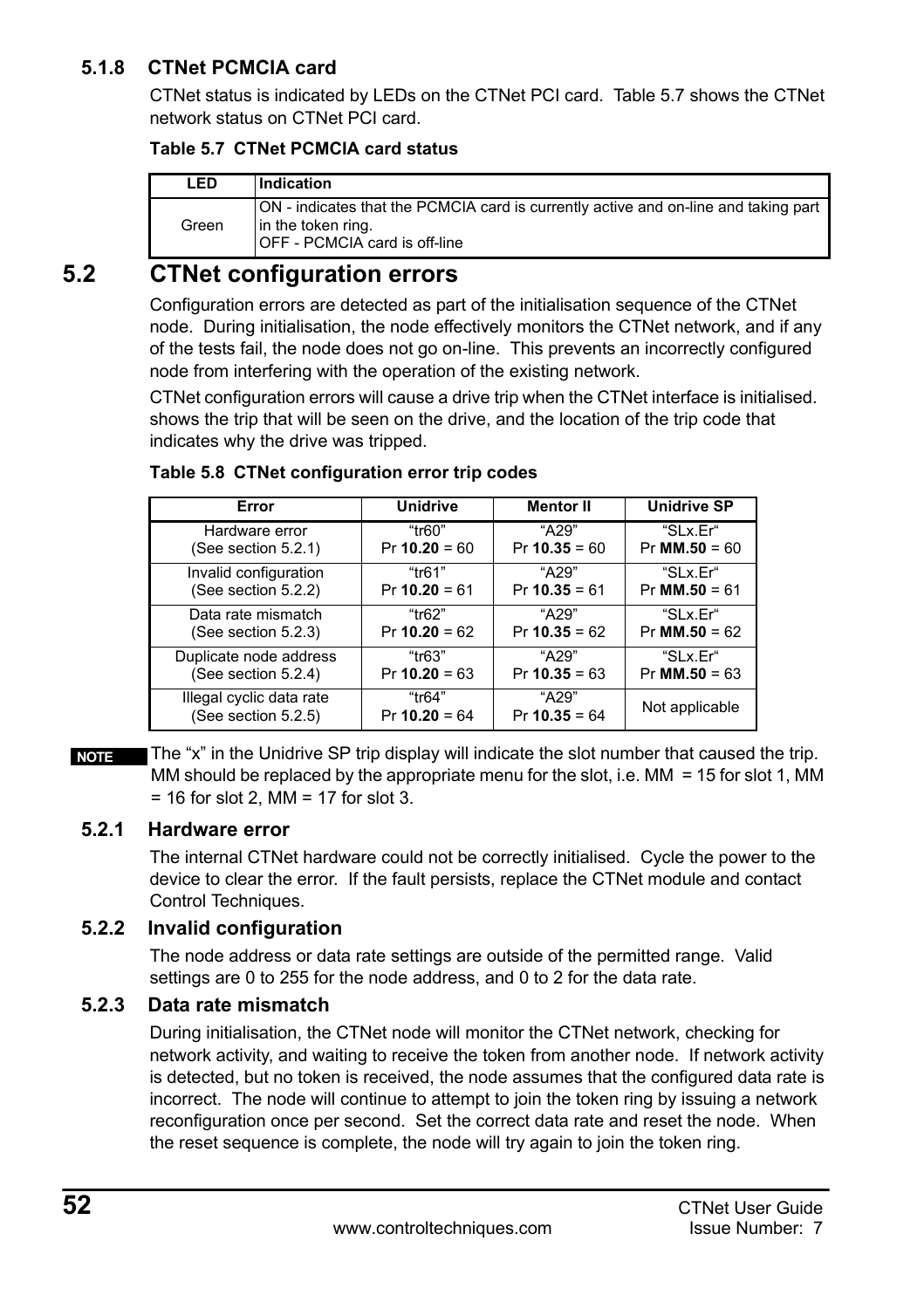### <span id="page-52-1"></span>**5.2.4 Duplicate node address**

During initialisation, the CTNet node will check to see if there is another node already on-line with the specified node address. If not, it will force a network reconfiguration and join the token ring. If another node with the same node address already exists on the token ring, the node will not join the network, preventing any chance of interfering with the existing node.

Set the correct node address, and reset the node. (See section 2 *[Getting Started](#page-35-2)* on [page 36.](#page-35-2)) When the reset sequence is complete, the node will try again to join the token ring.

### <span id="page-52-2"></span>**5.2.5 Illegal cyclic data rate**

The setting for the cyclic data rate is not valid. Check that the setting for the slow cyclic data rate has not exceeded the maximum for the type of node.

## <span id="page-52-0"></span>**5.3 CTNet advanced diagnostics**

A series of advanced diagnostic registers are available to the DPL program in Unidrive, Mentor II and Unidrive SP CTNet modules. This allows the diagnostic values to be transferred to DPL variables or drive parameters for viewing.

The **CTNETDIAGNOSTICS** function provides access to the CTNet diagnostic registers in the DPL program. (Function Block Library V1.4.0 must be installed to be used with Unidrive and Mentor II.) All diagnostic registers are returned as output arguments by this **CTNETDIAGNOSTICS**, and these values can be transferred to DPL variables or drive parameters.

```
(Messages%, Overruns%, LostMessages%, Retries%, Recons%, 
ExeNaks%, DupSyncs%, MyRecons%, NonCyclicMessages%, 
LostRoutingMessages%) = CTNETDIAGNOSTICS()
```
On Unidrive and Mentor II, each diagnostic register also has an alias that can be copied to a DPL variable, e.g. **Messages% = NOFMESSAGES NOTE**

> Once the diagnostics registers have been transferred to DPL variables, they can be copied to drive parameters to allow the values to be viewed on the drive display.

| <b>Diagnostic</b>                               | <b>CTNETDIAGNOSTICS</b><br>argument | Unidrive/Mentor II alias |
|-------------------------------------------------|-------------------------------------|--------------------------|
| <b>CTNet messages</b><br>(See section 5.3.1)    |                                     | <b>NOFMESSAGES</b>       |
| Cyclic data overruns<br>(See section 5.3.2)     | 2                                   | <b>NOFOVERRUNS</b>       |
| Lost message<br>(See section 5.3.3)             | 3                                   | <b>NOFLOSTMESSAGES</b>   |
| Message retries<br>(See section 5.3.4)          | 4                                   | <b>NOFRETRIES</b>        |
| Network reconfigurations<br>(See section 5.3.5) | 5                                   | <b>NOFRECONS</b>         |
| <b>Excessive NAKs</b><br>(See section 5.3.6)    | 6                                   | <b>NOFEXENAKS</b>        |
| Duplicate sync messages<br>(See section 5.3.7)  |                                     | <b>NOFDUPSYNCS</b>       |

#### **Table 5.9 CTNet advanced diagnostic registers**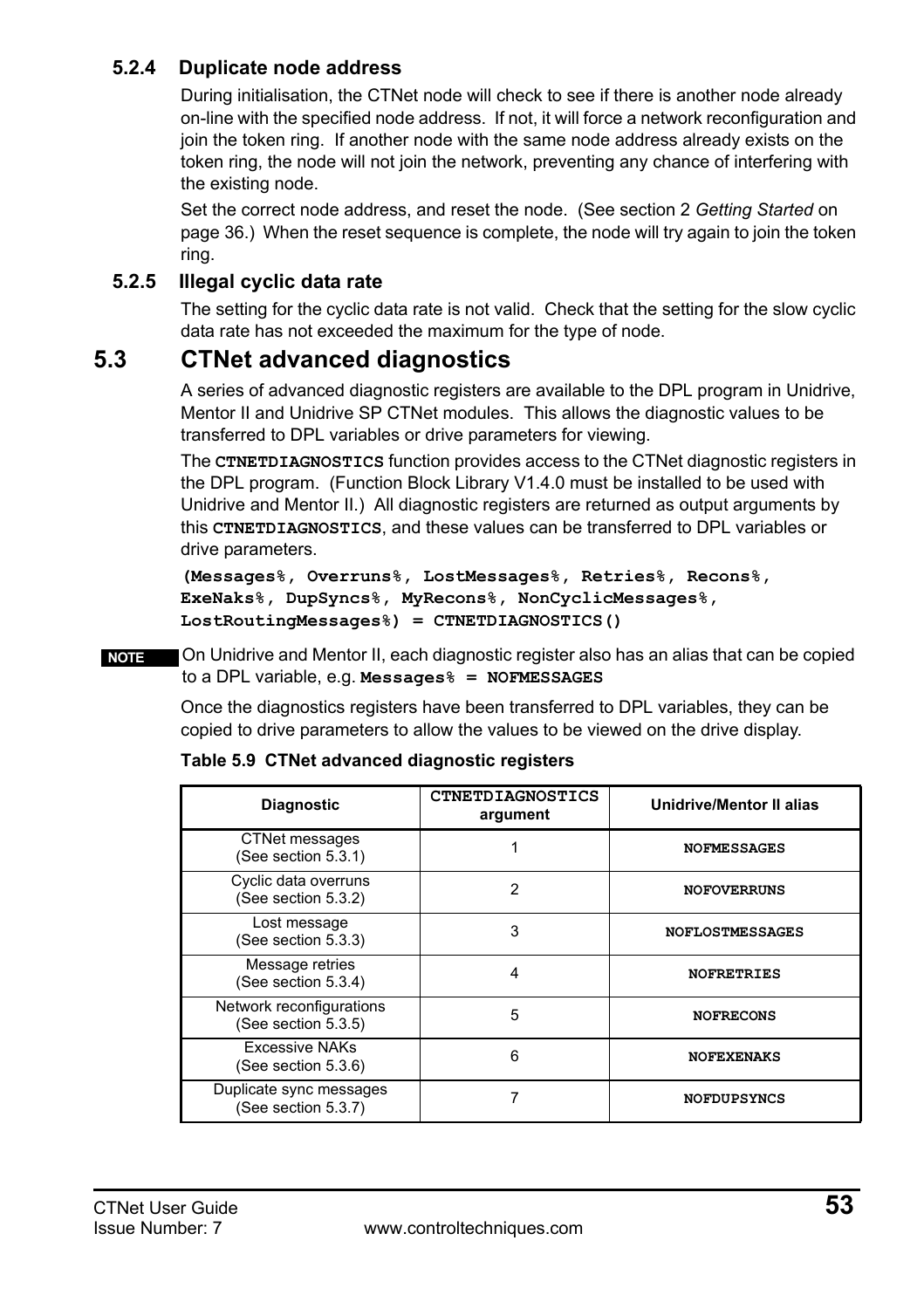#### **Table 5.9 CTNet advanced diagnostic registers**

| <b>Diagnostic</b>                                  | <b>CTNETDIAGNOSTICS</b><br>argument | <b>Unidrive/Mentor II alias</b>                                  |
|----------------------------------------------------|-------------------------------------|------------------------------------------------------------------|
| My network reconfigurations<br>(See section 5.3.8) | 8                                   | <b>NOFMYRECONS</b>                                               |
| CTNet non-cyclic messages<br>(See section 5.3.9)   | 9                                   | NOFNONCYCLICMESSAGES                                             |
| Lost routing messages<br>(See section 5.3.10)      | 10                                  | Not available. Will always return 0<br>on Unidrive and Mentor II |

During network initialisation, different nodes may be powered up at different times and take longer to go on-line. As the network status is constantly changing during this period, cyclic data overruns, lost messages and/or duplicate sync messages may be registered. However, a CTNet network running under steady conditions with all nodes continuously on-line should not see any change in the number of cyclic data overruns, lost messages or duplicate sync messages.

These diagnostic registers indicate the operational status of the high-level CTNet protocol. CTNet protocol errors do not actually prevent the a node from communicating on a network, and do not cause the network to fall over. However, a CTNet network may appear to be operating correctly, but there may circumstances where problems can appear that may not immediately be obvious.

#### <span id="page-53-0"></span>**5.3.1 CTNet messages**

| Argument |                       | Range              | 2147483647 to -2147483648 |
|----------|-----------------------|--------------------|---------------------------|
| Variable | Messages <sup>8</sup> | <b>Reset value</b> |                           |

**Messages%** is initialised to 0 after reset, and is incremented by 1 for every CTNet message transmitted or received. Each cyclic data message, cyclic sync message, transmitted broadcast non-cyclic write message and received non-cyclic broadcast message will be counted as 1 message. All other non-cyclic messages will be counted as 2 messages, as 1 transmit message and 1 receive message will be seen.

**Messages%** will roll-over from 2147483647 to -2147483647 if the node is not reset. This must be allowed for when using this value in a DPL program.

### <span id="page-53-1"></span>**5.3.2 Cyclic data overruns**

| Argument |                  | Range              | 0 to 65535 |
|----------|------------------|--------------------|------------|
| Variable | <b>Overruns%</b> | <b>Reset value</b> |            |

If a new fast cyclic sync message is received BEFORE the node has completed the transmission of its fast cyclic data links as triggered by previous fast sync message, this is known as a "cyclic data overrun". When this occurs, the node will ignore the new cyclic sync message, and finish transmitting the defined fast links. It will then wait for another fast cyclic sync message to arrive before starting to transmit the fast cyclic data links again. The result is that fast cyclic data will only be transmitted on every other fast sync message, so the update rate in the target node is effectively halved. The same applies to slow cyclic data.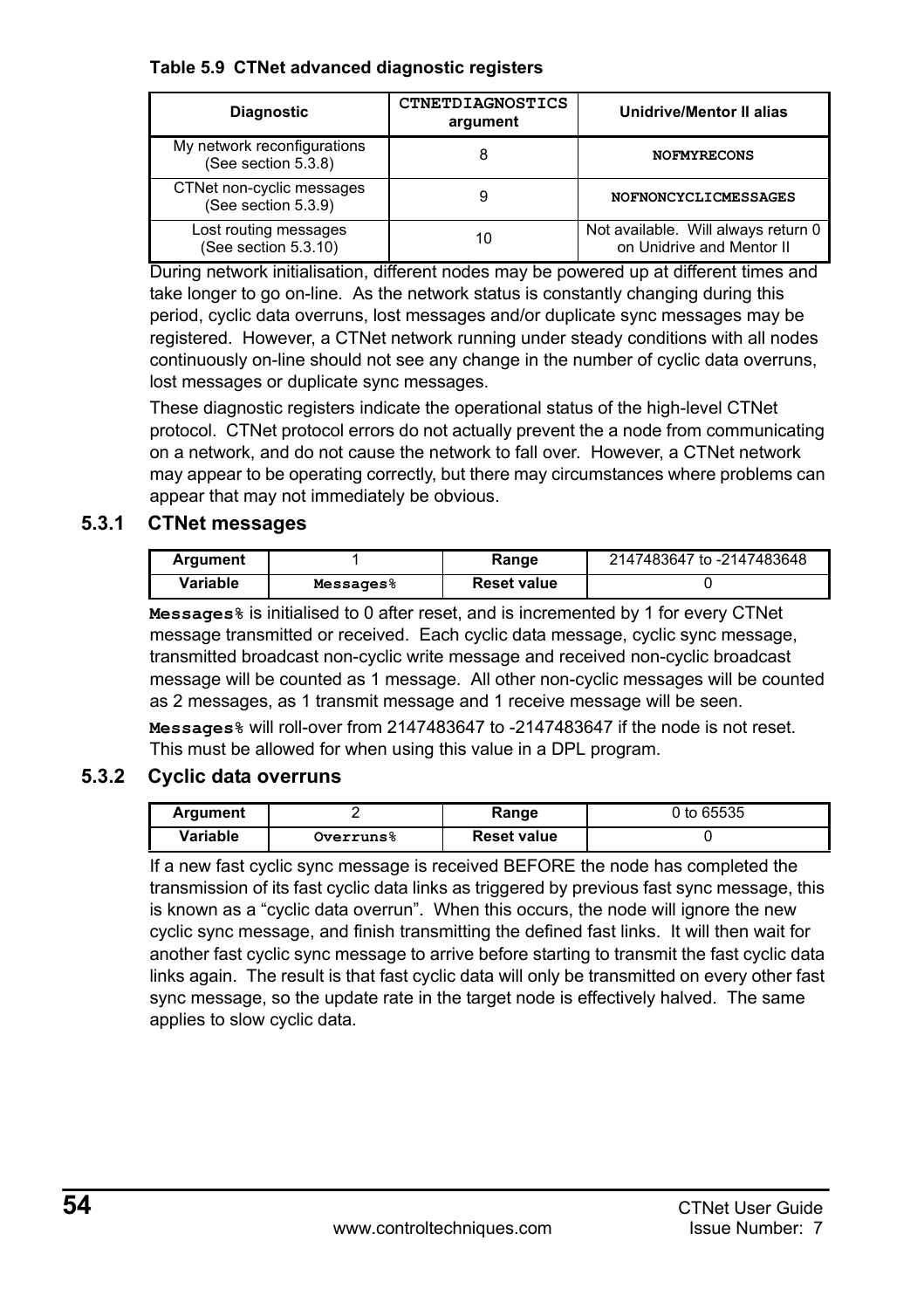**Overruns%** counts the number of occasions where a cyclic data overrun occurs. This value should not be seen to increase on a correctly configured CTNet system operating under steady network conditions. If cyclic overruns are occurring:

- 1. Increase the fast and/or slow cyclic data rate
- 2. Convert some fast cyclic data links to slow cyclic data links.
- If **AUTOSYNC** is installed in the DPL program, one cyclic data overrun may be detected when a new node with a lower node address than the current sync node joins the network. The new node will take over as the sync node, and may transmit a new sync message before the expected sync period is complete. Nodes that are still transmitting cyclic data will ignore the new sync message, indicate that a cyclic overrun has occurred, and complete their cyclic data transmissions. When the next sync message is received, cyclic data will continue as normal. **NOTE**

#### <span id="page-54-0"></span>**5.3.3 Lost messages**

| Argument | Range         |                    | 0 to 65535 |
|----------|---------------|--------------------|------------|
| Variable | LostMessages% | <b>Reset value</b> |            |

When non-cyclic request and response messages are received from remote nodes, they are transferred to the FIFO non-cyclic message buffer. The buffer is serviced every 8ms on Unidrive, Mentor II and Unidrive SP, and all messages held in the buffer at that time will be processed. The buffer can hold 6 messages.

If a new non-cyclic request or response message is received when the non-cyclic buffer is full, the message will be discarded, and **LostMessages%** will be incremented.

Indicates that messages are being received from the CTNet network faster than the node can process them. When the internal software buffer is full, messages will be lost.

#### <span id="page-54-1"></span>**5.3.4 Message retries**

| Argument |          | Range              | 0 to 65535 |
|----------|----------|--------------------|------------|
| Variable | Retries% | <b>Reset value</b> |            |

If a target node does not respond to the FBE message (See excessive NAKs, [section](#page-56-0)  [5.3.6\)](#page-56-0) or the PAC (data) message when a non-cyclic message is issued, the transmitting node will attempt to send the message 5 times before abandoning the message. Causes could be that the target node does not exist, or that the message received by the target node was corrupted and the CRC check failed, indicating problems with the network, e.g. noise of bad connections.

**Retries%** will be incremented every time a message transmission fails, so a count of 5 would be expected for every failed non-cyclic message.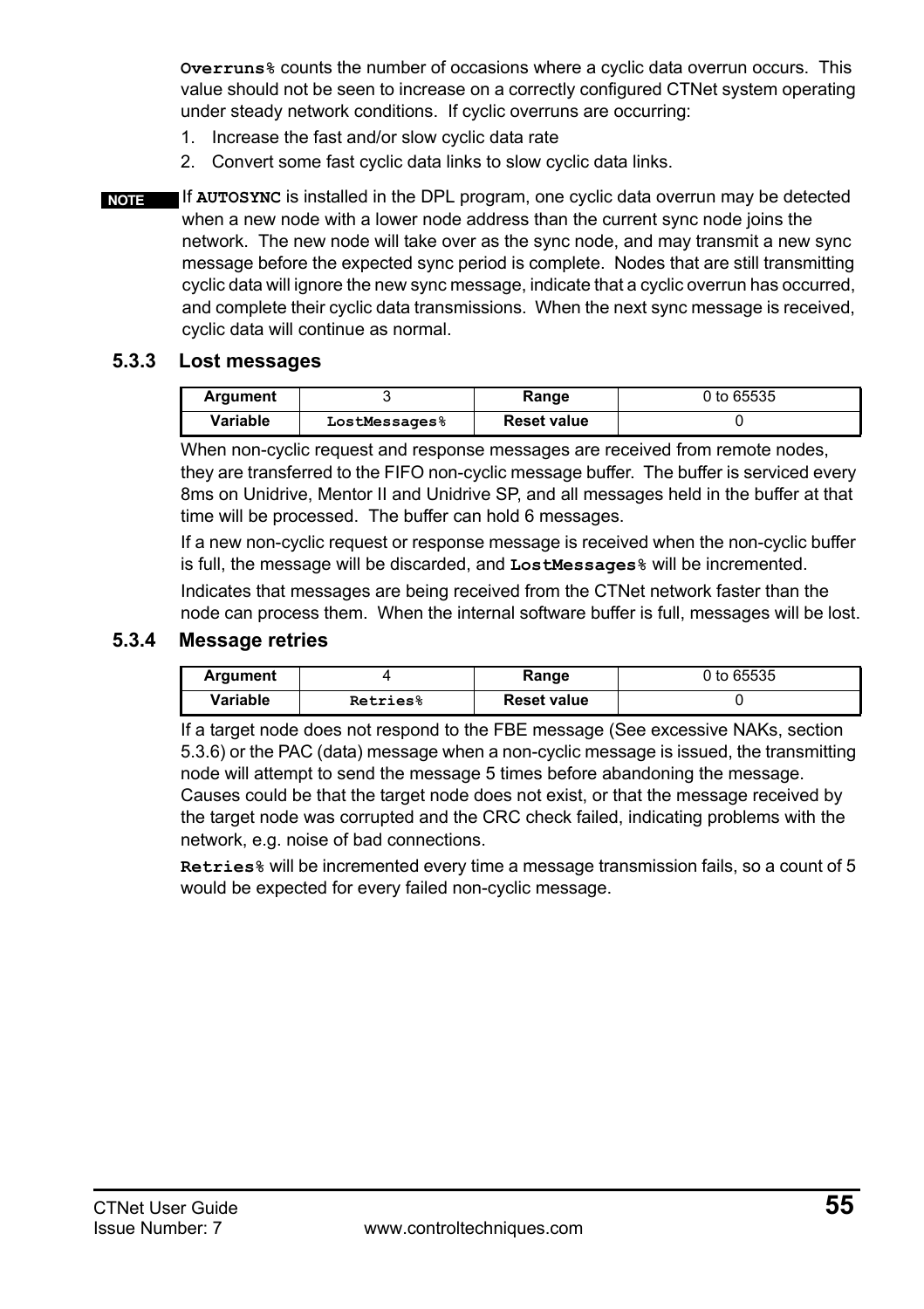### <span id="page-55-0"></span>**5.3.5 Network reconfigurations**

| Argument |         | Range              | 0 to 65535 |
|----------|---------|--------------------|------------|
| Variable | Recons% | <b>Reset value</b> |            |

A "network reconfiguration" is the process by which the nodes on CTNet network generate the token ring arbitration system. (See [section 5.3.8](#page-57-1) *My network [reconfigurations](#page-57-1)* on page 58.) No CTNet messages will be transmitted while a network reconfiguration is in progress, but data transfer will automatically restart when the process is complete.

A network reconfiguration sequence consists of 3 phases:

1. Reconfiguration burst

When a network reconfiguration condition arises in a node, it will transmit the reconfiguration burst onto the network. The idea is to totally corrupt any messages that are present on the network and destroy the token ring. The reconfiguration burst consists of 8 pulses and 1 space, repeated 765 times. This is longer than the longest possible valid message frame, and guarantees that the token ring will be destroyed.

2. Timeout phase

When the Activity Timeout time  $(T_{AC})$  has elapsed with no network activity detected, each node will start a pre-defined time-out sequence based on it's node address. The node with the highest address will time out first, and will start transmitting by sending an Invitation To Transmit (ITT or "token") message to itself.

3. Reconfiguration phase

After sending a token to itself, the node will transmit a token to the next higher node address, and wait  $(T_{TPFAll})$  for a response. (When node address 255 is reached, the node will start again at 1.) If no response is detected, the transmitting node will transmit a token to the next highest node address, and so on until a response is seen. The node that responds will now take over and transmit a token to successive higher node addresses until it in turn gets a response, and so on until the token returns to the highest node address.

At this point, every node on the network will know the next highest node address to its own address, token-passing will automatically start, and CTNet messages can be transmitted. The reconfiguration time for a network can be calculated using the following

equation:

 $T_{NR}$  =  $T_{RB}$  +  $T_{AC}$  + ( $T_{RTO}$  × (255 -  $N_{Max}$ )) + ( $T_{TPOK}$  ×  $N_{Total}$ ) + ( $T_{TPFAIL}$  × (255 -  $N_{Total}$ ))

where:

| $T_{NR}$            | = network reconfiguration time.                                          |
|---------------------|--------------------------------------------------------------------------|
| $T_{RR}$            | = reconfiguration burst transmission time.                               |
| $T_{AC}$            | = network idle time before reconfiguration time-out sequence will begin. |
| $T_{\text{RTO}}$    | = reconfiguration timeout delay.                                         |
| T <sub>TPOK</sub>   | = time taken for a successful token pass.                                |
| T <sub>TPFAIL</sub> | = time taken for an unsuccessful token pass.                             |
| $N_{\text{Total}}$  | = total number of nodes on the network.                                  |
| $N_{\text{Max}}$    | = highest node address.                                                  |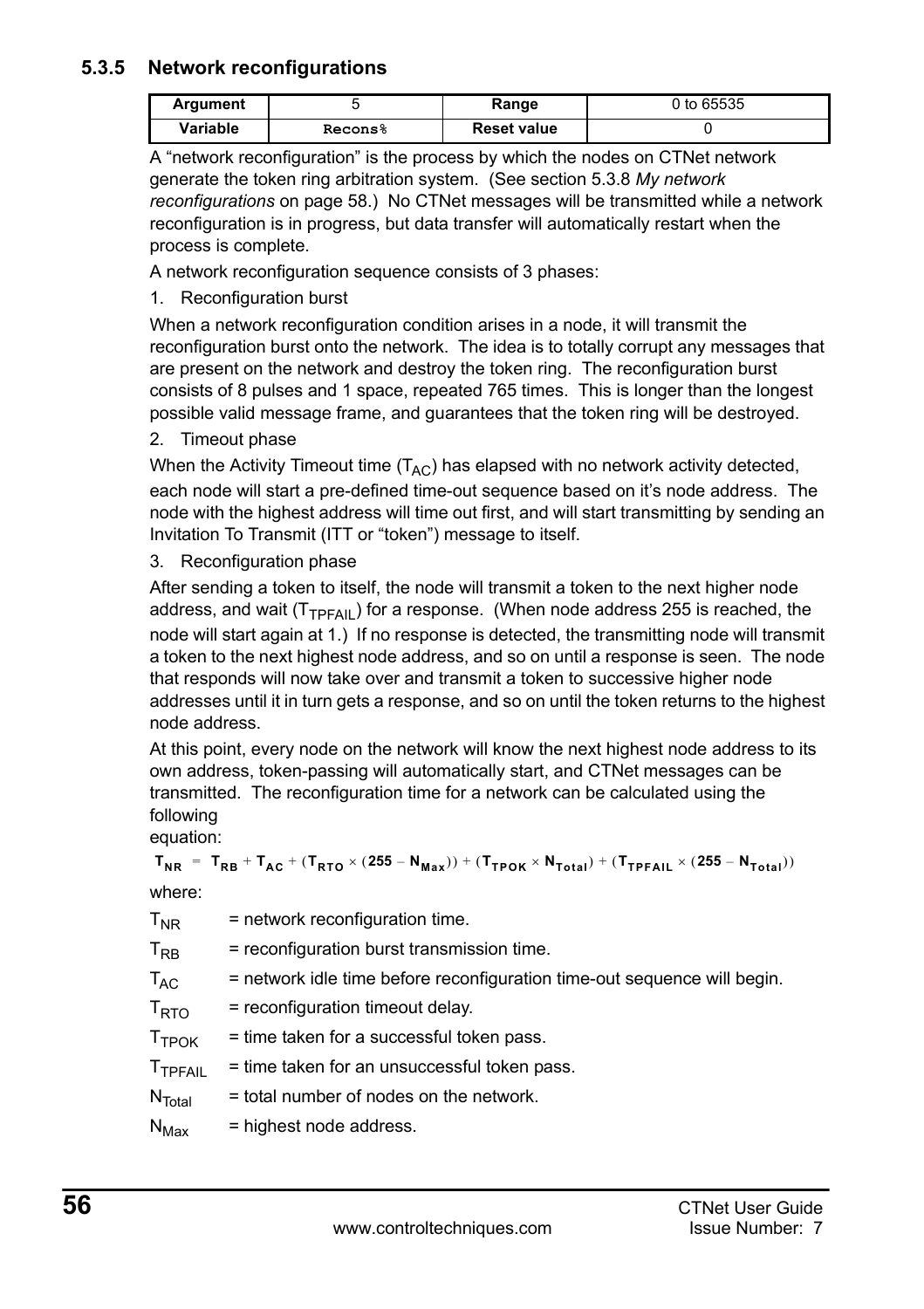All timings are shown in microseconds in [Table 5.10](#page-56-1).

### <span id="page-56-1"></span>**Table 5.10 Network timings**

| Variable                    | 5.0 Mbit/s | 2.5 Mbit/s | 1.25 Mbit/s |
|-----------------------------|------------|------------|-------------|
| T <sub>RB</sub>             | 1377       | 2754       | 5508        |
| $\mathsf{T}_{\mathsf{AC}}$  | 41.2       | 82.4       | 164.8       |
| $\mathsf{T}_{\mathsf{RTO}}$ | 73         | 146        | 292         |
| Т <sub>ТРОК</sub>           | 14.1       | 28.2       | 56.4        |
| I TPFAIL                    | 46.6       | 93.2       | 186.4       |

**Recons%** is incremented by 1 every time a network reconfiguration is detected, and the network status parameter will indicate -1 for 1 second.

Network reconfigurations are the most common symptom of a network with major wiring or configuration problems, and identifying the cause of the problem requires a careful and methodical approach, as detailed in section 5.4 *[Solving network reconfiguration](#page-58-0)  problems* [on page 59](#page-58-0). However, network reconfigurations can also be perfectly legitimate events, caused by user code in a CTNet node. See [section 5.3.8](#page-57-1) *My network [reconfigurations](#page-57-1)* on page 58 for further details.

### <span id="page-56-0"></span>**5.3.6 Excessive NAKs**

| Argument | Range         |                    | 0 to 65535 |
|----------|---------------|--------------------|------------|
| Variable | LostMessages% | <b>Reset value</b> |            |

When a node wishes to transmit a message (cyclic, non-cyclic request or non-cyclic response) to a remote node, it sends the free buffer enquiry (FBE) message to the remote node. If the remote node has an internal buffer available to receive the message, it will respond with the acknowledge (ACK) message. The transmitting node will transmit the data packet (PAC) message, and if the remote node receives the PAC message successfully, it will respond again with the ACK message. This concludes a successful message transmission, and the transmitting node will pass the token to the next node in the token ring.

If the remote node responds with a negative acknowledge (NAK) message (instead of the ACK message) to an FBE message, the transmitting node will abandon attempts to transmit the message, and will pass the token to the next node address on the network. It will attempt to re-send the same message the next time it receives the token.

If a NAK message is received after 4 attempts to send the message, the node will abandon attempts to send the message, and will increment the **ExeNaks%** register.

Excessive NAK errors occur when the internal hardware buffers are both full. These buffers are serviced by an interrupt routine, so messages must be arriving faster than the processor can transfer them out of the hardware buffers. This condition will only be seen when a target node is being swamped with broadcast messages, or on a network operating at 5.0 Mbit/s where multiple nodes are transmitting to a single node. To prevent excessive NAK errors:

- 1. Run the network at a slower data rate.
- 2. Re-design data transfer requirements to reduce the load on the target node.

If a node is being overloaded with non-cyclic messages on a network running at 2.5Mbit/ s or 1.25Mbit/s, lost non-cyclic messages will be recorded as lost messages. (See section 5.3.3 *[Lost messages](#page-54-0)* on page 55.)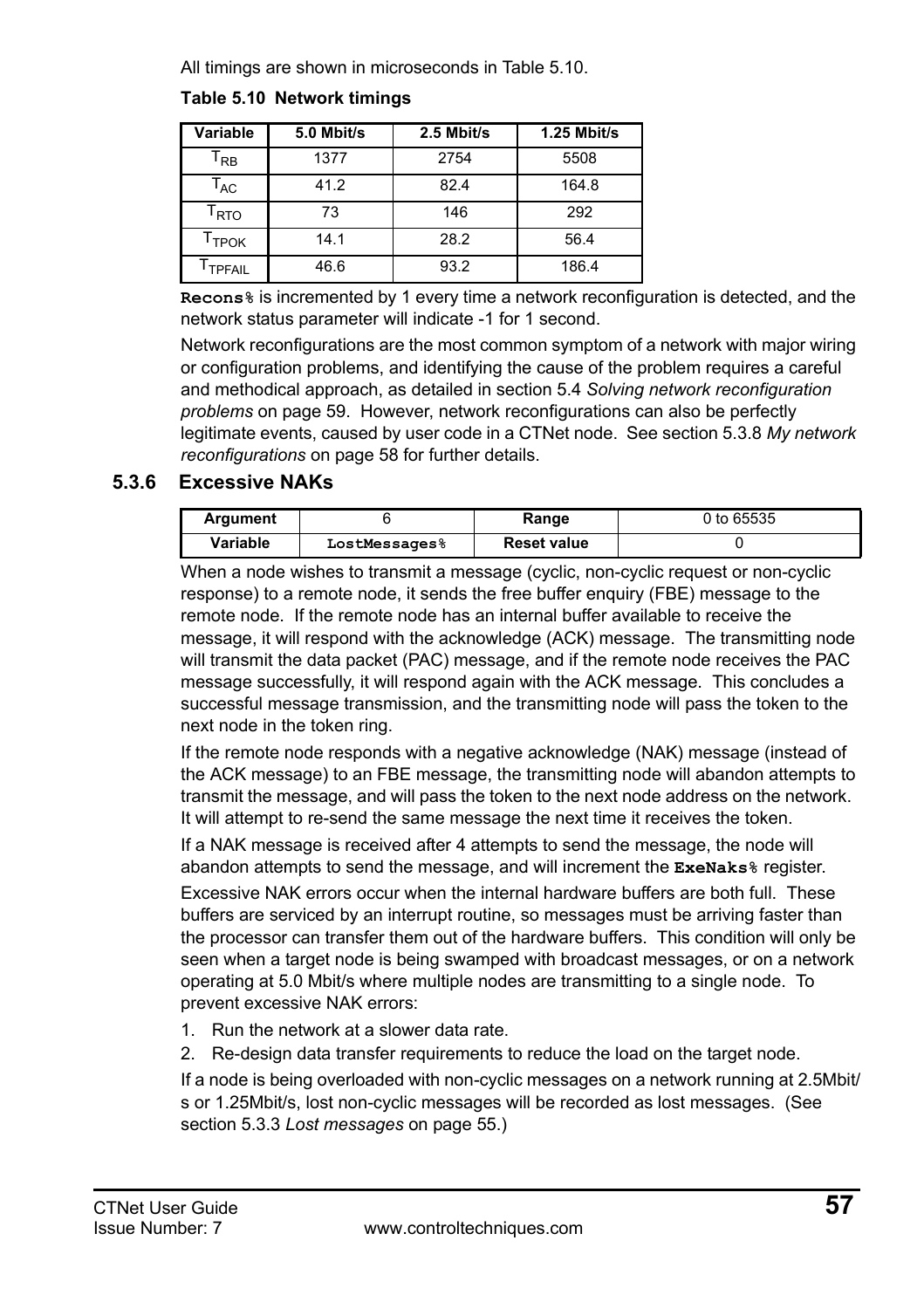### <span id="page-57-0"></span>**5.3.7 Duplicate sync messages**

| Argument |                       | Range              | 0 to 65535 |
|----------|-----------------------|--------------------|------------|
| Variable | DupSyncs <sup>8</sup> | <b>Reset value</b> |            |

Cyclic data on a CTNet network should be controlled by a single node on the network. If two or more nodes are configured to generate the sync message, each sync node will detect that another node is generating a sync message, and will increment the **DupSyncs%** register.

Only 1 node should be configured to generate the sync message. If duplicate sync messages are continuously detected, ensure that another node is not configured to generate the cyclic sync message, and that a DPL program in another node is not trying to enabled the sync message using the **SETCTNSYNC** function block.

If **AUTOSYNC** is installed in the DPL program, one duplicate sync message may be detected when a new node (node A) with a lower node address than the current sync node (node B) joins the network. Node A will take over as the sync node, and node B will detect the new sync message and register a duplicate sync message. By the time node A transmits another sync message, node B will have disabled sync message generation, no more duplicate sync messages will be registered. **NOTE**

#### <span id="page-57-1"></span>**5.3.8 My network reconfigurations**

| Argument |                       | Range              | 0 to 65535 |
|----------|-----------------------|--------------------|------------|
| Variable | MvRecons <sup>8</sup> | <b>Reset value</b> |            |

Network reconfigurations are a crucial part of CTNet operation, and may occasionally be seen on a perfectly stable network. It is important to ensure that they are not being caused by user DPL code in Unidrive, Mentor II or Unidrive SP, or by user code in a PC application program.

There are 3 conditions under which a network reconfiguration will always be seen and can be accounted for.

- 1. New node joining the network at power up.
- 2. PC node going on-line.
- 3. Node re-joining the network after a reset sequence.

It is also possible that a network reconfiguration will occur when a node goes off-line. If the node is in possession of the token when it goes off-line, the token ring is interrupted, and a network reconfiguration will occur to re-establish the token ring. If a node goes off-line when it does not have the token, a network reconfiguration will not occur.

**MyRecons%** is incremented when the node forces a network reconfiguration, allowing the source of the network reconfiguration to be identified. See also [section](#page-55-0)  5.3.5 *[Network reconfigurations](#page-55-0)* on page 56 and section 5.4 *[Solving network](#page-58-0)  [reconfiguration problems](#page-58-0)* on page 59.

#### <span id="page-57-2"></span>**5.3.9 CTNet non cyclic messages**

| Argument |                    | Range              | 0 to 65535 |
|----------|--------------------|--------------------|------------|
| Variable | NonCyclicMessages% | <b>Reset Value</b> |            |

**NonCyclicMessages%** is initialised to 0 after reset, and is incremented by 1 for every CTNet non-cyclic message processed.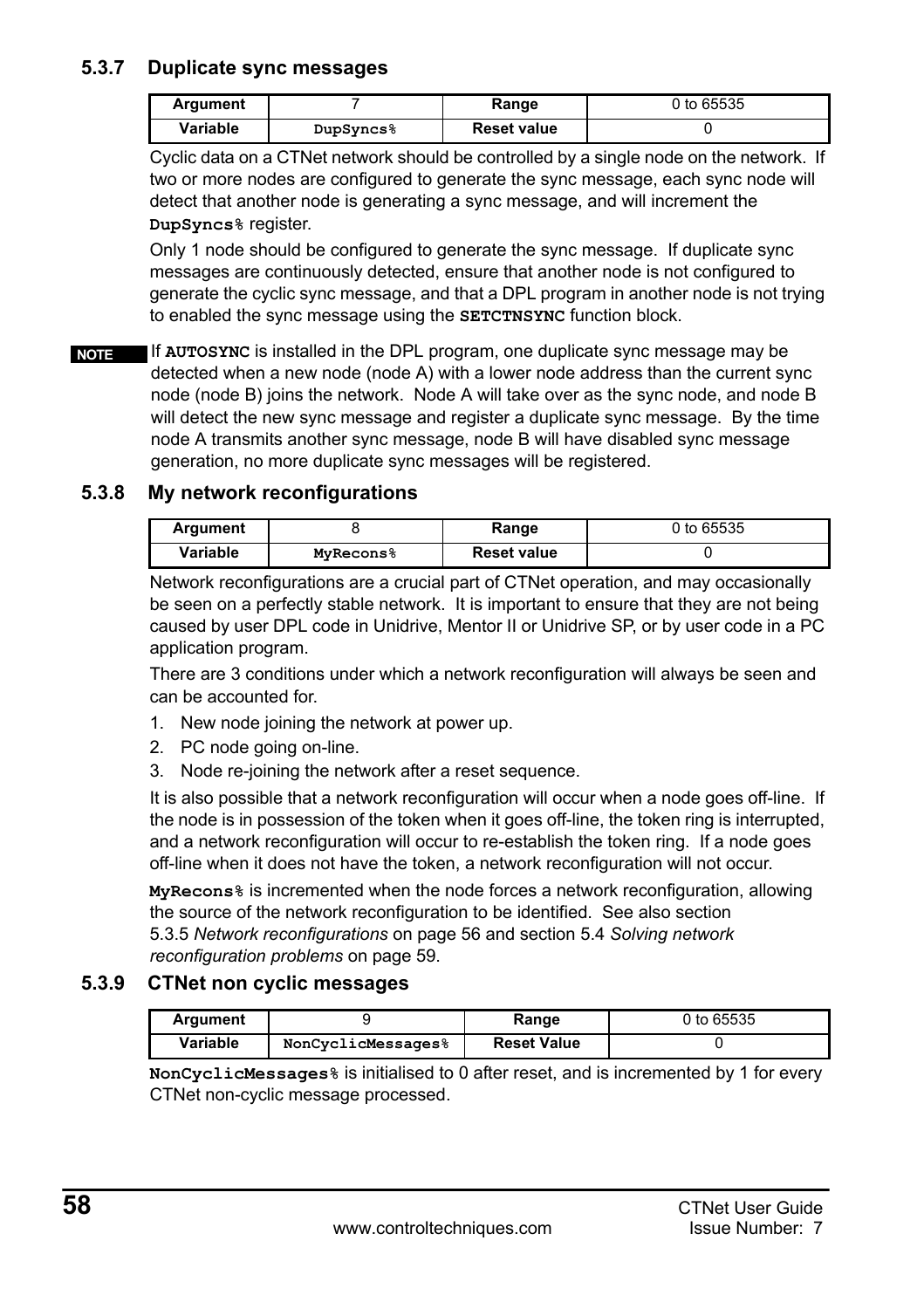### <span id="page-58-1"></span>**5.3.10 Lost routing messages (Unidrive SP Only)**

| Argument |                      | Range              | 0 to 65535 |
|----------|----------------------|--------------------|------------|
| Variable | LostRoutingMessages% | <b>Reset Value</b> |            |

The Unidrive SP was unable to route a CT-RTU message from the Unidrive SP RS485 port to the specified network. Either the SM-Applications is not connected to the CTNet network, or the hardware transmit buffers are full.

**LostRoutingMessages%** will be incremented every time a message transmission fails, so a count of 5 would be expected for every failed non-cyclic message.

## <span id="page-58-0"></span>**5.4 Solving network reconfiguration problems**

The symptom generally seen on a CTNet network with problems is that network reconfigurations are taking place, either spuriously or continuously. This is indicated by a value of -1 in the status parameters on Unidrive, Mentor II and Unidrive SP, the red BUS ERR LED on a CTNet I/O Coupler, and the amber RECON LED on a CTNet Hub. The situation can be made more confusing by the fact that correct data transfer may also be taking place, despite the presence of network reconfigurations.

Status parameters on Unidrive, Unidrive SP and Mentor II, the BUS ERR LED on CTNet I/O Couplers and RECON LED on CTNet Hubs are only updated once per second. However, a network reconfiguration will take a maximum of 120ms (see [section](#page-55-0)  5.3.5 *[Network reconfigurations](#page-55-0)* on page 56) even at the slowest data rate, so data transfer may be successful for the remainder of each 1 second interval.

If the network reconfigurations cannot be accounted for as "genuine" (see [section](#page-57-1)  5.3.8 *[My network reconfigurations](#page-57-1)* on page 58) network reconfigurations, check the configuration of each device:

- 1. Ensure that all nodes on the network have a unique node address.
- 2. Ensure that all nodes on the network (including hubs) have been configured to run at the correct data rate.
- 3. All nodes must be either be reset or have their power cycled to make changes in configuration will take effect. (PC nodes must be taken off-line, and will adopt the new settings when they next go on-line.)

Any node on a CTNet network can force a network reconfiguration, and every node on the network can detect that a network reconfiguration sequence has occurred. Hence, while the presence of network reconfigurations is easy to detect, this does not actually give any direct indication as to where the problem is occurring on the network.

### **5.4.1 Physical network test**

To identify the segment containing the node that is initiating the network reconfigurations:

- 1. Disconnect all segments from hubs and repeaters. This makes each segment into a separate network with its own token ring system, and allows the integrity of each segment to be checked.
- 2. Remove all data from the network by disabling cyclic data and all DPL programs. All PC and CTNet HMI nodes should be taken off-line. In this condition, the status parameters on Unidrive, Mentor II and Unidrive SP should all indicate 0, and the BUS ERR and COM RUN LEDs on the CTNet I/O Coupler should be off.

If network reconfigurations are still occurring on a segment, there is likely to be a problem with the physical wiring on the segment.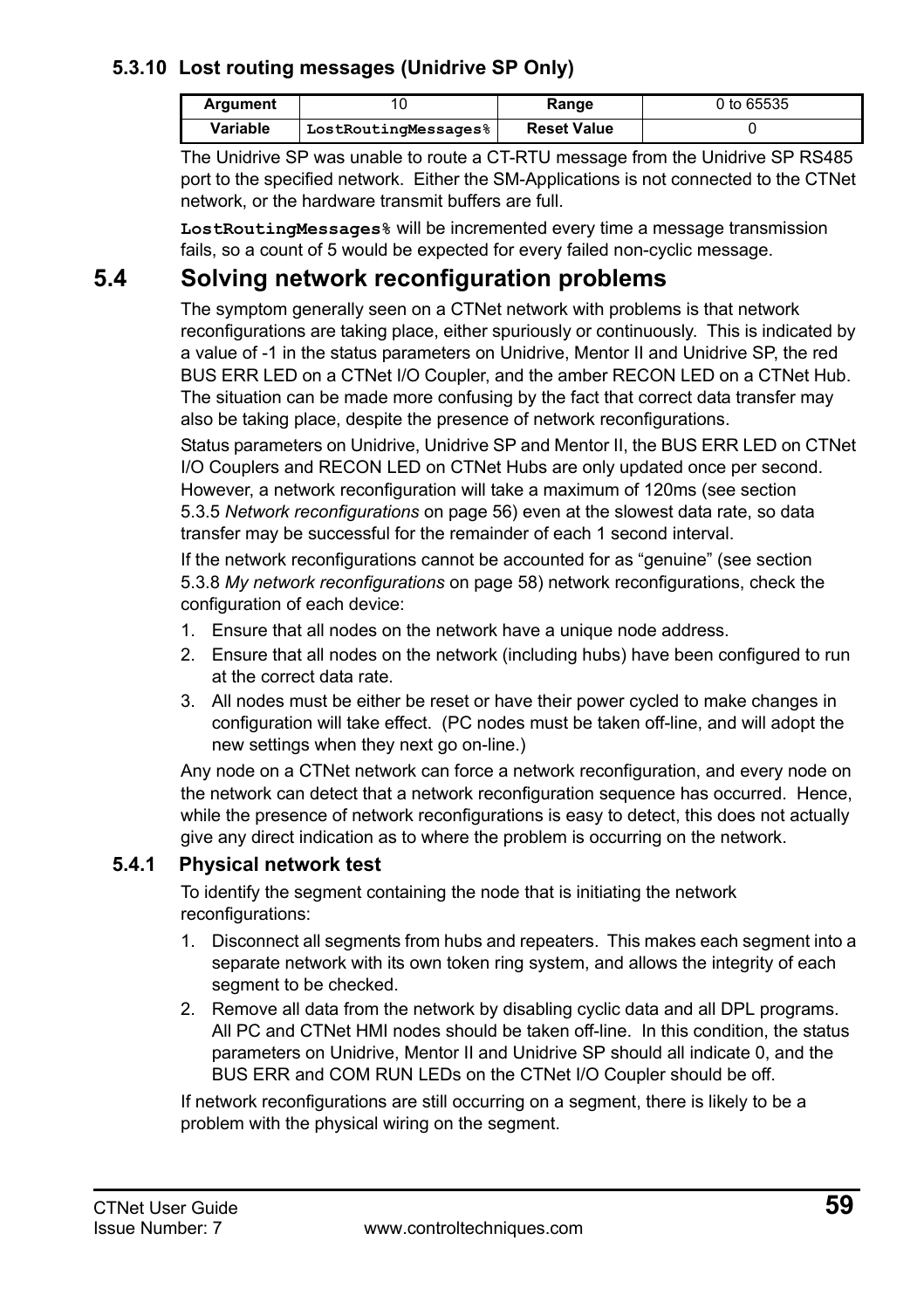- 3. Disconnect every node from the segment and measure the resistance between the A and B lines. The resistance should be approximately  $41\Omega$ , although this will be slightly higher for longer cable runs due to cable resistance.
- Each node must be wired as specified in section 1.4 *[CTNet wiring practices](#page-13-1)* on page 14, otherwise disconnecting the nodes will break the cable continuity, and this test will not be valid. **NOTE**
	- 4. If the resistance measured is in the region of  $82\Omega$ , this indicates that a termination resistor is missing or faulty, or there is a faulty connection on the segment that is breaking cable continuity. In effect, the node will see an unterminated portion of network, and signal reflections may interfere with and corrupt genuine data signals.
	- 5. If the data lines are open circuit, the segment is effectively unterminated. Check that termination resistors are fitted, fitted correctly, and are the correct value. If necessary, disconnect and measure the termination resistors to ensure that they actually have the resistance value that they are supposed to have.
	- 6. If the resistance measured is less than 40 ohms but not short circuit, this indicates that there is an additional termination resistor fitted somewhere on the segment. Check that internal termination resistors on CTNet Hubs, Repeaters and PC cards are disabled if external resistors are being used, and remove any external resistors if the internal resistors are enabled.
- It is recommended NOT to use the internal termination resistor on PCMCIA cards, as the segment will be left unterminated when the PCMCIA card is disconnected. **NOTE**
	- 7. Reconnect 2 nodes and check that the segment operates OK.
	- 8. Add 1 node at a time until all nodes are re-connected. One network reconfiguration will be seen as each new node is added to the network.
	- 9. If network reconfigurations start to occur when a node is re-connected, this is a good indication that the newly connected node is causing the problems. Disconnect this node from the network again.
	- 10. Continue re-connecting other nodes to the segment. If no further network reconfigurations occur, the node responsible for the network reconfigurations has been identified.
	- 11. Re-connect all segments to repeaters. Again, if no network reconfigurations occur, the node responsible for the network reconfigurations has been identified.

For a system experiencing intermittent recons, it may be a bad connection in the system that is causing the problem. The highly scientific "waggle" test is a good way to try and find out where the problem may be. Simply move the CTNet cables next to each node in turn, and observe the status of the network. If network reconfigurations occur, check for following faults:

- 12. Bent pins on the CTNet plug on the device itself. This is an indication that the screw terminals on the CTNet connector have been over-tightened, and the internal contact mechanism has been damaged. Replace the CTNet connector, taking care not to over-tighten the screw terminal.
- 13. Broken data wires. Repeated plugging and unplugging of the CTNet cable can cause the data wires to break if they do not have adequeate strain relief. Bootlace ferrules should be fitted (see section 1.4 *[CTNet wiring practices](#page-13-1)* on page 14) to ensure that adequeate mechanical strength is provided. In particular, check for broken wire that may not be obvious, especially in systems where there may be some vibration.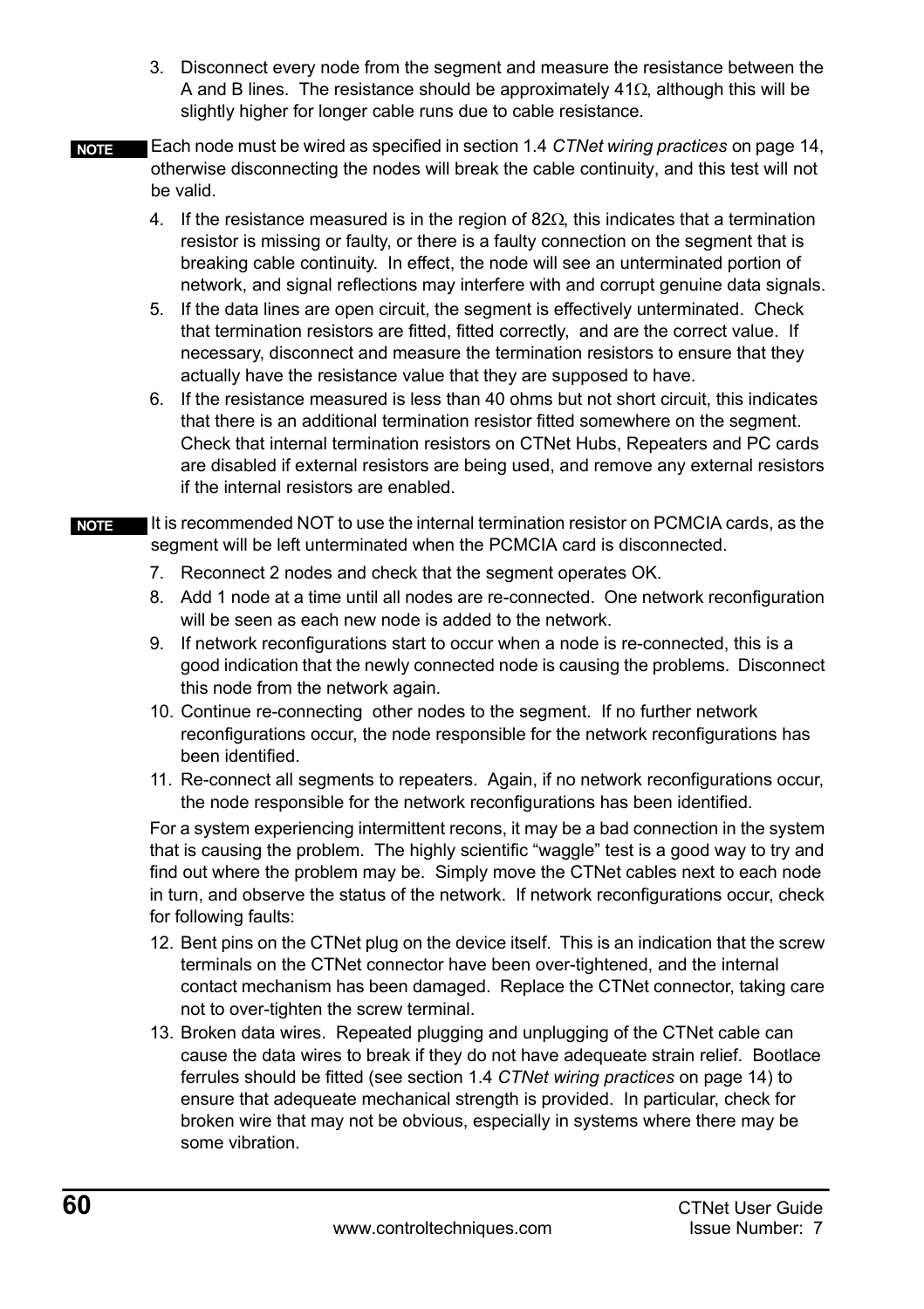## <span id="page-60-0"></span>**5.5 Viewing CTNet signals using an oscilloscope**

A dual-channel oscilloscope with MATH function can be used to check the signals on a CTNet segment. Connect CH1 to CTNet A and CH2 to CTNet B, with the earth clips of each probe connected to the screen of the CTNet cable. An external termination resistor provides a convenient place to get to the CTNet A and CTNet B lines without disturbing the network wiring. A typical waveform from a CTNet network running at 2.5 Mbit/s is shown in [Figure 5-1.](#page-60-1)

<span id="page-60-1"></span>



Each channel will show the signal voltage on each data line, relative to the screen. "Logic 1" is indicated by the presence of a 50%-50% mark-space ratio pulse, "logic 0" is indicated by a bit period of silence. (See [Figure 5-2.](#page-60-2)) Successive pulses are always of opposite polarity.

<span id="page-60-2"></span>

**Figure 5-2 Expanded view of CTNet A and CTNet B signals**

It is usual to see some noise on top of the signal pulses, and oscillations of a couple of volts are not uncommon, particularly if the drives are enabled. If the data signals are imprinted onto a 50Hz or 60Hz wave, this indicates that the screen is not properly earthed on the segment. (See section 1.8 *[CTNet shield connections](#page-30-2)* on page 31.)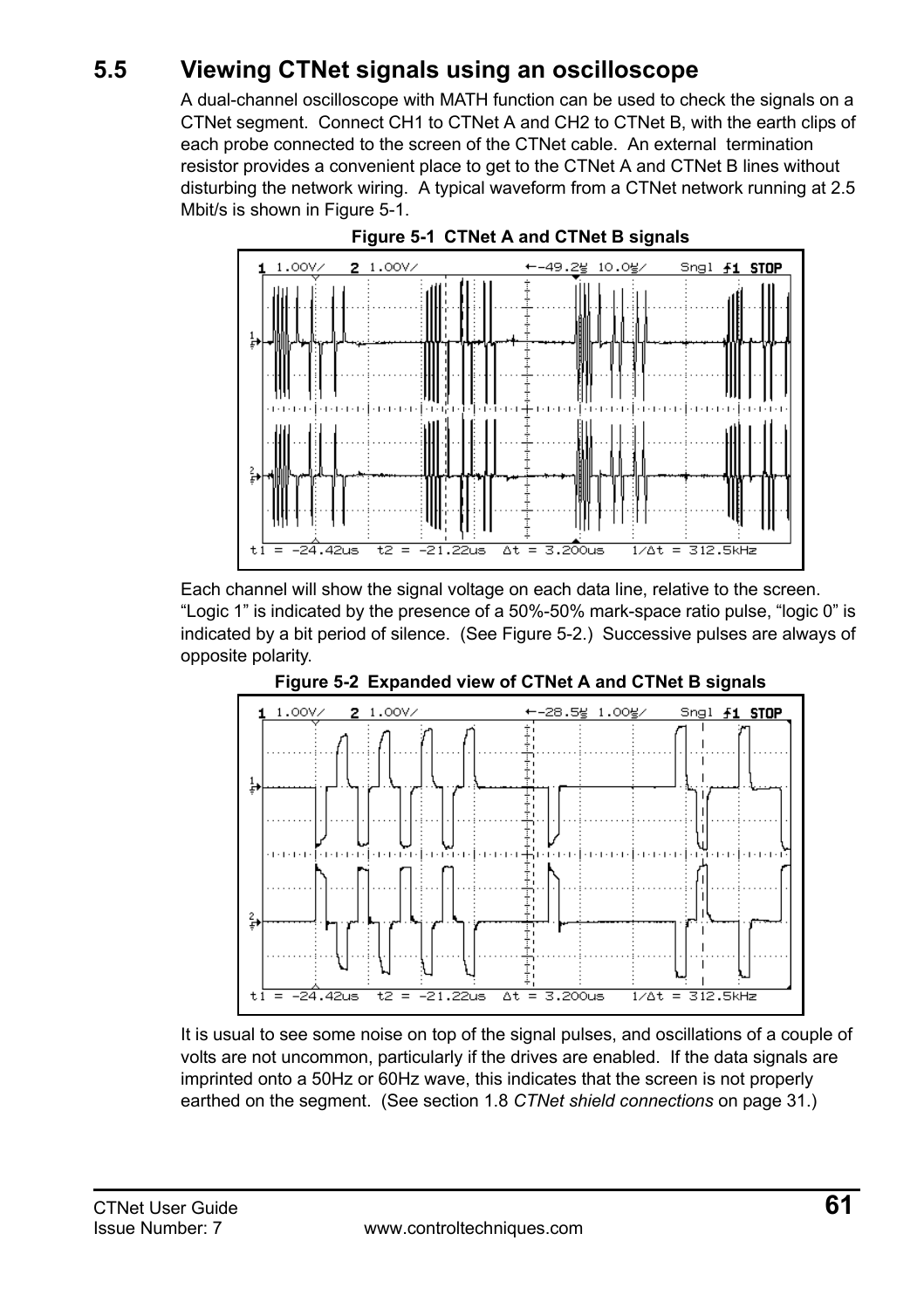The MATH function should be configured to display the difference signal, i.e. CH1 - CH2 or CH2 - CH1. This shows the true differential voltage of the CTNet pulses, and is the voltage seen by the CTNet receiver stage. (See [Figure 5-3](#page-61-0).)

<span id="page-61-0"></span>

**Figure 5-3 CTNet differential signal**

There should be no noise on this signal. If the signal is not "clean", this would indicate that there is a wiring error somewhere on the network. Logic 1 is represented by a single pulse that is high for half of a bit time, with pulses alternating between positive and negative differential voltages. Logic 0 is represented by a space, i.e. no pulse for a whole bit time. (See [Figure 5-4](#page-61-1).)

<span id="page-61-1"></span>

**Figure 5-4 Expanded view of CTNet differential signal**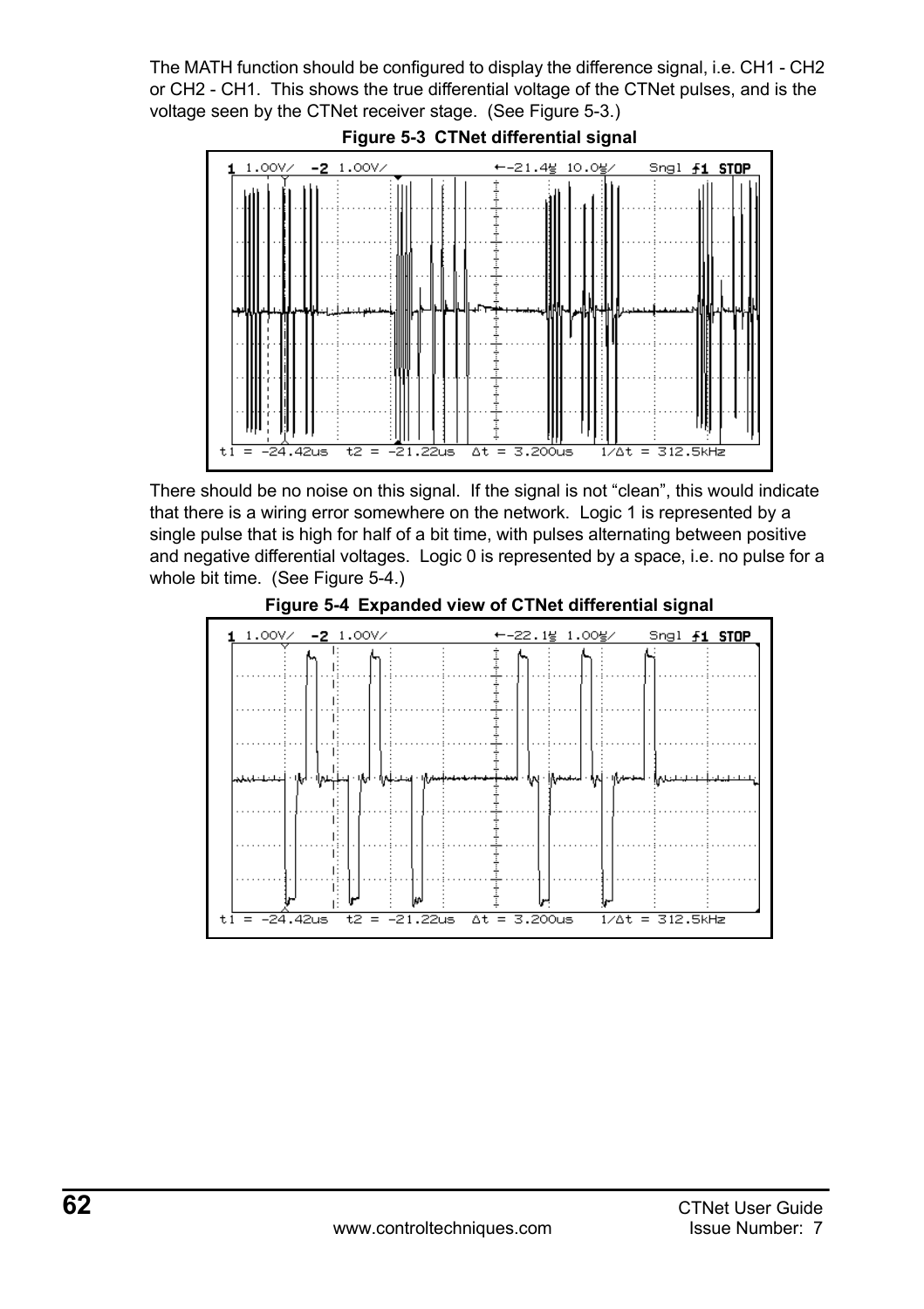## <span id="page-62-0"></span>**5.6 Overloading a node**

<span id="page-62-1"></span>CTNet cyclic data messages are handled in an interrupt routine in Unidrive and Mentor II, and have higher priority than DPL program tasks. Consequently, as more and more CTNet messages arrive, the amount of processor time available to run the DPL program tasks is reduced. Although the scheduling of time-base tasks in Unidrive and Mentor II (SPEED, ENCODER and CLOCK tasks) is not affected, the amount of code that can be executed in each task without causing task overrun errors is reduced.

The priority of CTNet message handling can be changed in the SM-Applications module to give higher priority to the **POS0** and **POS1** tasks. This will prevent task overrun errors when a node receives a large number of CTNet messages in a short time period. (See section 6.6 *[CTNet priority level on SM-Applications](#page-66-2)* on page 67.) **NOTE**

#### **5.6.1 Continuous overload**

Continuous overload occurs when one node is transmitting and receiving a large number of CTNet cyclic data messages. This is particularly common is a system where a CTNet node has been assigned to act as a central point of control for the system, and all other nodes transmit cyclic data to this central node. As the number of processed messages (both transmitted and received) increases, the processor resources available for is reduced. If resources get too low, operations such as the Position Controller may have to be switched to a slower timebase, resulting is a significant drop in system response times and overall performance.

Slowing down the rate of cyclic data transfer and re-structuring the cyclic data links will help to reduce the CTNet load on a node. A sensible value should be chosen for fast cyclic data, as there is little point in transmitting a data value every 2 ms if it is only being updated every 10ms in the source node.

Unidrive and Mentor II nodes are capable of processing 4 messages every millisecond, without a serious effect on available processor resources.

#### **5.6.2 Peak overload**

Peak overload is usually indicated by a Task Overrun error when there is plenty of processor resource available. It occurs when a node receives a burst of message in quick succession, and the messages arrive quicker than the node can process them.

When the CTNet sync message is transmitted, all nodes with cyclic data links configured will start to transmit their cyclic data when they next receive the token, resulting in the target node receiving a burst of data messages after every sync message. As the cyclic messages are processed, the DPL tasks are blocked, and if blocked for long enough, a DPL Task Overrun error can occur.

Slowing down the fast cyclic data rate has little effect on peak overload problems, as it simply means that the burst of messages comes less often. This may mean that a DPL Task Overrun error occurs every 2 days instead of every day, but the fact remains that spurious trips may interrupt the operation of a machine. Resetting the node will allow the system to re-start and maybe continue for another 2 days before occurring again, and the customer is unlikely to find this situation acceptable.

It is the network data rate that has the biggest effect on peak overload problems, as this affects the time taken to actually transmit a message. Peak overload is most likely to be seen in networks operating at 5.0Mbit/s, as CTNet messages can arrive faster than the node can process them. Broadcast messages also increase the possibility of peak overload problems, as they take less time to transmit than non-broadcast message.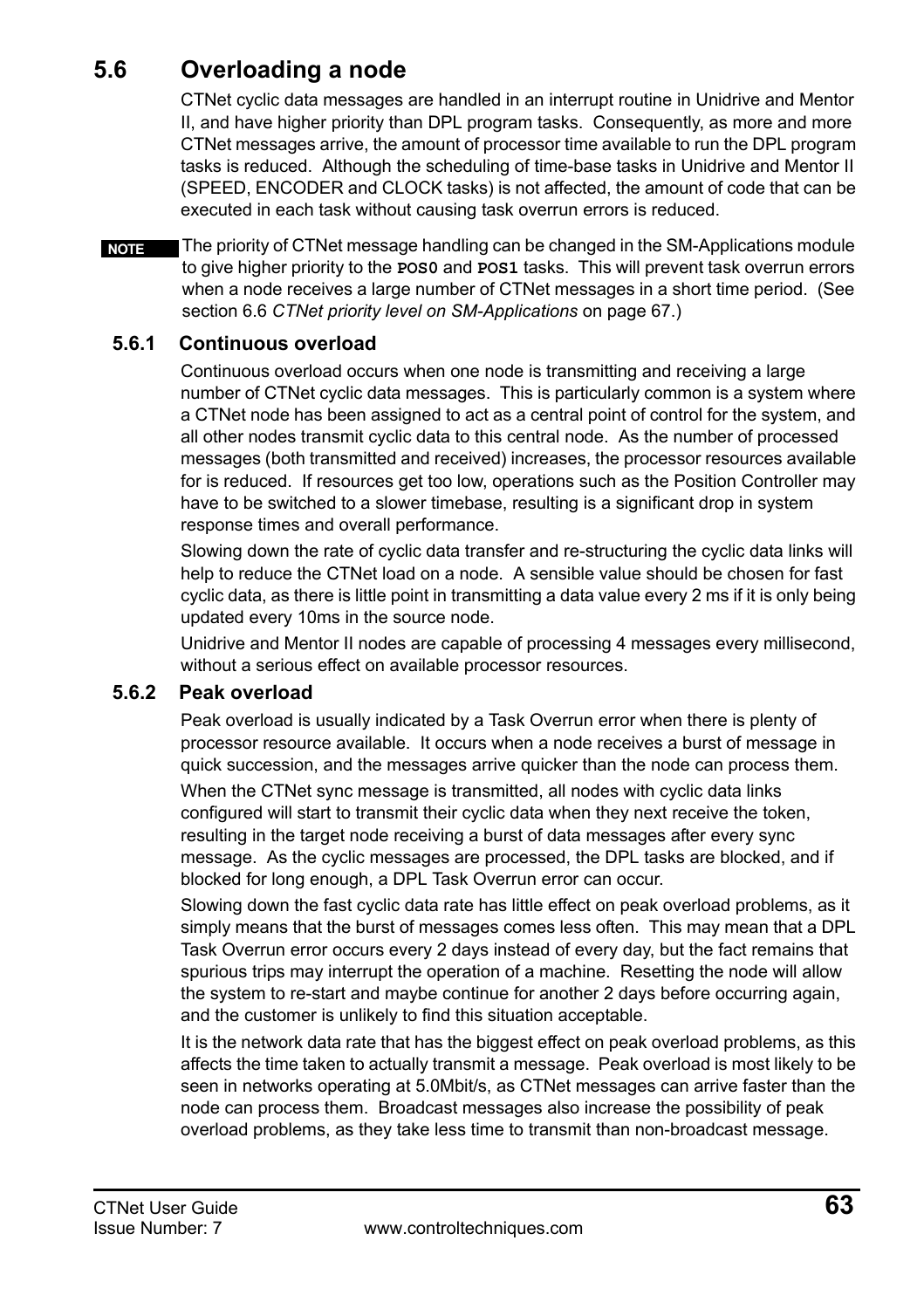A good example where overloading a node with messages can occur is when one node is assigned to monitor the network. All other nodes will continuously increment an internal counter, and use cyclic data to transmit the counter value to the "monitoring" node, to indicate that they are still operating on the network. On a large network, say 50 drives, this can mean that the monitoring node suddenly receives 50 messages in very quick succession, and is unable to process them quickly enough. The effect of the lost messages could indicate to the monitoring node that several drives are not functioning, when this is not actually the case, and all nodes are operating OK.

The correct way to implement a network monitoring node is to use the **CHECKNODE()** command in the **BACKGROUND** task, and use the monitoring node to interrogate each node in turn, and get the operational status of each node. Alternatively, use **ReadNet** to read a parameter from each node.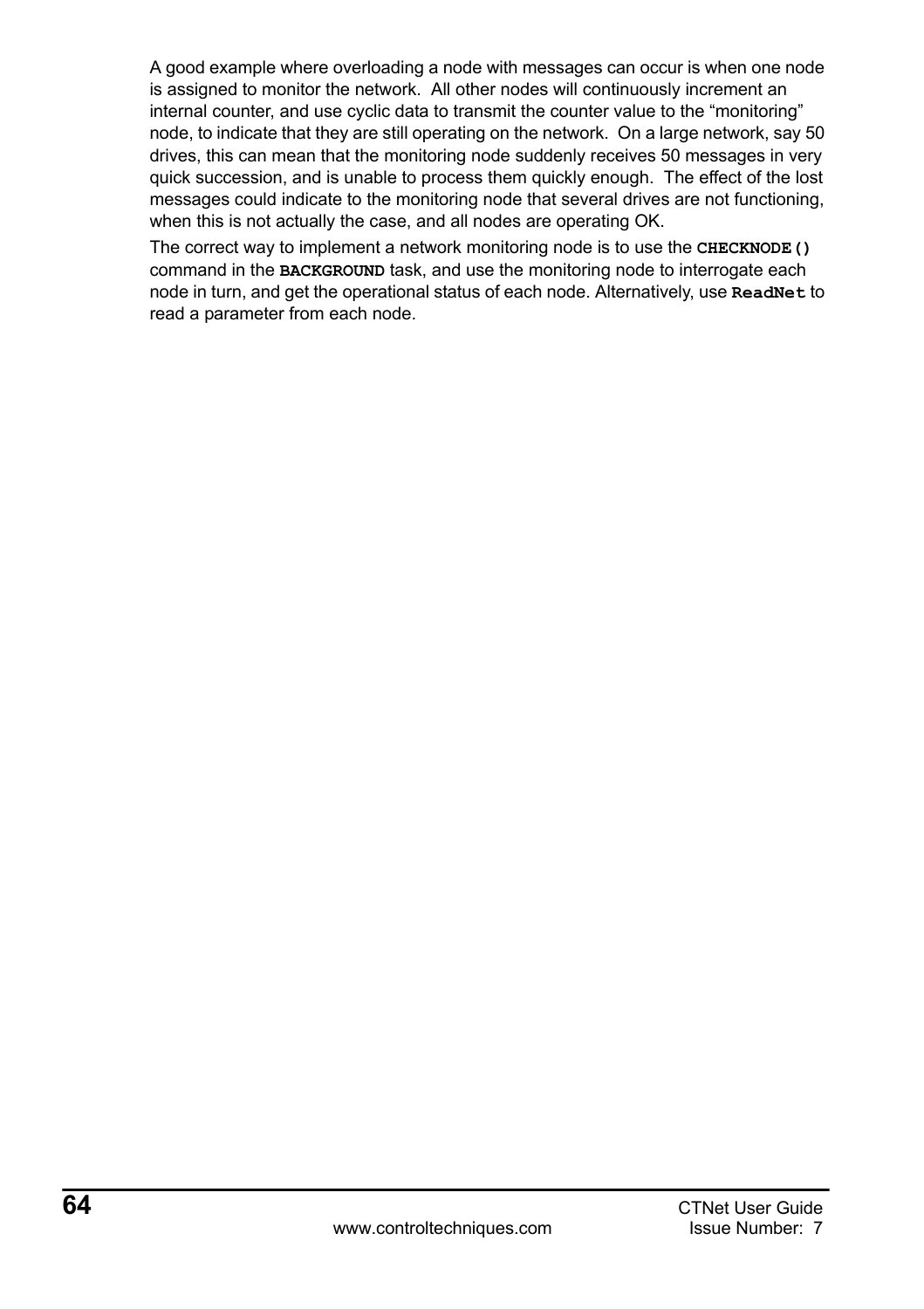# <span id="page-64-0"></span>**6 Advanced Features**

## <span id="page-64-1"></span>**6.1 Automatic sync node assignment**

<span id="page-64-4"></span>If the sync node is configured as described in [section 3.2](#page-42-2), cyclic data will be transferred while the sync node is powered up and on-line. However, if the sync node goes off-line for any reason, cyclic data will stop.

In systems where redundancy is required, the transmission of cyclic data must continue to be transmitted if any node (including the sync node) goes off line at any time, or does not join the network when the system is powered up. In either case, it is necessary for the active sync-capable nodes on the network detect that cyclic data is not being transferred, and for another sync-capable node to take over responsibility for generating the sync message.

The **AUTOSYNC** function block is provided in the Function Block Library in SYPT for exactly this purpose. Including **AUTOSYNC** in the DPL programs of all sync-capable nodes will guarantee that cyclic data will start at system power-up, and will continue to be transferred provided there is at least one sync-capable node active on the CTNet network.

**\_R79%**, **\_S79%** and 1 fast cyclic data link must be reserved for use with **AUTOSYNC**, and the Sync Rate configuration parameter (see section 3.2 *[Cyclic data rate](#page-42-2)* on page 43) must be set to 0. Full details about using **AUTOSYNC** in a DPL program and example DPL code are available in the SYPT Help Files.

## <span id="page-64-2"></span>**6.2 Editing cyclic data links**

<span id="page-64-5"></span>Existing cyclic data links can be modified on-the-fly from within the DPL program using the **EDITFASTLINK** and **EDITSLOWLINK** commands. Theses commands allow each cyclic data link one at a time. This feature is particularly useful in applications where:

- 1. Redundancy (using **AUTOSYNC**) is required so that the system will continue to operate if one or more nodes are missing from the network.
- 2. A production line where different grades or types of finished material require different sections of the production line to communicate with each other.**The** command works by completely redefining the set-up for the data link within the fast or slow cyclic data structure.

Full details and example DPL code for using **EDITFASTLINK** and **EDITSLOWLINK** are available in the SYPT Manual and SYPT Help Files.

## <span id="page-64-3"></span>**6.3 Enabling and disabling cyclic data links**

While cyclic data links cannot be created from within the DPL program, it possible to enable and disable a cyclic link, provided that is has already been defined in the node. This is done using the **EDITFASTLINK** and **EDITSLOWLINK** commands, with the **Regs%** argument set to 0 to disable the cyclic link. (See section 6.2 *[Editing cyclic data](#page-64-2)  links* [on page 65](#page-64-2).) The cyclic link can be re-enabled by calling **EDITFASTLINK** or **EDITSLOWLINK** again, with the **Regs%** argument set from 1 to 20. (**AUTOSYNC** uses this feature to enable and disable the cyclic link reserved for its use.)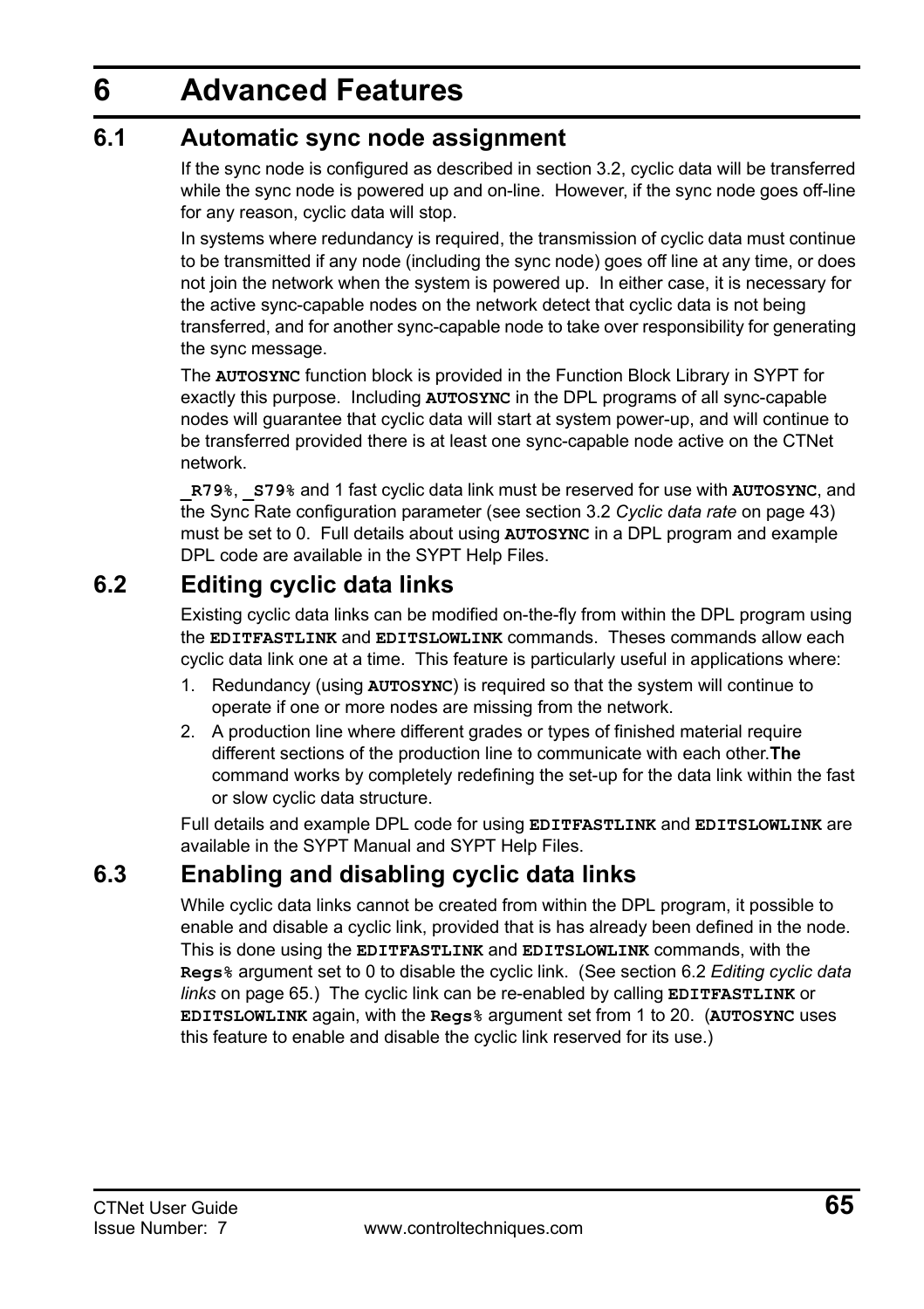Enabling and disabling cyclic data links can be particularly useful in a system where redundancy is required. Each node must have all the necessary links configured to allow it to operate in all required modes in the system, but cyclic links that are not used in a particular operating mode can be disabled to prevent them from being transmitted. This ensures more efficient utilisation of the available CTNet bandwidth.

It is not possible to edit the cyclic data link configuration in a CTNet I/O Module from the DPL program in another node on the CTNet network. **NOTE**

## <span id="page-65-0"></span>**6.4 EVENT task trigger on UD70**

The **EVENT** task is a high priority task in the UD70 that can be triggered either by the following methods:

- 1. Roll-over of the internal timer/counter unit.
- 2. 0-1 transition of digital input 0.
- 3. Sync message from the CTNet network.

The **EVENT** task will run once every time the sync message is received from the CTNet network, but it will NOT be triggered if the node is generating the sync message.

#### **Table 6.1 EVENT task trigger sources**

| Pr 17.23 | <b>EVENT task trigger</b><br>source | <b>Description</b>                                                                                                                                        |
|----------|-------------------------------------|-----------------------------------------------------------------------------------------------------------------------------------------------------------|
| $\Omega$ | Timer/counter unit                  | The EVENT task is triggered when the counter rolls over or<br>under, or by digital input 0 on the UD70. Refer to UD70<br>Uuer Guide for more information. |
|          | Cyclic sync message                 | The EVENT task is triggered when the sync message is<br>received form the CTNet network                                                                   |

Care must be taken not to put too much code in the **EVENT** task. It has a higher priority than all other UD70 tasks except the **INITIAL** task, so an extended **EVENT** task could easily prevent the **SPEED** task from running, and cause a run-time trip on the UD70.

**NOTE** This feature is only available with system file V2.07.06 and later.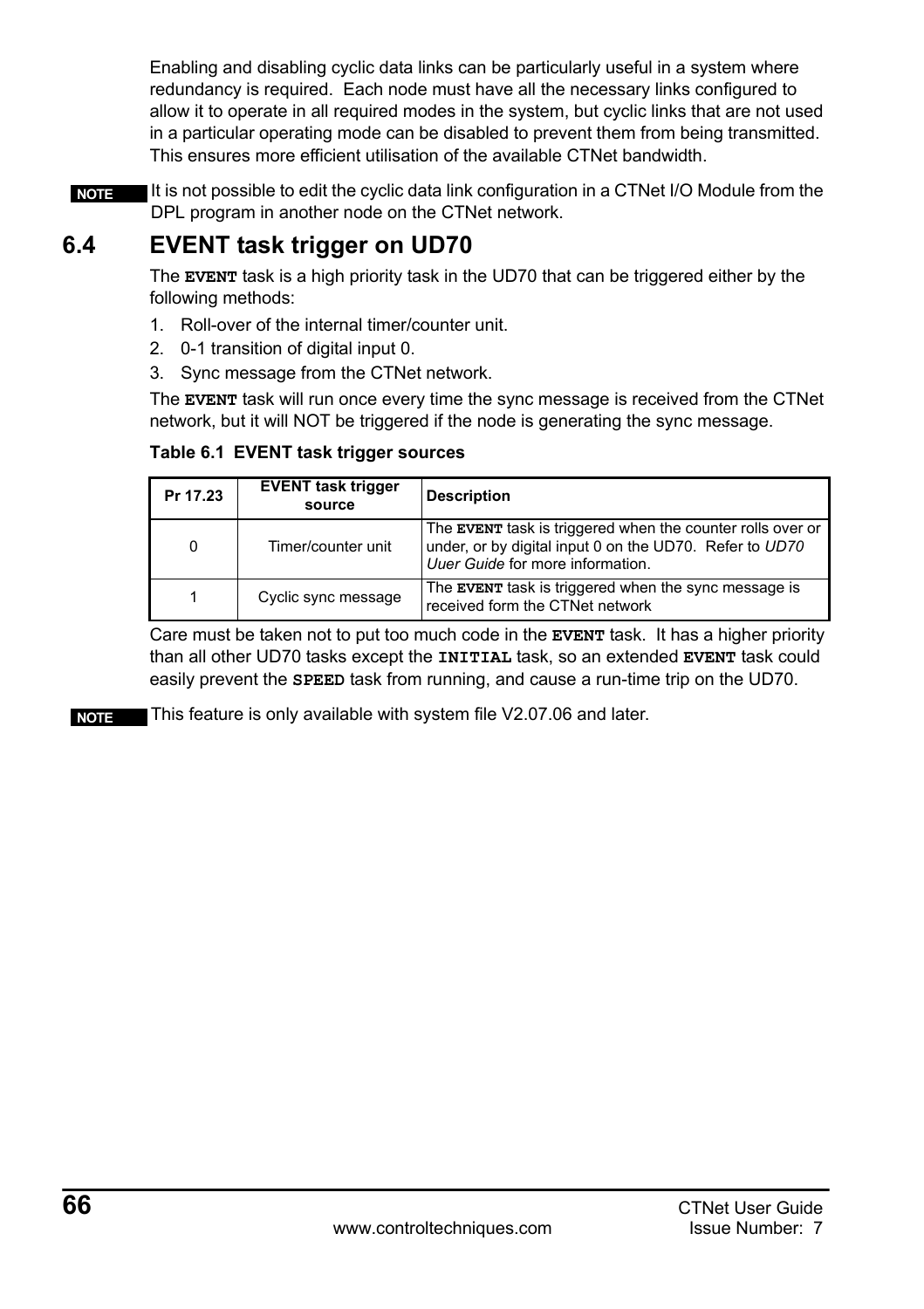## <span id="page-66-0"></span>**6.5 EVENT task trigger on SM-Applications**

The SM-Applications has 4 separate **EVENT** tasks, and each task can be triggered by one of the following methods:

- 1. Execution of the **SCHEDULEEVENT** function block in the DPL program.
- 2. Sync message from the CTNet network.

The **EVENT** task will run once every time the sync message is received from the CTNet network. Unlike UD70, the specified **EVENT** task will be triggered if the node is generating the sync message.

| <b>Pr MM.35</b> | Task         | <b>Description</b>                                                                          |
|-----------------|--------------|---------------------------------------------------------------------------------------------|
| 0               | Disabled     | No task will be triggered when the sync message is received                                 |
| 1               | <b>EVENT</b> | The <b>EVENT</b> task will be triggered when the sync message is received or<br>transmitted |
| 2               | EVENT1       | The EVENT1 task will be triggered when the sync message is received<br>or transmitted       |
| 3               | EVENT2       | The EVENT2 task will be triggered when the sync message is received<br>or transmitted       |
| 4               | EVENT3       | The EVENT3 task will be triggered when the sync message is received<br>or transmitted       |

#### **Table 6.2 EVENT task trigger sources**

Care must be taken not to put too much code in an **EVENT** task. They have higher priority all other SM-Applications tasks except the **INITIAL** task, so an extended **EVENT** task could easily prevent the **POS0** task from running and cause a run-time trip, especially if the **POS0** task is running on a very fast timebase.

## <span id="page-66-1"></span>**6.6 CTNet priority level on SM-Applications**

<span id="page-66-2"></span>The priority of CTNet message handling can be changed to have a lower priority than the **POS0** and **POS1** tasks. This feature guarantees that the **POS0** and **POS1** tasks will continue to be executed, even if a large number of CTNet messages are arriving into the SM-Applications.

#### **Table 6.3 CTNet message priority**

|   | Pr MM.44 CTNet message priority Description |                                                                                                           |
|---|---------------------------------------------|-----------------------------------------------------------------------------------------------------------|
| 0 | High priority                               | CTNet messages have higher prioity than the POS0 and<br>POS1 tasks, as per UD75-CTNet and MD29AN modules. |
|   | Low priority                                | CTNet messages have lower prioity than the POS0 and<br>POS1 tasks                                         |

This feature will prevent the DPL task overrun error (trip 54) that could occur with Unidrive and Mentor II, where CTNet messages have a higher priority than DPL tasks. If a high number of CTNet messages arrived in short period of time, the DPL task would be blocked while the CTNet message are processed, leading to a DPL task overrun error.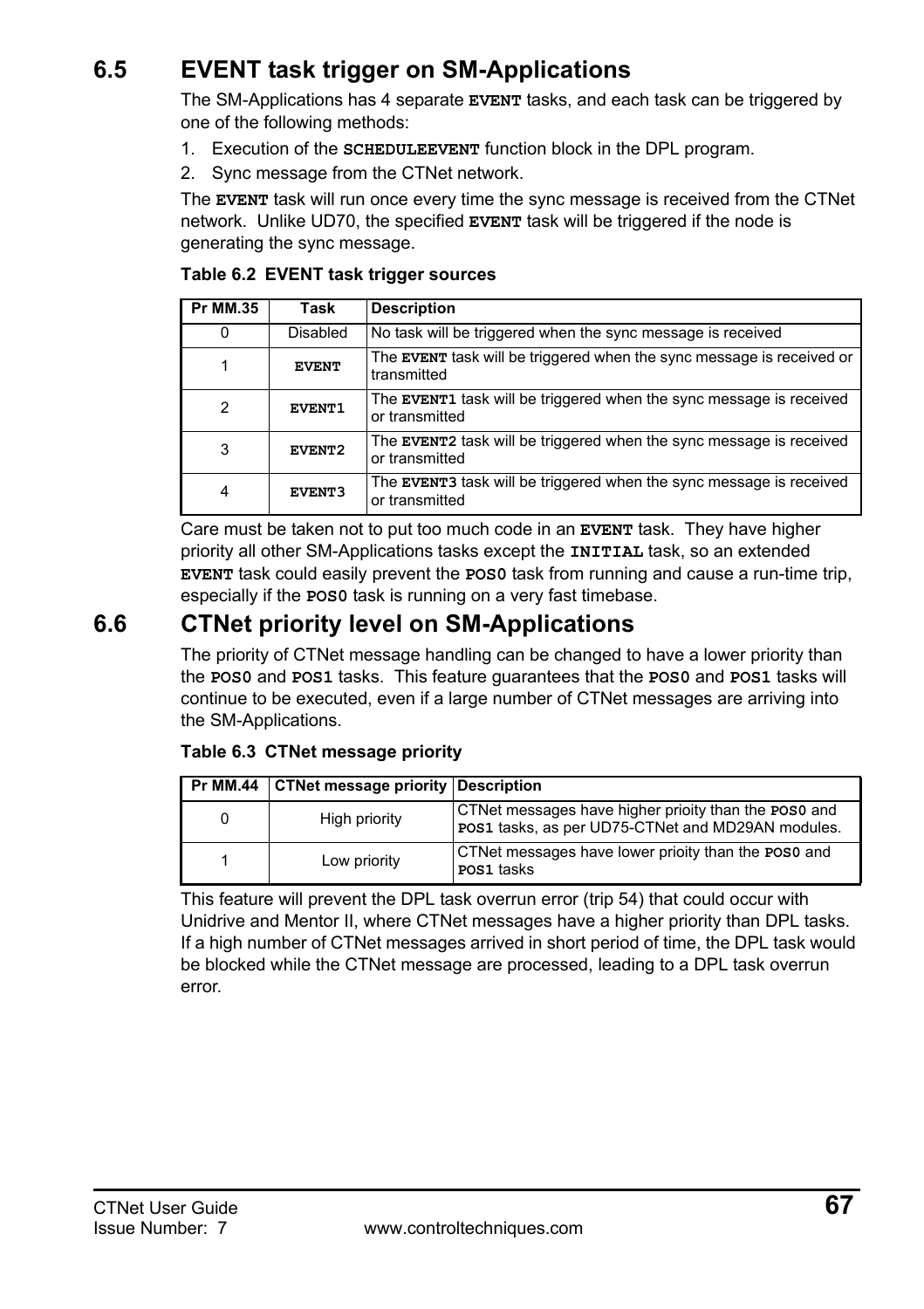# <span id="page-67-0"></span>**7 Legacy CTNet Hardware**

<span id="page-67-2"></span>The electrical characteristics can be determined by checking the revision level of the CTNet hardware. This table below indicates which hardware level is fitted. All nodes on a segment MUST be Rev C or Rev D to use the Segment Loss Factor and Insertion Loss Factor equations and graphs. If a device with older hardware is connected, refer to [section 7.1](#page-67-1) for segment limitations regarding number of nodes and length of cable.

| <b>Device</b>    | Reference code             | Indicated<br>revision | <b>Hardware identification</b>                                 |  |
|------------------|----------------------------|-----------------------|----------------------------------------------------------------|--|
| Unidrive         | <b>UD75</b>                | None                  | UD75A Issue 1 fitted                                           |  |
|                  |                            | None                  | UD75A Issue 3 fitted                                           |  |
| Mentor II        | MD29AN                     | None                  | MD29AN Issue 1 and Issue 2 are Rev A                           |  |
|                  |                            | Rev B                 | MD29AN Issue 3 with 5-way connector                            |  |
| CTNet I/O        | BK7200                     | None                  | Revision level is printed on the plastic cover                 |  |
|                  |                            | Rev B                 |                                                                |  |
| <b>CTNet HMI</b> | CTIU <sub>200</sub>        | None                  | Part numbers SSP-2050-0900 or 4500-0007                        |  |
| Repeater         | AI2-485X                   | None                  | Supplied in blue metal case with 5-way CTNet                   |  |
| Hub              | AI3-485X                   | None                  | connectors                                                     |  |
| PCI card         | PCI20/5-485X               | None                  | RJ45 connectors and DIP switches fitted                        |  |
| <b>PCMCIA</b>    | PCM20 with<br>MAU20-485X   | None                  | Plastic MAU with PCM20 card                                    |  |
|                  | PCM20H with<br>MAU20H-485X | None                  | Metal MAU with Contemporary Controls labels<br>and PCM20H card |  |
| <b>ISA</b> card  | PCX20-485X                 | None                  | RJ45 connectors and DIP switches fitted                        |  |

**Table 7.1 Legacy CTNet hardware**

## <span id="page-67-1"></span>**7.1 Basic segment limitations**

If a network segment has any older CTNet hardware design connected, the Segment Load, Insertion Loss and Propagation Delay factors cannot be applied to the network segment. Refer to Table 7.1 for a list of older types of hardware, and how to identify them. The number of nodes that can be connected to a single network segment is limited by the drive capability of the weakest node on the network.

**Table 7.2 Basic segment limitations**

| Device hardware      | <b>Maximum</b><br>nodes | Maximum cable length (m) |            |
|----------------------|-------------------------|--------------------------|------------|
|                      |                         | 2.5 Mbit/s               | 5.0 Mbit/s |
| Rev A (PC card only) |                         | 100                      | 50         |
| Rev A                |                         | 100                      | 50         |
| Rev B                | 15                      | 150                      | 75         |

**NOTE** The 1.25 Mbit/s or lower data rate must not be used with legacy CTNet hardware.

The worst case segment configuration must be considered when designing the CTNet network. For example, a network of 10 \* Unidrive (Rev B) and 5 \* CTNet I/O (Rev B) nodes can be configured without problem, as the total number of nodes is 15.

However, if a PC card (Rev A) is subsequently connected to configure the network, the PC hardware is now the weakest node on the segment, so the segment is limited to 6 nodes. The symptom is likely to be continuous or spurious network reconfigurations, as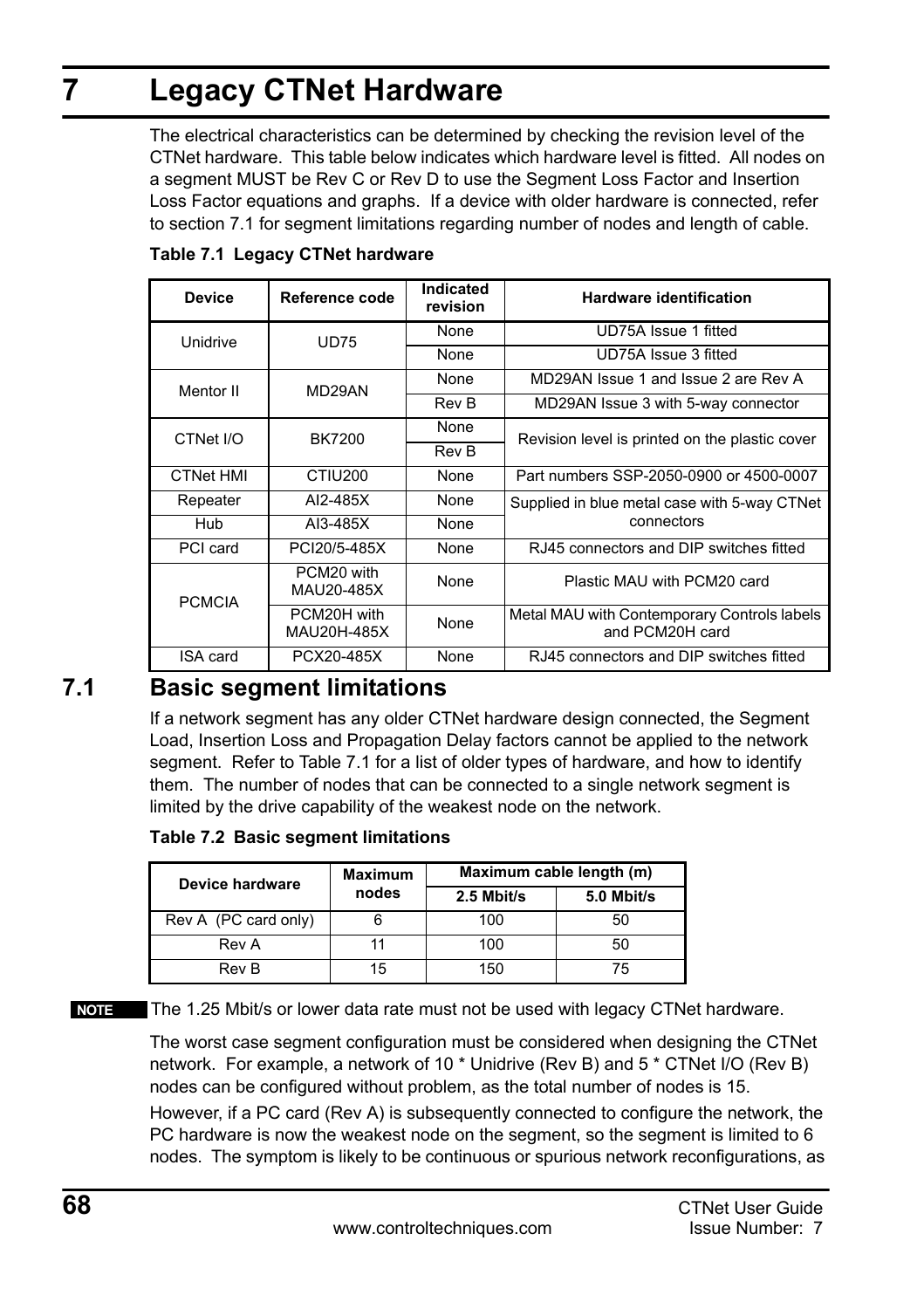the nodes further away from the PC card will not be able to reliably detect the signals produced by the PC node.

If the node that receives the token from the PC is physically close to the PC node, the signals from the PC node may be still be large enough for the receiving node to recognise the token pass. However, when SYPT goes on-line, nodes that are physically further away from the PC may not be detected.

It is possible that a network configuration that is outside the specified limits may work without any apparent problem.Control Techniques will not guarantee reliable CTNet operation for a system that does not comply to the above specifications. **NOTE**

## <span id="page-68-0"></span>**7.2 CTNet wiring practices**

The basic requirements for the wiring of a CTNet network remain the same, no matter what types of device are connected to a segment, but provided that all specifications listed in [section 1.4](#page-13-1), and [section 1.6](#page-29-3) to [section 1.10](#page-34-3) are adhered to, the network will work without problem. The only minor difference is that a minimum 1m of cable should be used between adjacent nodes.



**Table 7.3 5-way connectors**

All CTNet networks using legacy hardware should be wired as per recommendations in section 1 *[Electrical Installation](#page-4-2)* on page 5. In particular, 82Ω ohm termination resistors should be used on all networks, as this has the single biggest effect when using hubs, repeaters and PC cards are connected to a segment.

## <span id="page-68-1"></span>**7.3 Mixing CTNet hardware**

The changes to the CTNet hardware have been made to significantly increase the number of nodes and maximum cable length permitted for a CTNet segment. This has resulted in stronger driving pulses from each node and higher input impedance, but the voltage thresholds for logic "1" and logic "0" have also been increased.

The "Hybrid Hub" is available from Control Techniques to allow old and new CTNet segments to be linked together. The Hybrid Hub (see section 1.5.10 *[CTNet hybrid hub](#page-27-1)  [\(AI3-485X-CT\)](#page-27-1)* on page 28) has the older Rev A hardware fitted to port 2 and port 3, but port 1 has the Rev D hardware fitted. This allows existing segments using Rev A or Rev B hardware to be linked to a network of Rev C and Rev D nodes without compromising communications reliability.